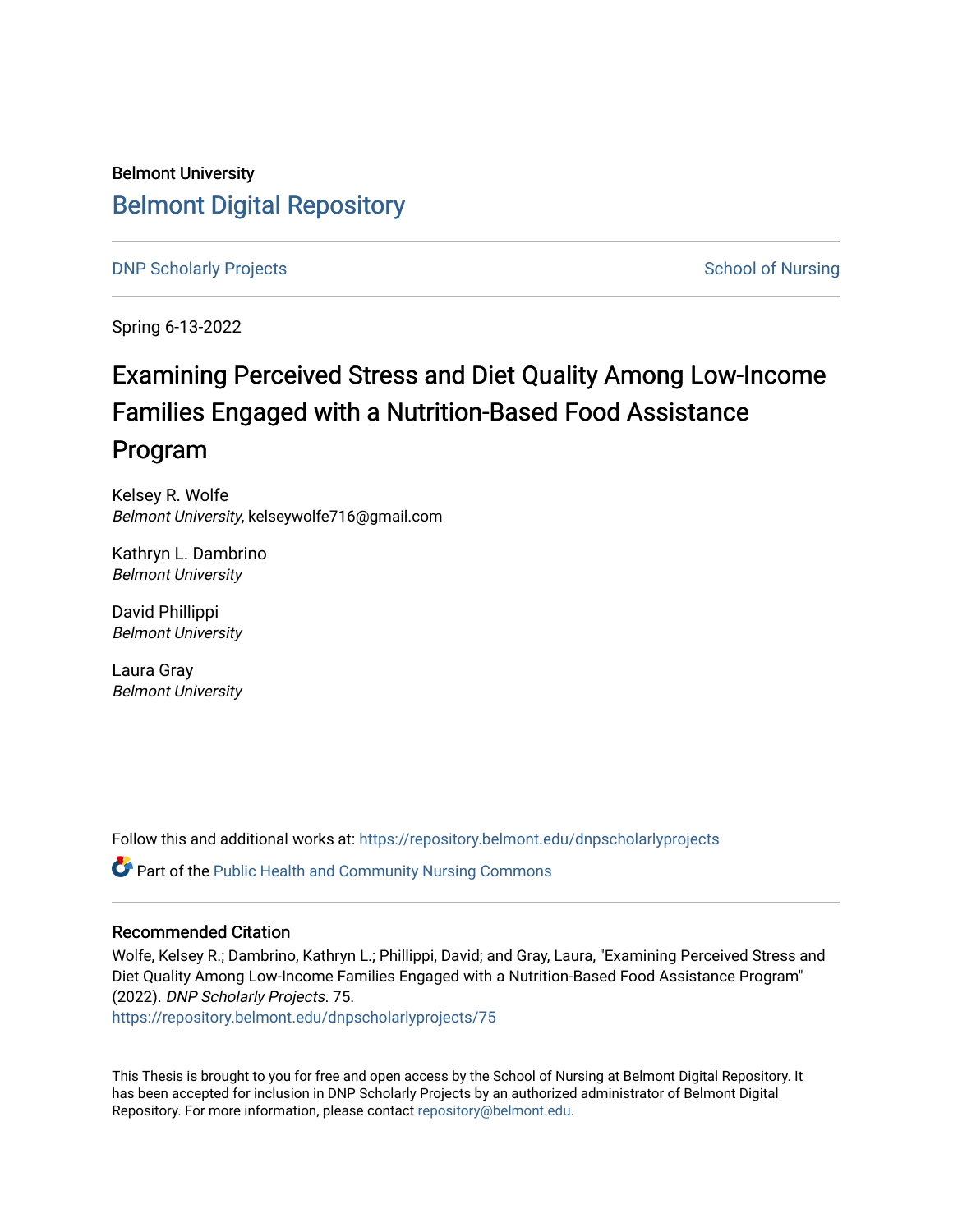## **Examining Perceived Stress and Diet Quality Among Low-Income Families Engaged with a**

## **Nutrition-Based Food Assistance Program**

Kelsey R. Wolfe

Belmont University

| <b>Scholarly Project Advisors:</b>                             | Kathryn L. Dambrino                                                                                   |
|----------------------------------------------------------------|-------------------------------------------------------------------------------------------------------|
| Scholarly Project Team Members: David Phillippi and Laura Gray |                                                                                                       |
| Date of Submission:                                            | June 14, 2022                                                                                         |
| Acknowledgements:                                              | The program involved with this project was funded by a<br>grant contract with the State of Tennessee. |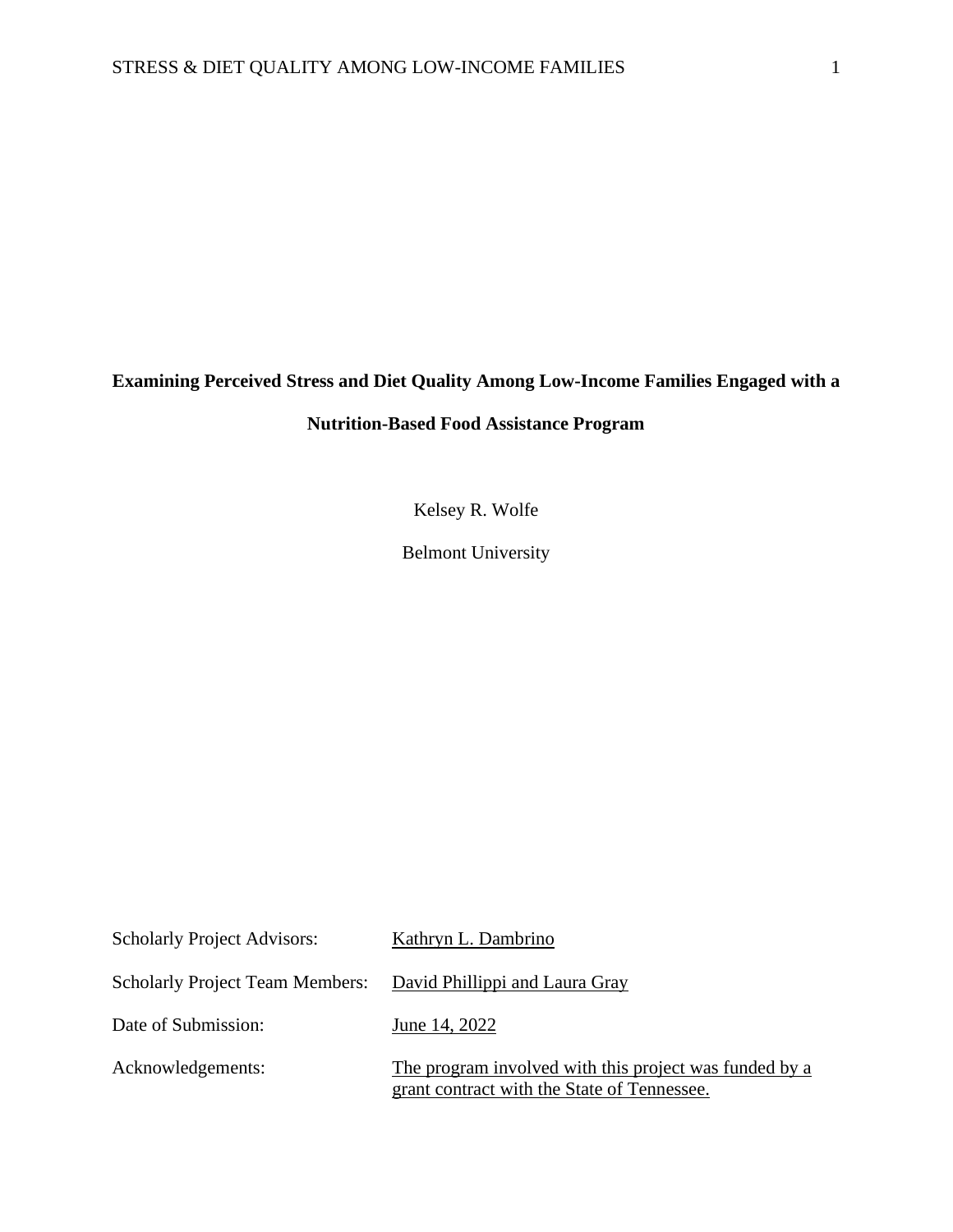## **Table of Contents**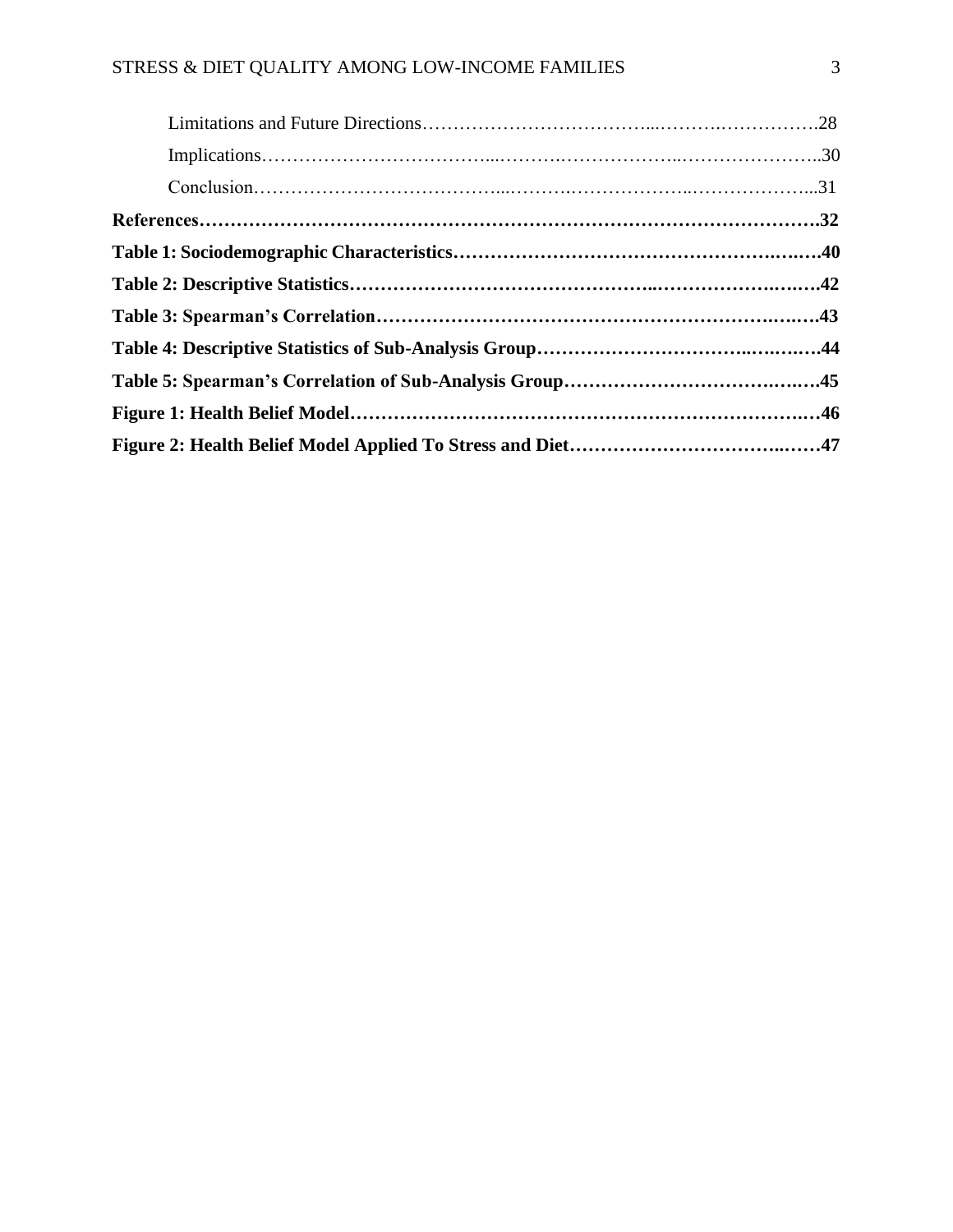#### **Abstract**

**Introduction:** Evidence suggests poor-quality diets and high levels of stress have negative impacts on health, especially in low-income families in the southern United States. Nutritionbased food assistance programs were developed to meet nutritional needs of food insecure clients. The purpose of this scholarly project was to explore the relationship between perceived stress and diet quality among low-income families engaged with a nutrition-based food assistance program.

**Methods:** A retrospective and observational design was used to analyze previously collected survey responses from clients participating in a nutrition-based food assistance program in Nashville, TN ( $N = 425$ ). Descriptive statistics and Spearman's correlation were used to explore relationships between the variables of fruit intake, vegetable intake, Perceived Stress Scale-4 (PSS-4) score, and total number of visits to the nutrition-based food assistance program from change between pre- and post-survey responses  $(n = 120)$ .

**Results:** The mean change in fruit intake was 0.16 (*n =* 119) and the mean change in vegetable intake was  $0.08$  ( $n = 119$ ). A negative correlation was found between change in fruit intake and change in PSS-4 score  $(r<sub>s</sub> = -.182; p = .053)$ , as well as change in vegetable intake and change in PSS-4 score (*r<sup>s</sup>* = -.026; *p =* .786).

**Conclusion:** As found in other studies, diet quality for low-income families improved with consistent access to free healthy foods. PSS-4 scores also declined with increased engagement with a nutrition-based food assistance program. Further research should explore perceived stress and diet quality during a non-pandemic year.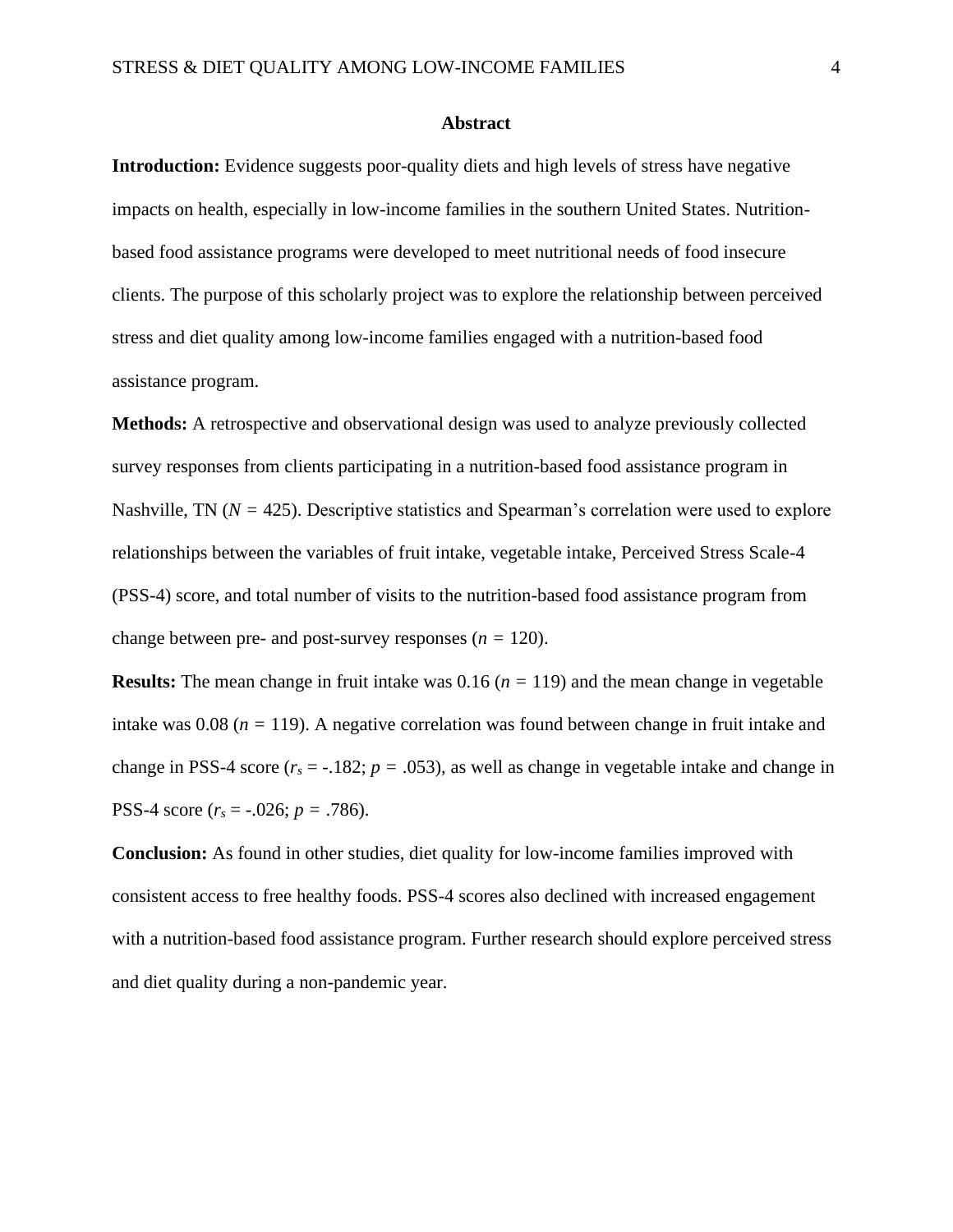## **Examining Perceived Stress and Diet Quality Among Low-Income Families Engaged with a Nutrition-Based Food Assistance Program**

According to the United States Department of Agriculture (USDA), approximately 13.8 million people in the United States reported food insecurity in 2020 (USDA Economic Research, 2021). Food insecurity, defined as a lack of consistent access to nutritionally adequate and safe foods by socially acceptable means, is not only a nutritional concern but is also correlated with poor health outcomes and increased health care spending (Bazerghi et al., 2016; Berkowitz et al., 2019; Lombe et al., 2016). In response to food insecurity, public and privately-owned food banks and pantries have been supporting people in need for over 50 years in the United States (Wetherill et al., 2019). Despite these efforts, food insecurity continues to impact cardiovascular, psychological, and general health (Berkowitz et al., 2019). The prevalence of people experiencing food insecurity has increased during the COVID-19 pandemic, making access to nutritious food an immediate priority for low-income populations (Wolfson & Leung, 2020).

To meet the needs of people experiencing food insecurity, food banks and pantries traditionally provide shelf-stable items, which are typically more processed and less nutritious than fresh foods (Wetherill et al., 2019). Nutrition-based food assistance programs differ from traditional food banks by providing access to high-quality, healthful, and often fresh foods (Elbel et al., 2015; Knoblock-Hahn et al., 2017). Additionally, nutrition-based food initiatives promote health through nutritional education and enhance self-efficacy by allowing clients to choose from a variety of nutritious foods (Bazerghi et al., 2016; Bush-Kaufman et al., 2019; Cantor et al., 2020; Elbel et al., 2015). In the 1960s, the federally sponsored Food Stamp Program, now called the Supplemental Nutrition Assistance Program (SNAP) shifted its focus to meet the nutritional needs of its clients, of which 53% reported food insecurity (Leung et al., 2015; Rivera et al.,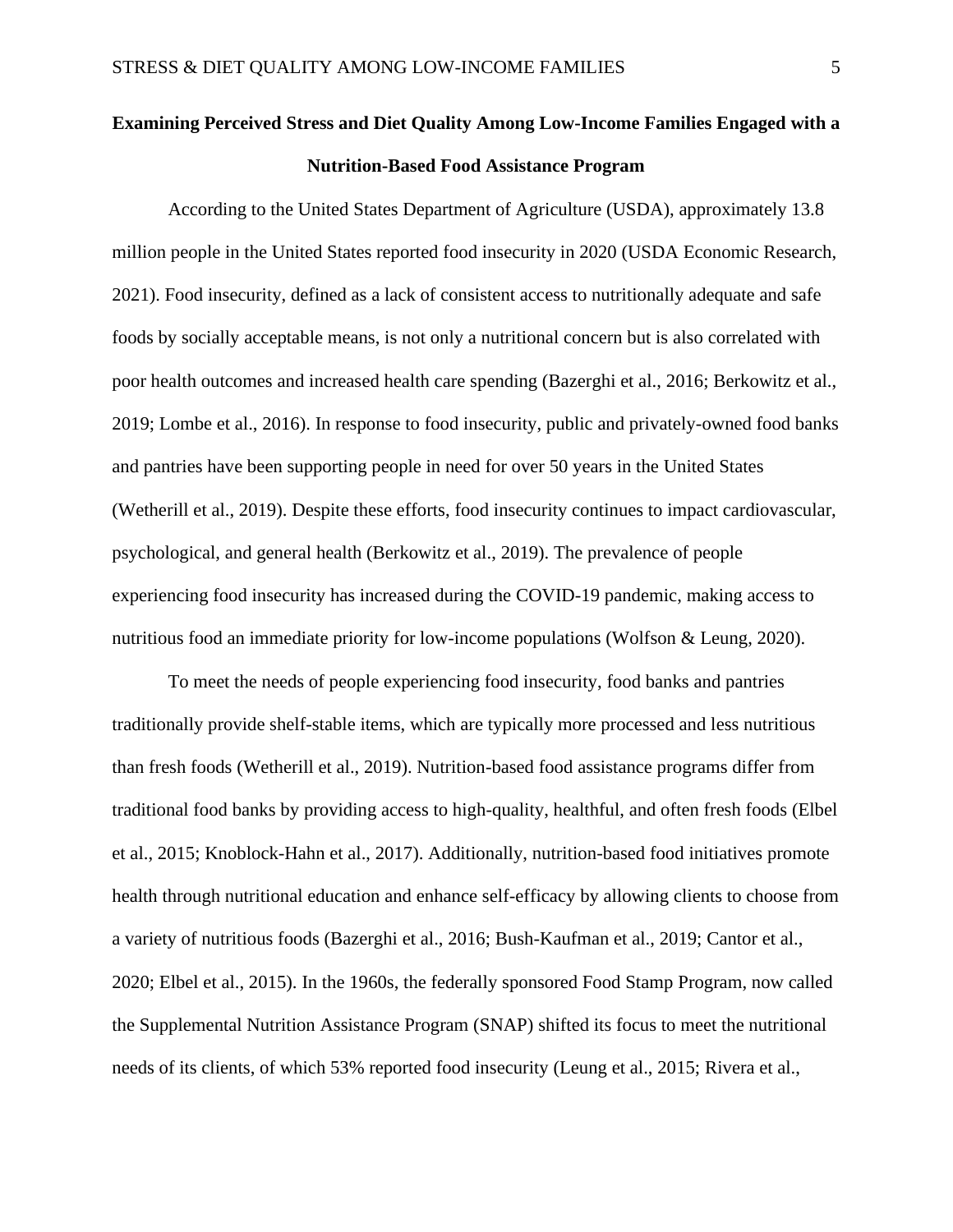2019). Similarly, other non-governmental food assistance programs now offer healthy options by supplying fresh fruits and vegetables (Knoblock-Hahn et al., 2017; Sharma et al., 2017).

Many factors shape diet quality, such as stress, socioeconomic status, cost of foods, and health status (Laraia et al., 2017). Before the COVID-19 pandemic, 12.2% and 9.3% of adults in the United States met the USDA fruit and vegetable intake recommendations, respectively (Lee-Kwan et al., 2015). Early in the COVID-19 pandemic fruit and vegetable intake decreased as stress levels increased due to job losses, shut-downs, stay-at-home orders, and unexpected homeschooling (Shen et al., 2020). School nutrition programs, which normally mitigate child food insecurity, were interrupted during the COVID-19 pandemic, creating a gap in meeting the nutritional needs of low-income children (Patten et al., 2021). School lunch programs continued to serve school-aged children by delivering food to their homes, providing an essential service to low-income families (Patten et al., 2021).

#### **Problem Statement**

The economic climate of the COVID-19 pandemic has increased the number of people relying on external sources for food as an estimated 38% of people in the United States are experiencing food insecurity compared to 11-12% for the previous five years (Wolfson & Leung, 2020). According to a June 2020 survey, approximately 73.6% of Americans reported moderate to high levels of stress during the global crisis (Shen et al., 2020). Stress and diet choices impact health outcomes by increasing the risk of cardiovascular, cerebrovascular, and neoplastic disease (Sofi et al., 2014; Yaribeygi et al., 2017). Studies have explored barriers to implementing healthy and fresh foods at food assistance programs (Leung et al., 2013; Wetherill et al., 2019), whereas other studies have explored the relationship between stress and diet (Grenen et al., 2018; Shen et al., 2020). However, limited research exists that examines the relationship between stress and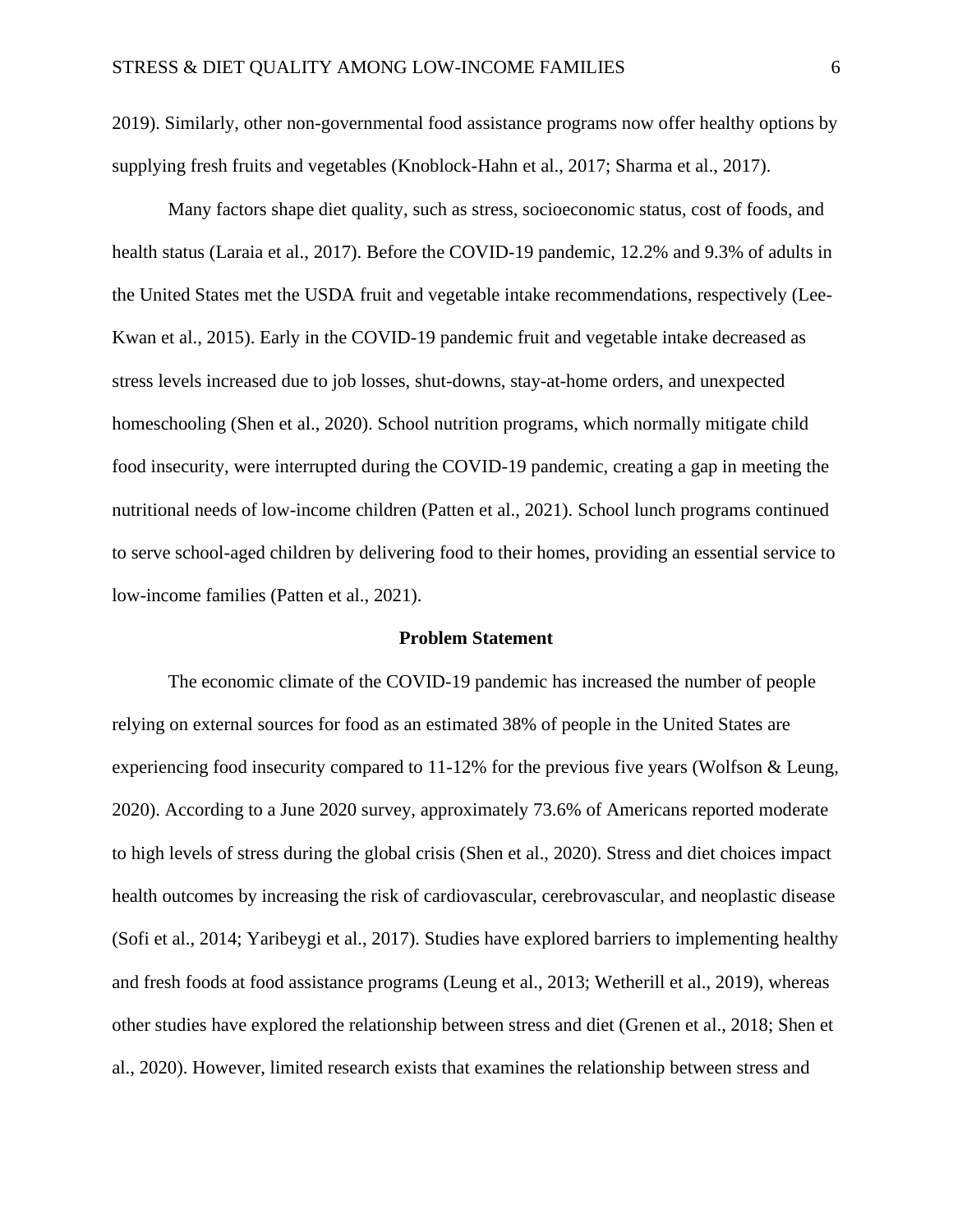diet quality among low-income families engaged with nutrition-based food assistance programs, specifically in the southeastern United States. Such research will add to existing evidence on the importance of access to healthy foods for all people, specifically in a region with high prevalence of diet-related chronic diseases (Lee-Kwan et al., 2015). Furthermore, data reflecting perceived stress and dietary choices of low-income families during the COVID-19 pandemic are needed to better understand food insecurity through the context of a global crisis. The relationships between perceived stress, dietary intake, and engagement with a nutrition-based food assistance program will also provide valuable feedback to food assistance programs in the United States.

#### **Purpose**

The purpose of this Doctor of Nursing Practice scholarly project was to explore the relationship between perceived stress and diet quality in low-income families engaged with a nutrition-based food assistance program in Nashville, TN. An additional purpose of this project was to examine perceived stress and diet intake of low-income families during the COVID-19 pandemic.

#### **Research Questions and Hypotheses**

This project explored the following research questions: 1) What is the relationship between perceived stress and fruit and vegetable intake among low-income families engaged with a nutrition-based food assistance program; 2) What is the relationship between total number of visits to a nutrition-based food assistance program and fruit and vegetable intake among lowincome families; 3) What is the relationship between total number of visits to a nutrition-based food assistance program and perceived stress among low-income families?

In an attempt to answer these research questions, the following hypotheses were considered: 1) There is an inverse relationship between perceived stress and fruit and vegetable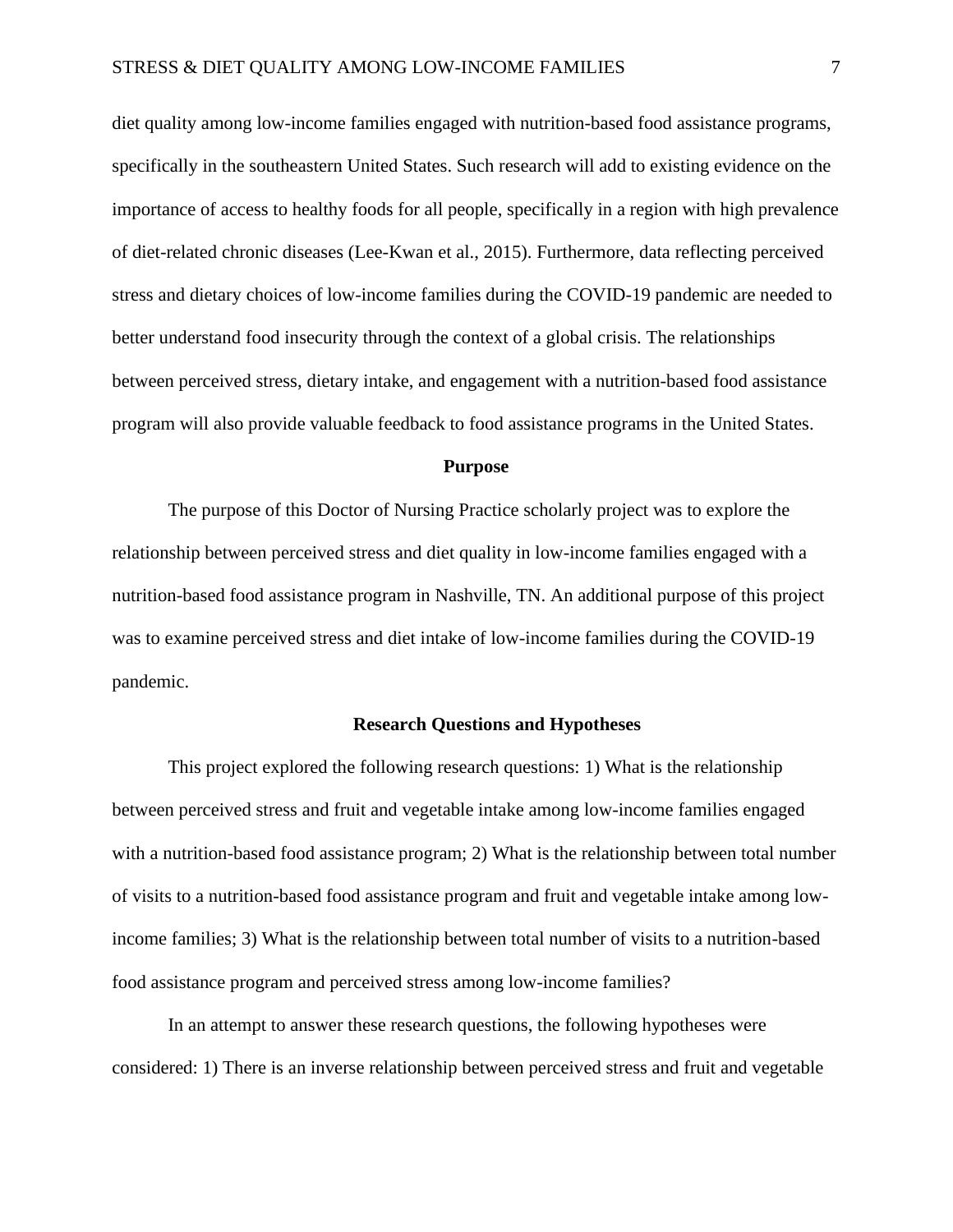intake among low-income families engaged with a nutrition-based food assistance program; 2) There is a positive relationship between total number of visits to a nutrition-based food assistance program and fruit and vegetable intake among low-income families; 3) There is a negative relationship between perceived stress and total number of visits to a nutrition-based food assistance program among low-income families.

#### **Review of Evidence**

Relationships among food insecurity, psychological stress, and diet quality have been explored in the context of low-income populations (Grenen et al., 2018; Laraia et al., 2017; López-Cepero et al., 2020; Oddo & Mabli, 2015). A review of the literature yielded evidence of the health impacts of food insecurity and diet quality, the relationship between stress and diet quality, and barriers to healthy eating, with several studies described in the global context of the COVID-19 pandemic.

#### **Health Impact of Diet Quality and Food Insecurity**

The health impact of uncertain access to high quality food extends beyond poor nutritional status to physical and psychological health conditions (Gundersen & Ziliak, 2015). More precisely, Gundersen and Ziliak (2015) reported that food insecure adults were more likely to have depression, poor sleep, diabetes, hypertension, and hyperlipidemia. Additionally, food insecure children were more likely to experience cognitive problems, asthma, anemia, anxiety, depression, poor oral health, and behavioral problems (Gundersen & Ziliak, 2015). Along with these health conditions, those who reported food insecurity spent an average of \$1,834 more per year on healthcare than their food secure counterpart (Berkowitz et al., 2019). In a meta-analysis exploring the benefits of Mediterranean diet, which consists of mostly fresh fruits and vegetables, legumes, and fish, Sofi et al. (2014) found nutrient-rich foods were essential to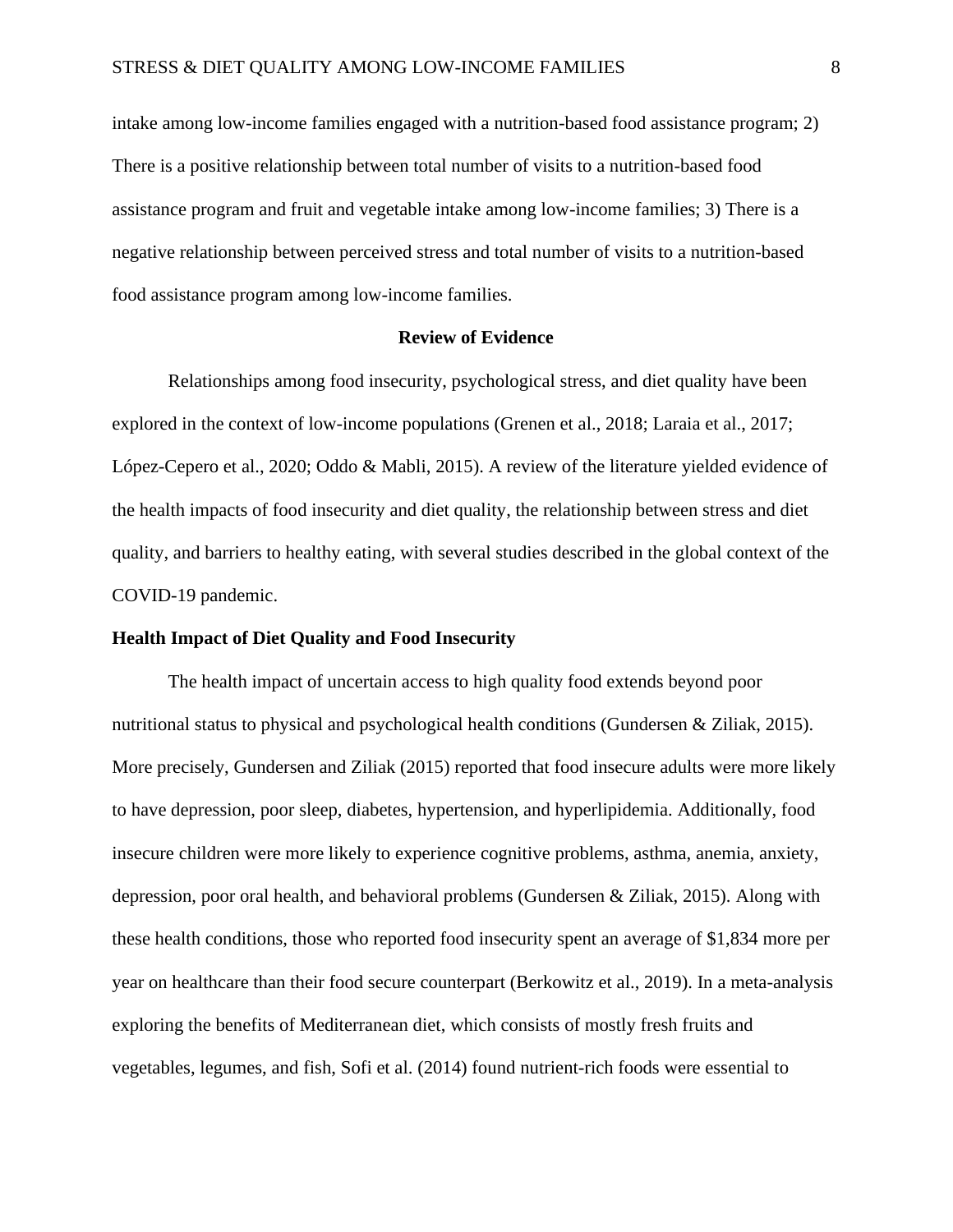maintain a healthy weight and reduce risk of mortality from cardiovascular, cerebrovascular, and neoplastic diseases.

Compared to other areas of the United States, the Mid-South region of Tennessee, Alabama, Mississippi, Louisiana, Kentucky, and Arkansas had higher rates of chronic diseases, lower income, higher unemployment, lesser healthcare coverage, and fewer preventative health behaviors (Oates et al., 2017). Based on data from the Behavioral Risk Factor Surveillance System, people in the Mid-South consumed less fruit and vegetables and had greater incidence of chronic health conditions than those in the non-Mid-South (Oates et al., 2017). Leung et al. (2014) also described low-income, food insecure adults as more likely to develop diet-sensitive chronic diseases, such as gestational diabetes, obesity, and type two diabetes. Those with annual income <\$25,000 in the Mid-South were also more likely to suffer from obesity, cancer, myocardial infarction, high blood pressure, asthma, chronic obstructive pulmonary disease, diabetes, and depression (Oates et al., 2017). Greater than 29.6% of adults in Louisiana, Mississippi, Kentucky, Alabama, and Tennessee had multiple chronic diseases, such as diabetes or hypertension (Ward & Black, 2016). The repercussions of poor health outcomes related to geographical location and limited access to healthy foods further emphasized the need to remove barriers to healthy eating for low-income populations (Oates et al., 2017).

#### **Diet Quality and Stress**

A literature review by Yaribeygi et al. (2017) revealed that stress has an impact on brain function, memory, and cognition, along with function of the cardiovascular, immune, and gastrointestinal systems. Stress has both harmful and beneficial effects in differing circumstances; however, chronic stress has been associated with atrophy of brain mass through the reduction of dendritic branches and neurons (Yaribeygi et al., 2017). Both chronic and acute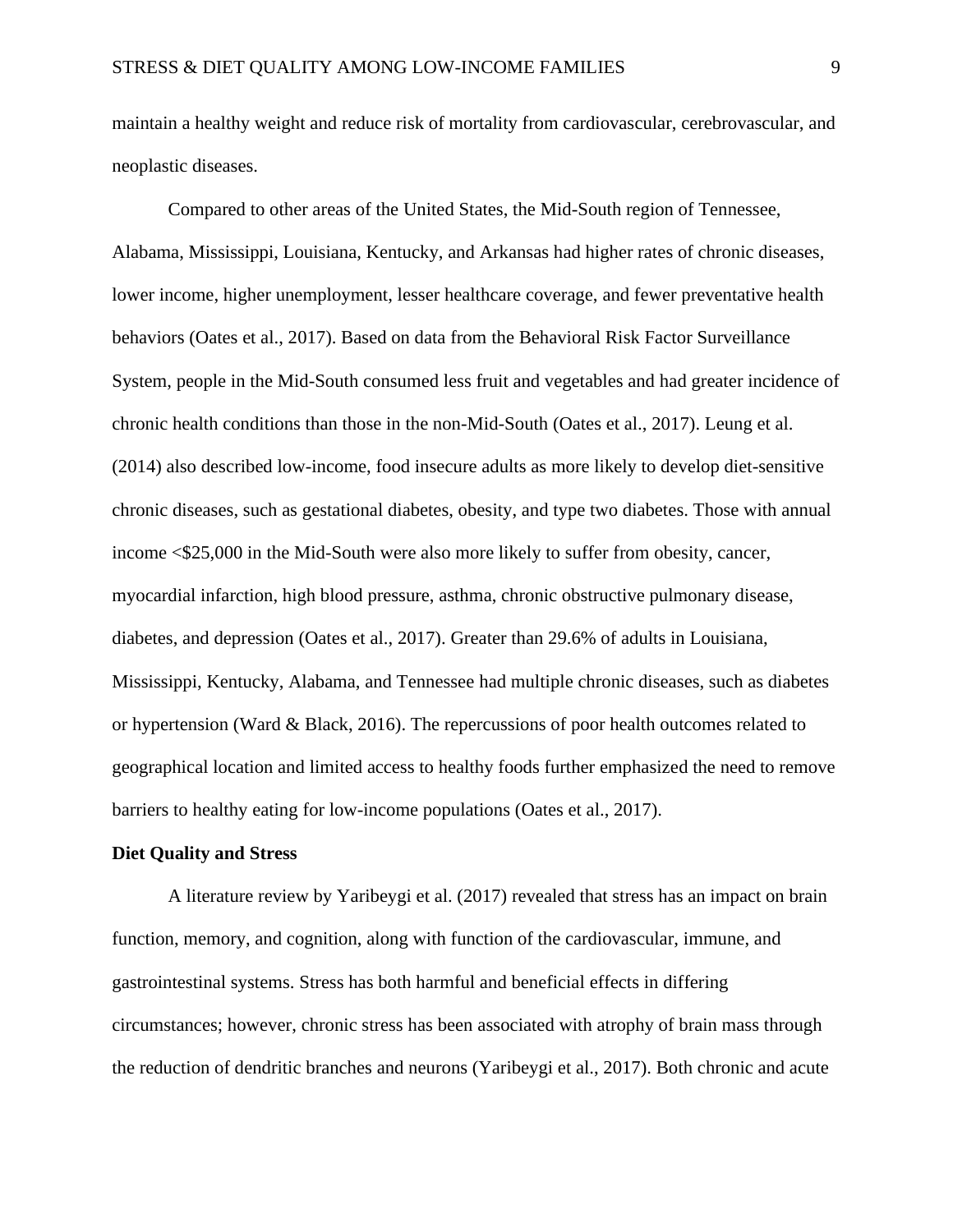stress can lead to poor cardiovascular health and impaired immune function (Yaribeygi et al., 2017). Severe stress has been found to lead to malignancy through its suppression of the immune system by way of decreased activity of cytotoxic T lymphocytes and natural killer cells (Yaribeygi et al., 2017). Low-income families are disproportionately faced with high levels of stress due to financial constraints and limited power over their circumstances (Richardson et al., 2015). Other potential stressors faced by low-income families include persistent systemic discrimination and inequities, living in unstable housing or difficulty accessing affordable medical care (McKnight-Eily et al., 2021). The negative physiological impact of stress and poor diet gives merit to an exploration of their relationship in low-income families engaged with a nutrition-based food assistance program (Yaribeygi et al., 2017).

The association between diet choices and stress was explored in the literature, with poorer quality diets found in those experiencing higher levels of stress (Leung et al., 2013; López-Cepero et al., 2020; Oddo & Mabli, 2015). More specifically, higher levels of stress and participation in food assistance programs were associated with lower intake of fruit and vegetables (Grenen et al., 2018; Leung et al., 2013). According to López-Cepero et al. (2020), food insecurity and perceived stress were associated with emotional eating among Latinos in the United States. Emotional eating was described as a response to internal feelings that leads to intake of nutrient-poor foods, often high in sugar, fat, salt, and calories (López-Cepero et al., 2020). Similarly, Leung et al. (2013) found those who participated in SNAP reported higher levels of psychological stress than their non-SNAP counterparts. Another supporting study found that women receiving assistance from Special Supplemental Nutrition Program for Women, Infants, and Children, demonstrated higher rates of uncontrolled and emotional eating (Richardson et al., 2015). With the use of Cohen's 14-question Perceived Stress Scale,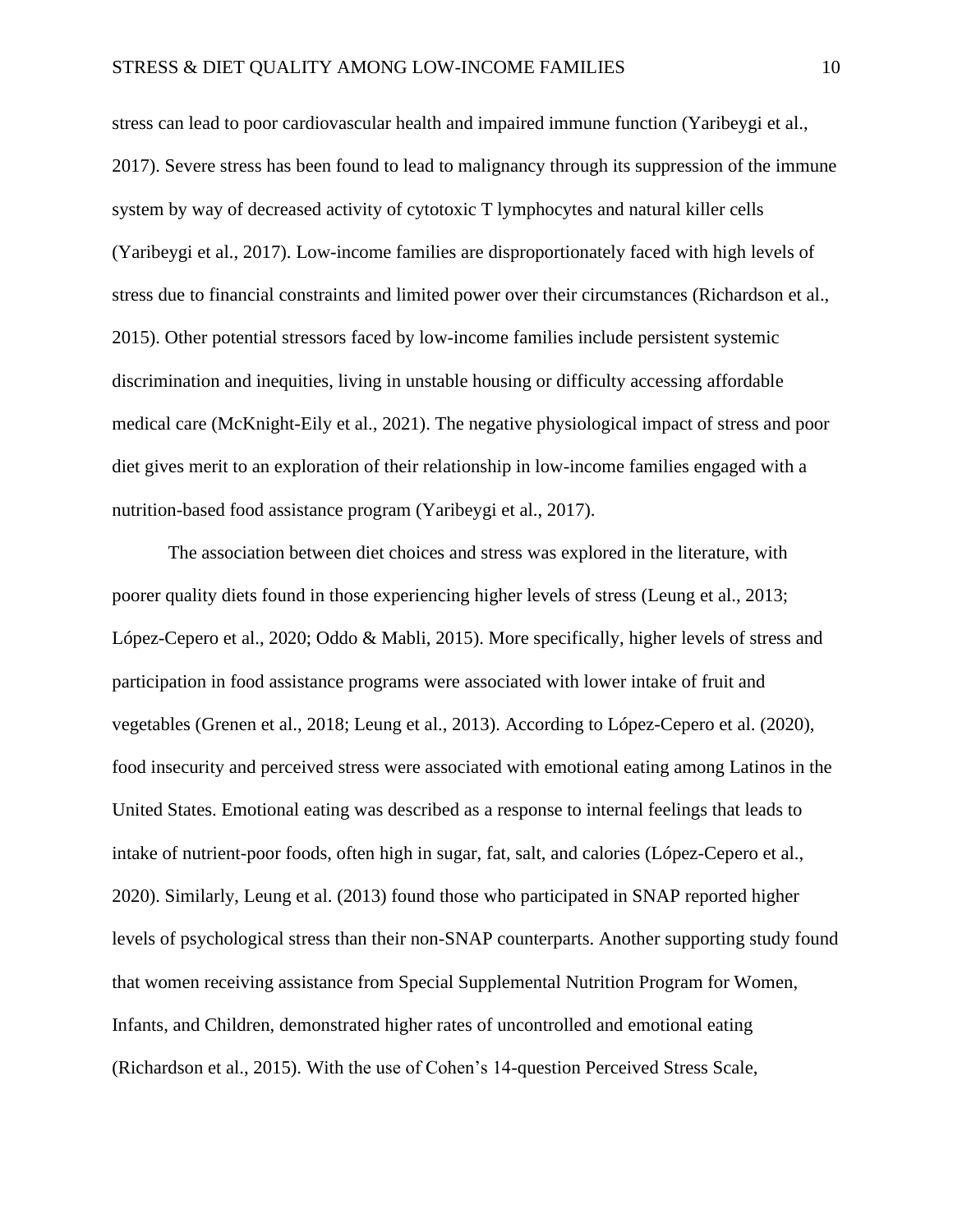Richardson et al. (2015) also found that severe obesity was positively associated with stress. From a sample of 800 adults in the United States, Shen et al. (2020) found decreased intake of fruits and vegetables was associated with higher stress during the COVID-19 pandemic. Similarly, a national survey by Grenen et al. (2018) observed an inverse relationship between fruit and vegetable intake and stress related to lack of consistent food sources.

#### **Eating Habits in Low-Income**

Barriers to healthy eating found in the literature included limited access, poor cooking skills, inadequate storage, minimal preparation time, lack of self-efficacy, and hedonics (Grenen et al., 2018; Mc Morrow et al., 2017; Wetherill et al., 2019). The COVID-19 pandemic created additional barriers to healthy eating and physical activity, and in 2020, 16 states reported at least 35% of adults were considered obese compared to 12 states in 2019 (Warren et al., 2021). A national survey revealed food insecurity was independently associated with higher consumption of salty snacks, high-fat dairy products, sugary beverages, and processed meat (Leung et al., 2014). Oddo and Mabli (2015) also found that SNAP participants reported higher intake of poor nutrient foods, such as sugary beverages and red meat. In a systematic review, Bazerghi et al. (2016) found food bank clients desired more fruits, vegetables, dairy, meats, and culturally appropriate foods. Though Bazerghi et al. (2016) found that food insecure people desired nutritious foods, a survey of SNAP participants revealed that 13-22% of low-income adults in the United States did not meet any food and nutrient guidelines (Leung et al., 2014).

Leung et al. (2013) interviewed experts and leaders from SNAP to identify means to provide nutritious options for food insecure clients, and suggestions included increasing nutrition education, improving the SNAP retailer environments, and enhancing nutritional policies. Nutritional policies at food assistance programs include providing financial incentives to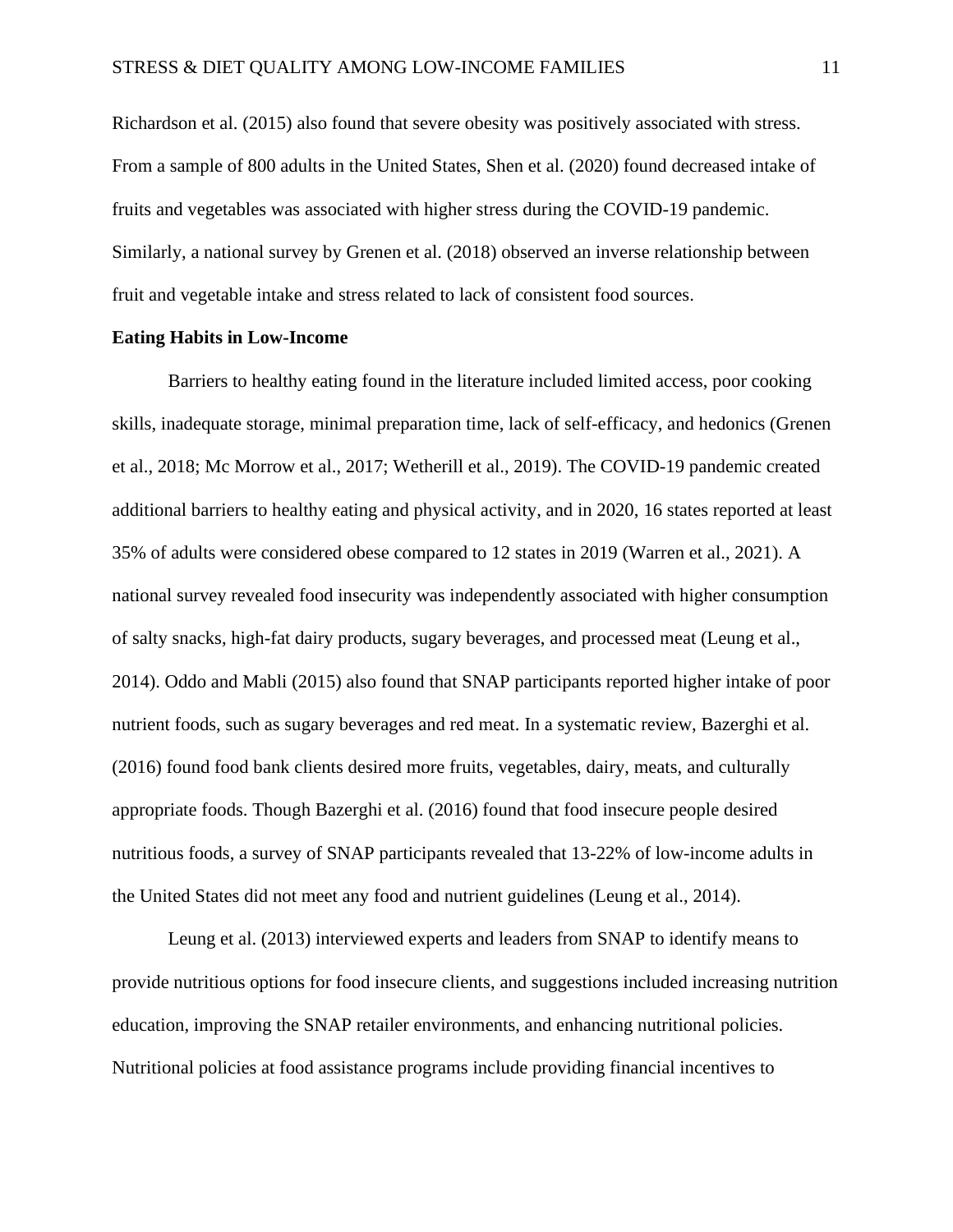purchase nutrient-rich foods, restricting purchase of poor nutrient foods, and enhancing education about nutrition to clients (Leung et al., 2013). Wetherill et al. (2019) interviewed 30 food bank executives within the Feeding America network, the largest private network of food banks in the United States, to determine barriers to providing fresh fruits and vegetables to food insecure clients. Using qualitative measures, Wetherill et al. (2019) found emerging themes of community-based nutrition education, enhancing access and storage of healthy foods, building healthier food inventory, and expanding community partnerships for healthy food distribution. Nutritional education, strong nutritional policies, partnerships within communities, and creating an environment that promotes healthy eating were common means by which diet quality could be improved for low-income populations (Leung et al., 2013; Wetherill et al., 2019).

#### **Theoretical Model**

The Health Belief Model explores interactions between factors that influence and hinder the uptake of preventative health behaviors and provides a framework for examining the relationship between perceived stress, diet quality, and total number of visits to a nutrition-based food assistance program (Janz & Becker, 1984; Rosenstock, 1974). Originally developed to examine motivations for people to receive free tuberculosis screenings, the Health Belief Model explains stimuli and barriers to acceptance of recommended health behaviors (Rosenstock, 1974). The constructs of the Health Belief Model include *perceived susceptibility*, *perceived severity*, *perceived benefits*, *perceived barriers*, *cues to action*, and *self-efficacy* (see Figure 1; Laurenhan, 2013). Researchers have used the Health Belief Model as a tool when studying factors influencing health behaviors and self-management of health conditions. For example, the Health Belief Model was used in a sample of patients with diabetes to examine self-care predictors, such as likelihood of medication compliance and checking shoes as an element of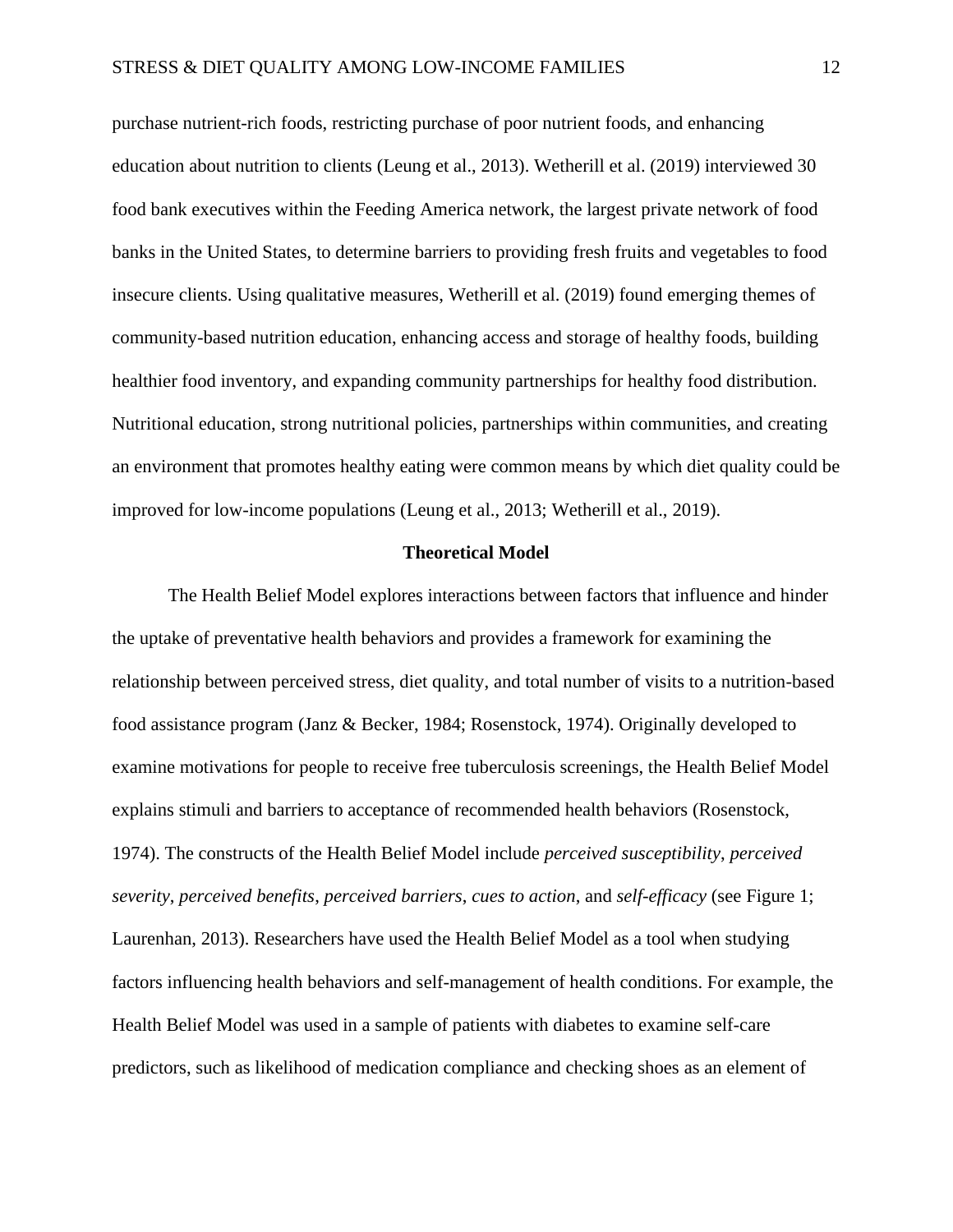diabetic foot care (Dehghani-Tafti et al., 2015). Furthermore, a recent study by Wong et al. (2020) applied the Health Belief Model to determine how likely someone would be willing to receive the COVID-19 vaccine and their willingness to pay for a dose of the vaccine in Malaysia.

*Perceived susceptibility* and *perceived seriousness* comprise the perceived threat a person feels about a disease (Rosenstock, 1974). *Perceived susceptibility* is the personal and perceived vulnerability to a specific medical condition or to illness in general (Janz & Becker, 1984). In the context of a nutrition-based food assistance program, *perceived susceptibility* may refer to the degree to which low-income families believe they are at risk of cardiovascular disease, obesity, neoplastic disease, or cerebrovascular disease (Sofi et al., 2014). *Perceived seriousness* refers to an individual's belief of how severe the possible illness is, such as the impact and long-term effects of a stroke or myocardial infarction (Janz & Becker, 1984). Both *perceived seriousness* and *perceived susceptibility*, when elevated, may increase the likelihood that a person will uptake a recommended health behavior (Rosenstock, 1974). For example, if a person's family member dies from cardiac arrest after a myocardial infarction, they may feel more susceptible to developing cardiovascular disease and recognize the associated risks, increasing the likelihood they will eat fresh fruits and vegetables to reduce their own risk.

Another construct in the Health Belief Model is *perceived barriers*, or negative aspects of adopting a health behavior, which in this project may include cost, time, hedonics, perceived stress, and reliance on food assistance programs during the COVID-19 pandemic (Janz & Becker, 1984). Conversely, *perceived benefits* include the ways in which a health behavior may improve one's life, such as eating more fruits and vegetables could lead to weight loss or lower blood pressure (Janz & Becker, 1984). *Perceived benefits* are considered along with the *perceived barriers* and together impact likelihood of adopting a preventative health behavior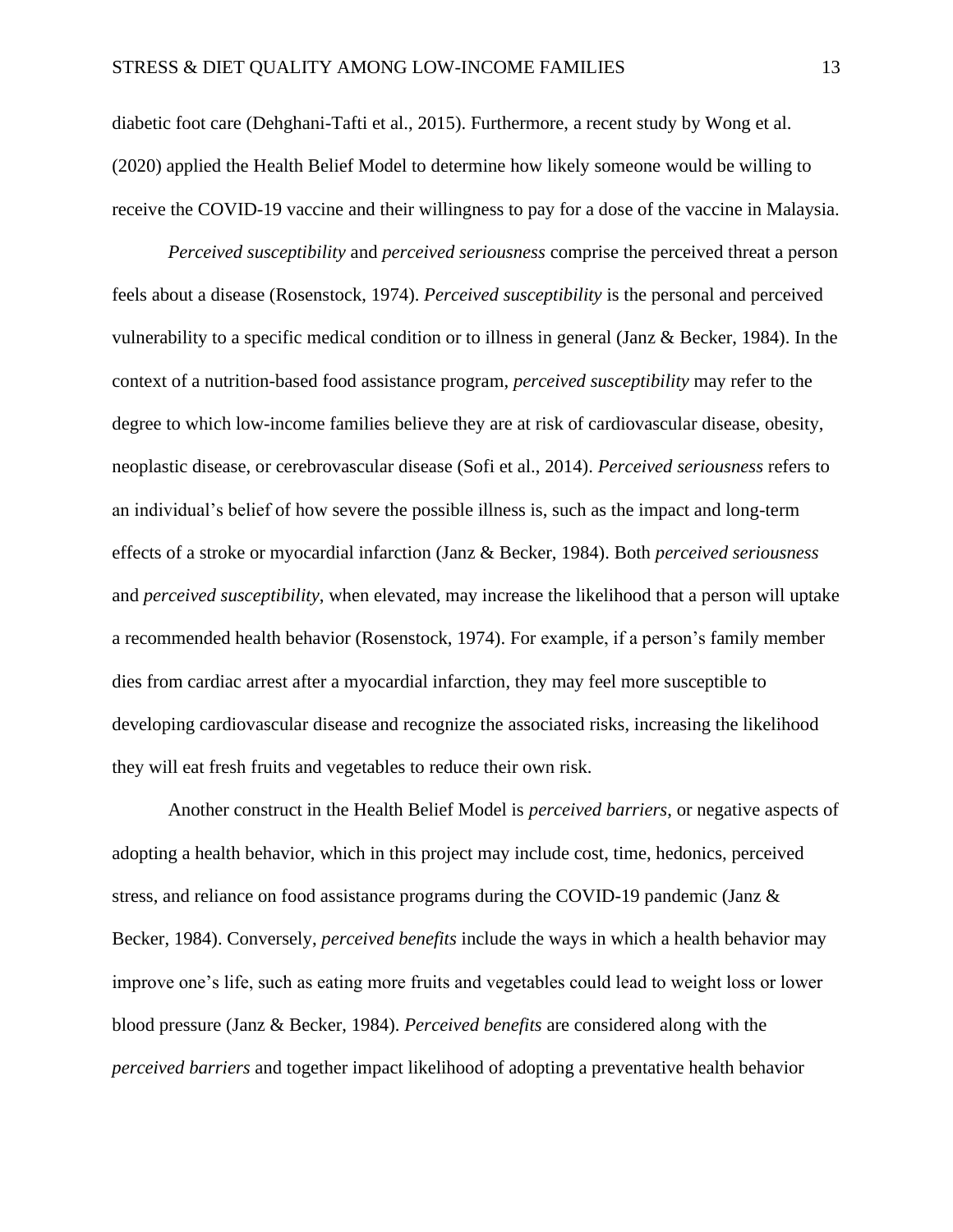(Rosenstock, 1974). Perceived stress, as explored in this study, can serve as both a barrier and a motivator to eat more fruits and vegetables depending on the source of stress. Poverty is associated with toxic stress, which is when someone experiences a biological response to prolonged or unmediated stress (Brisson et al., 2020). Low-income families face unique stressors including limited access to nutritious foods, inadequate housing, minimal local healthcare, and poor-quality schools (Brisson et al., 2020). A person experiencing toxic stress may be less likely to adopt a new health behavior, such as eating fresh fruits and vegetables, because they lack ample preparation time or are unable to afford fresh fruits and vegetables (Brisson et al., 2020; Shen et al., 2020). Alternatively, if a person is experiencing high levels of perceived stress due to the loss of a loved one from a myocardial infarction, they may experience beneficial stress which motivates them to improve their health through a diet rich in fruits and vegetables.

The constructs of *cues to action* and *self-efficacy* directly increase the likelihood of adoption of a recommended health behavior when they are present (Janz & Becker, 1984). *Cues to action* stimulate a person to make a change or participate in a health behavior, such as a food assistance program providing consistent access to free, healthy foods to low-income families (Janz & Becker, 1984). Nutrition education through cooking demonstrations and recipe cards given at nutrition-based food assistance programs serve as *cues to action* to promote nutritious dietary intake. *Self-efficacy* is the confidence one has in their ability to complete a health behavior, such as the process of accessing, preparing, and eating fruits and vegetables (Janz & Becker, 1984). When *self-efficacy* is high, there is a greater chance the person will uptake a new behavior, because they believe in their ability to execute the change. The Health Belief Model serves as a foundation for understanding perceptions and uptake of preventative health behaviors in low-income individuals and families (See Figure 2; Janz & Becker, 1984; Oates et al., 2017).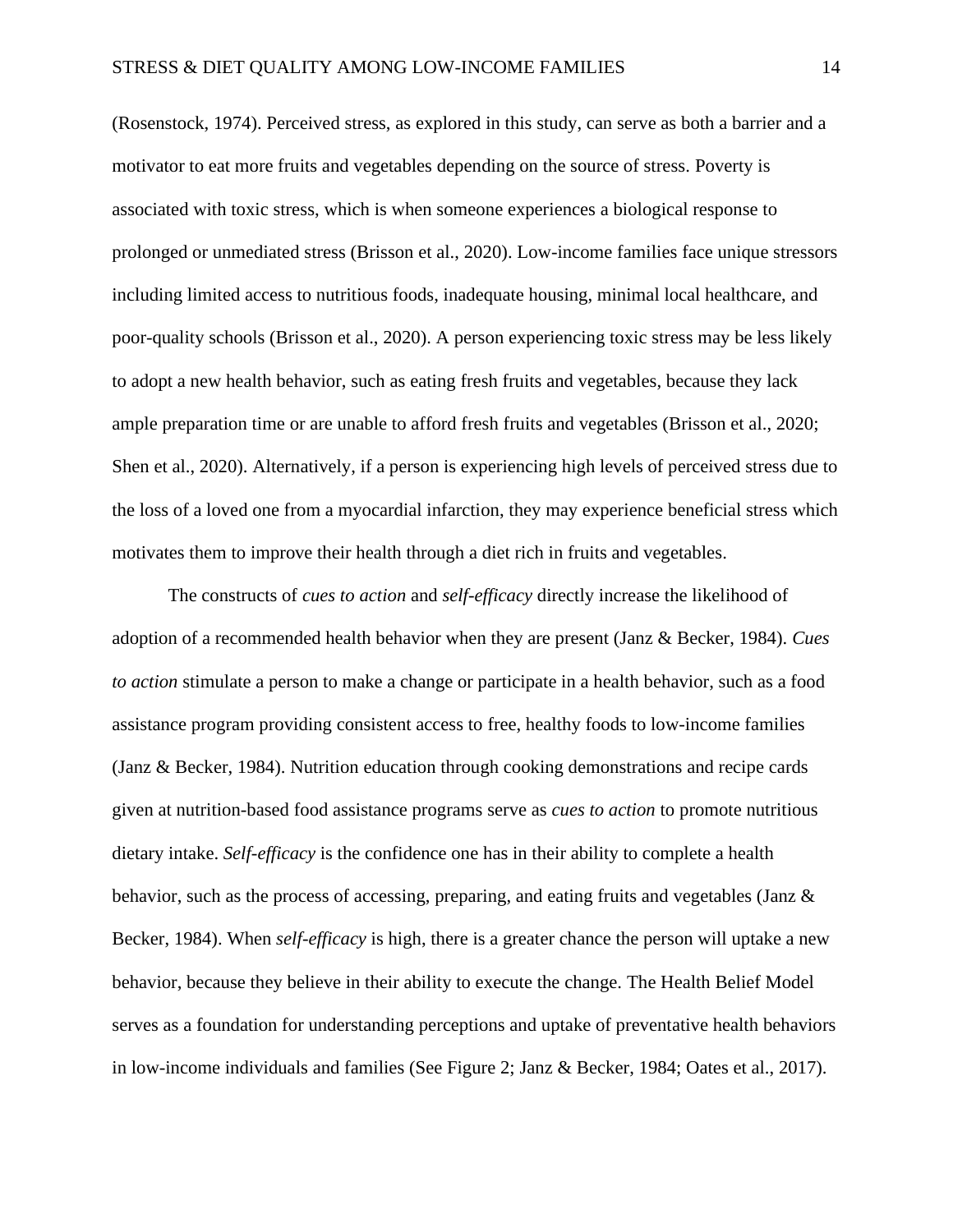#### **Project Design**

A retrospective longitudinal observational design was used in this study through an analysis of secondary data obtained by a family focused program, which serves low-income families receiving services at the nutrition-based food assistance program located in Nashville, TN. Optional standardized surveys were offered to eligible low-income families in three-month intervals for a duration of 18 months from March 2020 to September 2021. The surveys included a variety of questions about dietary intake, perceived stress, education, employment, and other demographic information. The responses to these questions were used to explore relationships between total number of visits to the nutrition-based food assistance program, perceived stress, and daily fruit and vegetable intake.

#### **Study Setting**

Data for this study originated from clients enrolled in the family-focused program at the nutrition-based food assistance program. Opening in March 2020, the nutrition-based food assistance program sought to meet the nutritional needs of local food-insecure families and individuals in Nashville, TN. The family-focused program is a partnership between the nutritionbased food assistance program and a local university to provide case management, free counseling, financial management assistance, food demonstrations, exercise programs, medication management, and music therapy to families who qualify for a state-based grant, focused on a whole-family approach to building strong families.

Located in Nashville, the nutrition-based food assistance program is within one mile of zip code 37203, which encompasses the Edgehill and Music Row neighborhoods. The median household income for residents of the Edgehill and Music Row neighborhoods was \$28,651 in 2019, during which the Federal Poverty line was \$16,910 for a two-person household or \$25,750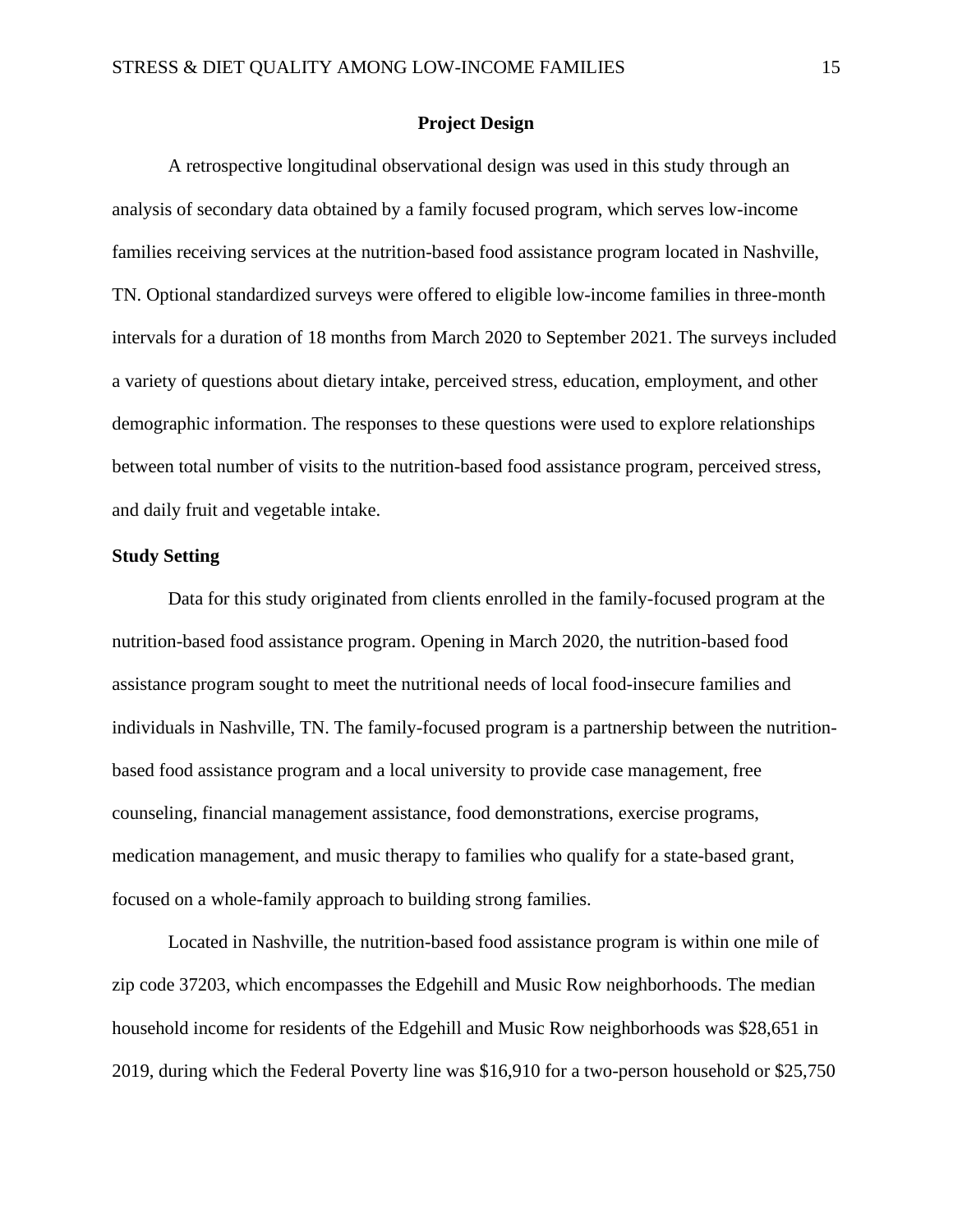for a four-person household (Office of the Assistant Secretary for Planning and Evaluation, 2021; United States Zip Codes, 2021). Additionally, 32% of residents of zip code 37203 were unemployed and 15% of residents' highest level of education was less than a high school diploma in 2019 (United States Zip Codes, 2021). The unique location of the nutrition-based food assistance program in proximity to low-income and less educated individuals and families was strategic as the plan was to provide services to vulnerable and in-need populations of Nashville.

The nutrition-based food assistance program was designed to provide a traditional grocery shopping experience by offering clients choices of fresh produce, dairy, and other ingredients, with limited processed foods. The food assistance program also provided cooking demonstrations and recipe cards to promote the consumption of fresh fruits and vegetables. The grocery store model was altered between March 2020 and July 2021 to comply with COVID-19 pandemic health guidelines and clients instead received pre-filled bags of groceries. Clients were referred to the nutrition-based food assistance program by local healthcare partners, community resource organizations, and human rights associations.

#### **Project Population**

A purposive sampling strategy was used to select 120 individuals from low-income families in Nashville, TN, from a total of 425 families enrolled in the family-focused program within the nutrition-based food assistance program who agreed to complete at least one survey. The population estimate for Metro-Nashville Davidson County is 694,144, which is comprised of 56.3% white alone, 27.4% black alone, 10.4% Hispanic or Latino, 4.0% Asian alone, 0.5% American Indian alone, 0.1% Native Hawaiian alone, and 2.5% reported Two or More Races (United States Census Bureau, 2021). About 89.1% of Nashville residents have at least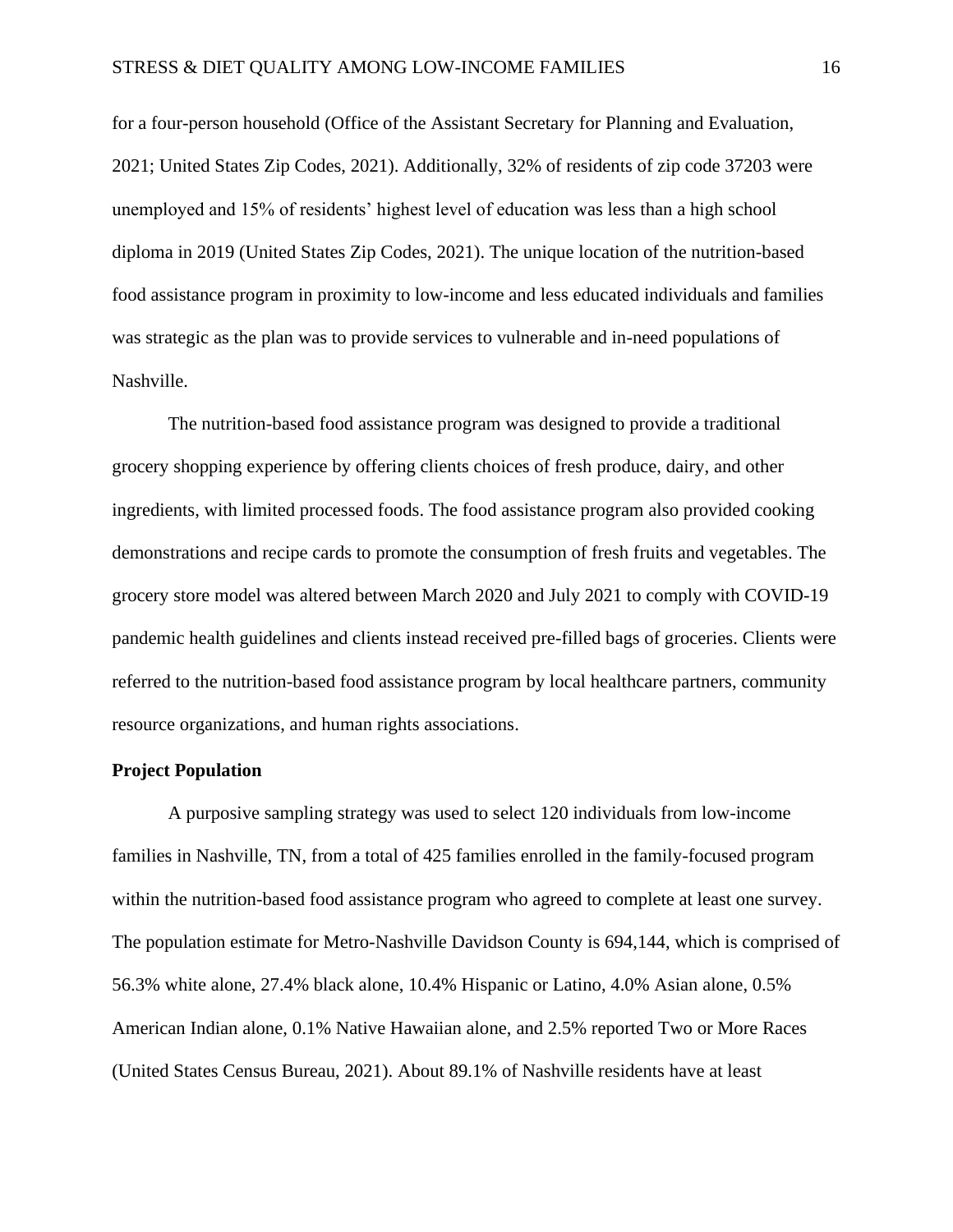completed high school and although the median household income for residents of Nashville, TN, is \$60,388, about 12.6% of Nashville residents have annual income below the federal poverty line (United States Census Bureau, 2021). Prior to the COVID-19 pandemic, an estimated 79,290 or 11.5% of people in Davidson County were food insecure (Feeding America, 2021). In April 2020, about 15.8% of Tennessean adults were unemployed, but as the economy re-opened during the pandemic, that rate has fallen each month, and in September 2021 the state unemployment rate was 4.4% (TN Department of Labor & Workforce Development, 2021). Although the unemployment rate was high in April 2020, beginning March 26, 2020, Emergency Cash Assistance provided two monthly cash payments to families who were employed as of March 11, 2020, and had since lost a job or at least 50% of their income due to the COVID-19 pandemic (TN DHS, 2020). Eligible Tennessee families were able to receive \$500 for households with two or fewer persons, \$750 for three to four persons, and \$1000 for five or more persons in addition to any unemployment benefits they may have been receiving (TN DHS, 2020).

To register for food assistance at the nutrition-based food assistance program, families were required to show documentation of any of the following: TennCare or Medicaid health insurance, food stamps, Electronic Benefit Transfer card, Temporary Assistance for Needy Families, Supplemental Security Income, disability, unemployment, Housing and Urban Development or Metropolitan Development and Housing Agency housing vouchers, child on free or reduced lunch, W-2 income form indicating income below the federal poverty level, termination letter from employment, or paystubs showing income below the federal poverty threshold. Exclusion criteria for this project were grant-eligible families receiving services at the nutrition-based food assistance program who chose not to enroll in the family-focused program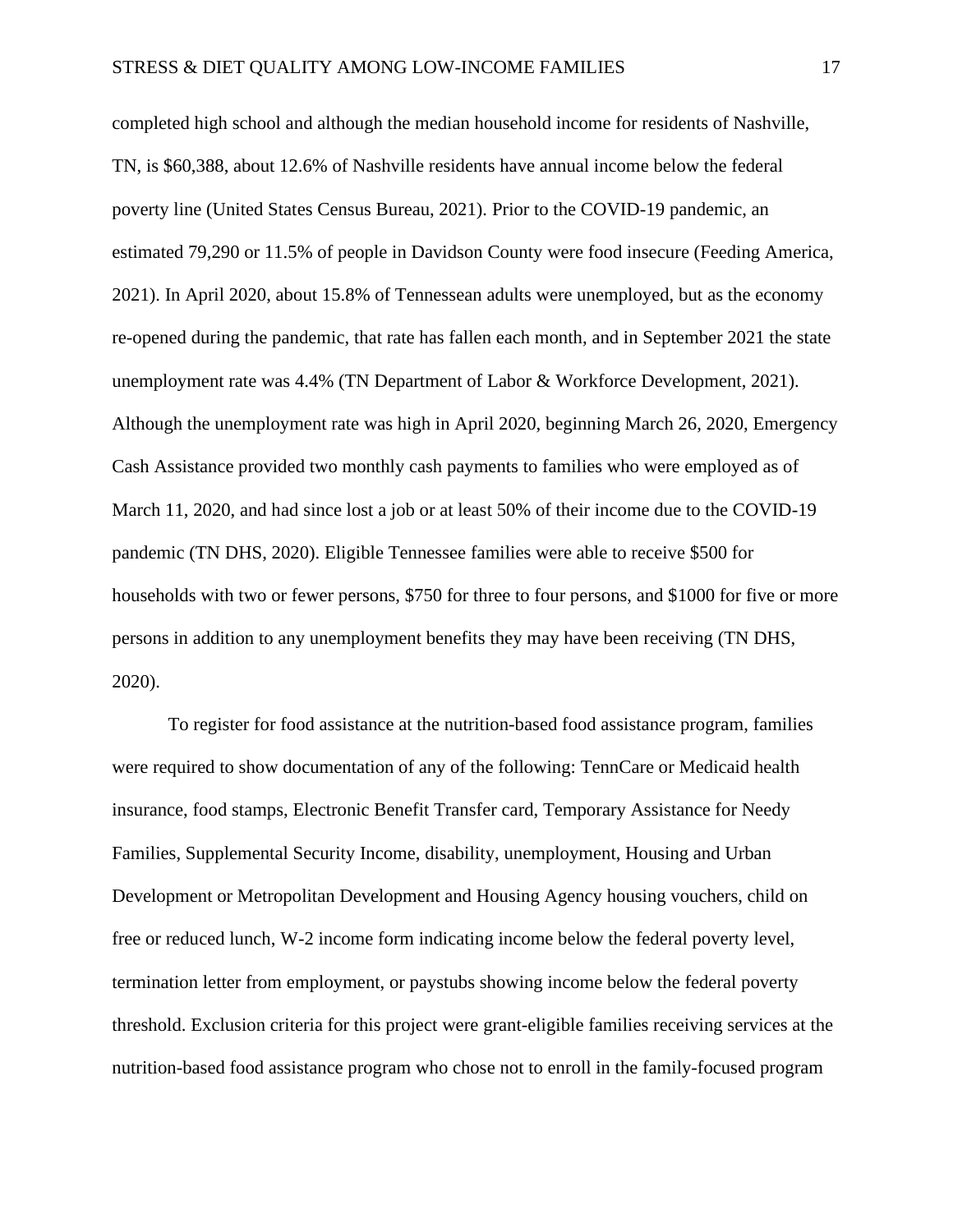and families who only completed the pre-survey. The pre-survey was provided in both Spanish and English, but the post-survey was only offered in English to English-speaking individuals. Completion of surveys was optional and did not preclude receiving services or food from the nutrition-based food assistance program, and each adult household representative gave consent for their de-identified responses to be used in research studies.

#### **Data Collection Instruments**

Survey questions used for this study were developed and collected for the family-focused program to meet reporting requirements for a grant. In addition to demographic data, the survey questions about perceived stress, daily fruit intake, and daily vegetable intake were used for this study. The two questions regarding diet quality originated from the 2020 Expanded Food and Nutrition Education Program (EFNEP) by Murray et al. (2017). The diet quality questions addressed the number of times the respondent ate fruit and vegetables per day and responses were reported using a six-point Likert scale ranging from rarely to four or more times per day. The EFNEP food and physical activity questionnaire has been nationally tested and is published online for public use (Murray et al., 2017). Bradford et al. (2010) tested the EFNEP questionnaire for reliability ( $\alpha = .72$ ) and conducted a Spearman correlation for nutrition ( $r_s =$ .20) and though the validity had a low correlation coefficient, it was consistent with similar instruments and studies.

To evaluate perceived stress, four questions were included in the survey comprising the Perceived Stress Scale-4 (PSS-4) by Cohen et al. (1983). Questions on the PSS-4 assessed the frequency with which the participant feels they can control important things in their lives, have confidence in their ability to handle personal problems, feel things are going their way, and are able to overcome piling difficulties. Two of the four questions are reverse scored and higher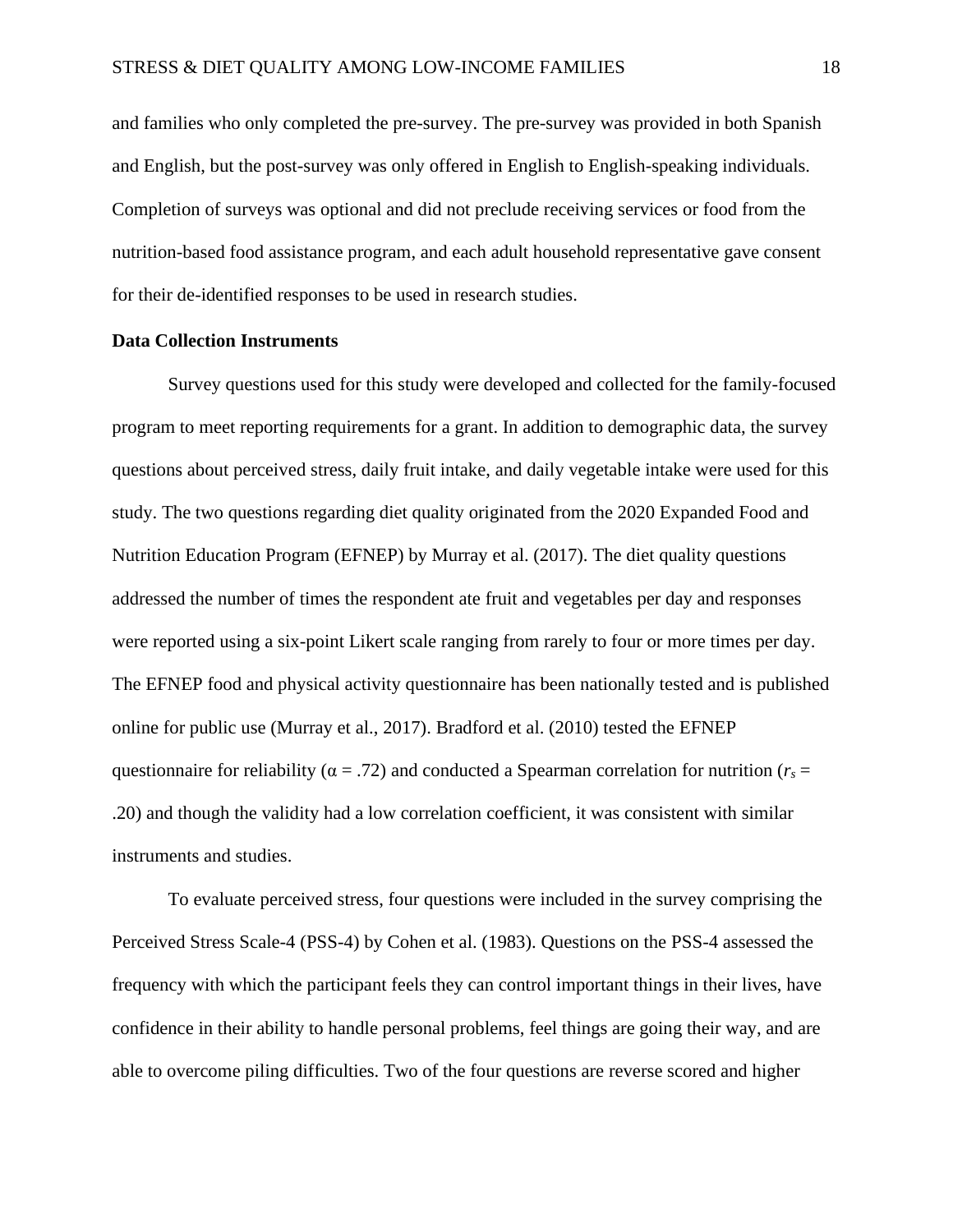scores out of 16 are associated with more stress (Cohen et al., 1983). The PSS-4 is the abridged version of the PSS-14 and though the PSS-4 has less internal reliability ( $\alpha = .72$ ) than the PSS-14, it can be useful in large samples and shows acceptable validity when compared to similar tools (Cohen et al., 1983). The American Sociological Association owns the copyright for the PSS-4 and granted permission for its use in the analysis of the secondary data, but requires additional permissions be obtained prior to publication. Since completion of the project, ownership of the copyright for the PSS-4 scale was transferred to Sheldon Cohen. Permission for publication of the PSS-4 scale was not granted without a fee. See "A Global Measure of Perceived Stress" by Sheldon Cohen (1983) for the complete scale. Total numbers of encounters at the nutrition-based food assistance program per household were recorded by staff members.

#### **Survey Collection Process**

During the modified curbside pick-up model at the nutrition-based food assistance program, clients were expected to park in a designated location upon arrival for food assistance. After parking, each family was asked to report the number of persons in their household to determine the number of servings of fruits, vegetables, and other foods they were to be given. If eligible families chose to participate in the family-focused program, they were given a printed survey to complete by pen or pencil while bags of groceries were loaded into their car. One adult from each household responded to survey questions as individuals and answered demographic questions about their family.

#### **Data Retrieval**

On September 1, 2021, the program evaluator retrieved the secondary data from the period of March 2020 to August 30, 2021, through an application of specific filters using Qualtrics software. Qualtrics (2021) is an online cloud-based database designed to securely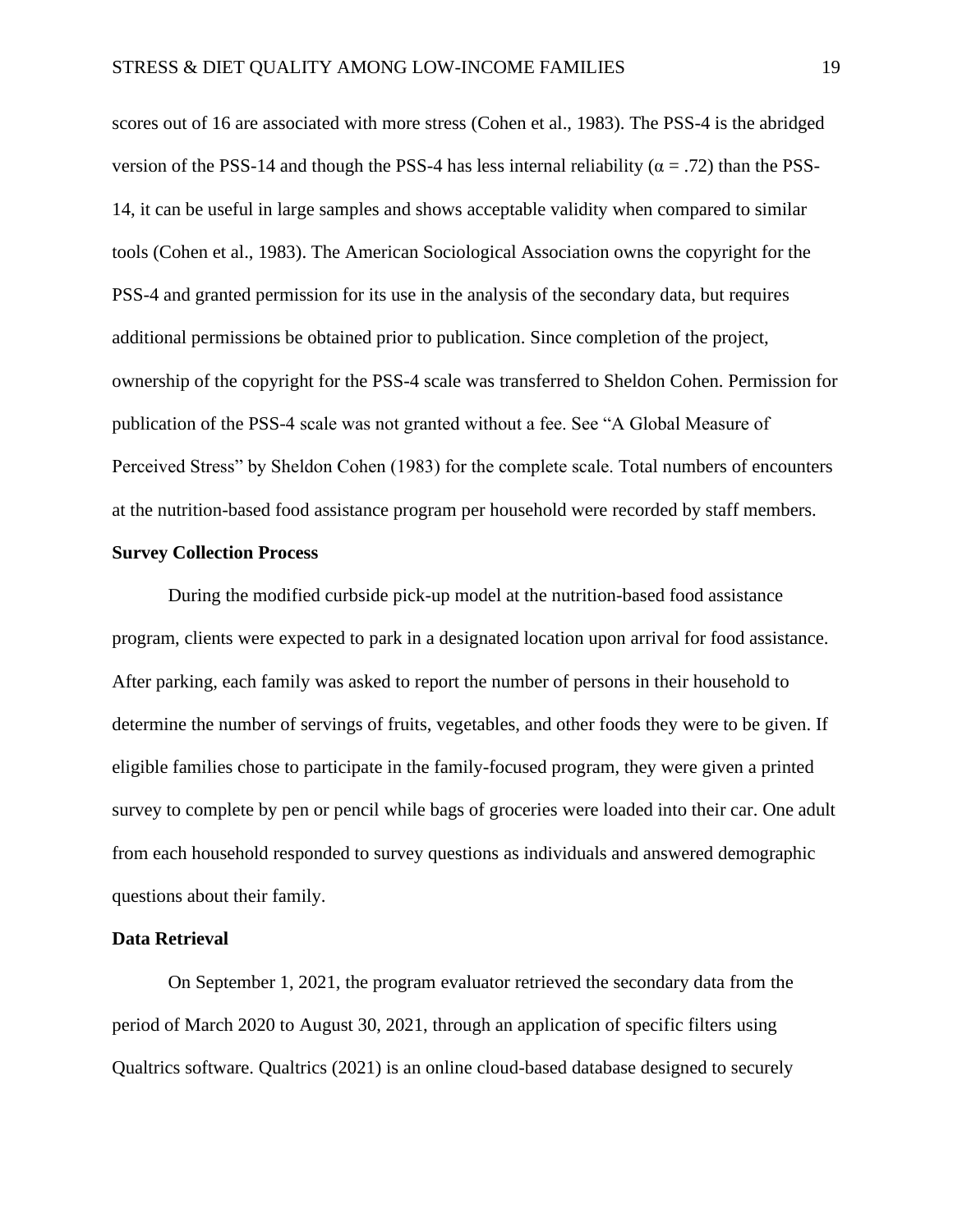house and store survey information with password protection. The program evaluator for the nutrition-based food assistance program was the only individual with access to identifiable data collected from survey responses. Filters used by the program evaluator excluded survey questions not being studied in this project. Data obtained included fruit intake responses, vegetable intake responses, PSS-4 responses, demographic information, and timestamps of visits to the nutrition-based food assistance program. Demographic information included education level, race/ethnicity, employment status, number of adults in the household, number of children in the household, and gender. Prior to sending the exported data, the program evaluator deidentified the data to eliminate any risk of identifying the clients by assigning each individual and each household a separate 14-digit alphanumeric code. The unique code assigned to each family allowed for aggregate data regarding total number of visits to the nutrition-based food assistance program, PSS-4 scores, and fruit and vegetable intake responses. Additionally, demographic and encounter data were extracted, de-identified by the program evaluator, and securely shared with the principal investigator (PI).

#### **Data Analysis**

Specific statistical analyses for these data included examining the relationship between change in PSS-4 score from the first to second completed surveys, change in fruit and vegetable intake from the first to second surveys, and total number of visits to the nutrition-based food assistance program. The Statistical Package for the Social Sciences version 28 software was used for statistical analyses (IBM Corp, 2021). A Spearman's correlation was used to examine the relationship between the scale-level variable change in PSS-4 score out of 16 and the ordinallevel variables of change in fruit and vegetable intake. For the second research question, an additional Spearman's correlation was conducted to explore the relationship between the scale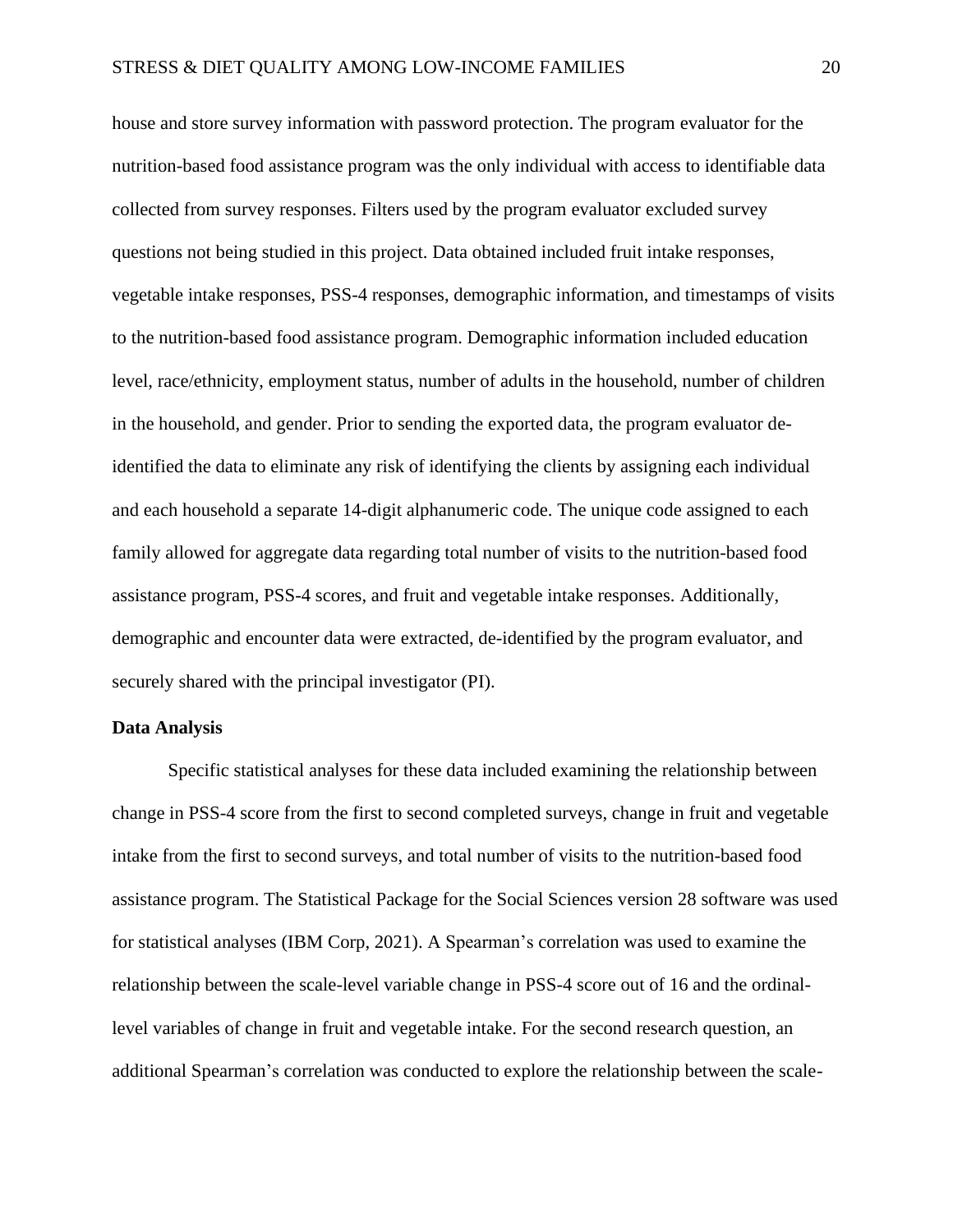level total number of visits to the nutrition-based food assistance program and scale-level change in PSS-4 score. For the third research question, a Spearman's correlation was also used to examine the relationship between the scale-level variable of total number of visits to the nutrition-based food assistance program and ordinal variable of change in daily fruit and vegetable intake. Additional descriptive statistics were conducted to describe demographic groups, number of persons in each household, education levels, occupational statuses, and the research question variables. An additional analysis was conducted using the same variables and research questions with only those who visited at least 20 times between March 2020 and August 30, 2021.

#### **Risks and Benefits to Humans Subjects**

Subjects involved in this scholarly project did not incur any harm or risk. Belmont University's Institutional Review Board granted exempt status for this project in April 2021.

#### **Results**

#### **Demographic Characteristics**

Sociodemographic characteristics of the 425 participants in the family-focused program are presented in Table 1 ( $N = 425$ ). Of the 425 participating households, 120 families ( $n = 120$ ) were included in the Spearman's correlation; 301 were excluded from the statistical analysis due to only completing the pre-survey and four were excluded due to incomplete data or the presence of outliers for a total of 305 excluded respondents (*n =* 305). One respondent included in the statistical analysis did not provide demographic information  $(n = 1)$ . For participants who responded to multiple surveys and provided demographic data (*n =* 119), 77.3% were female and 22.7% were male. Of the total family-focused program participants, 22.0% had four or more children in their household, compared to 30.2% of those who completed more than one survey.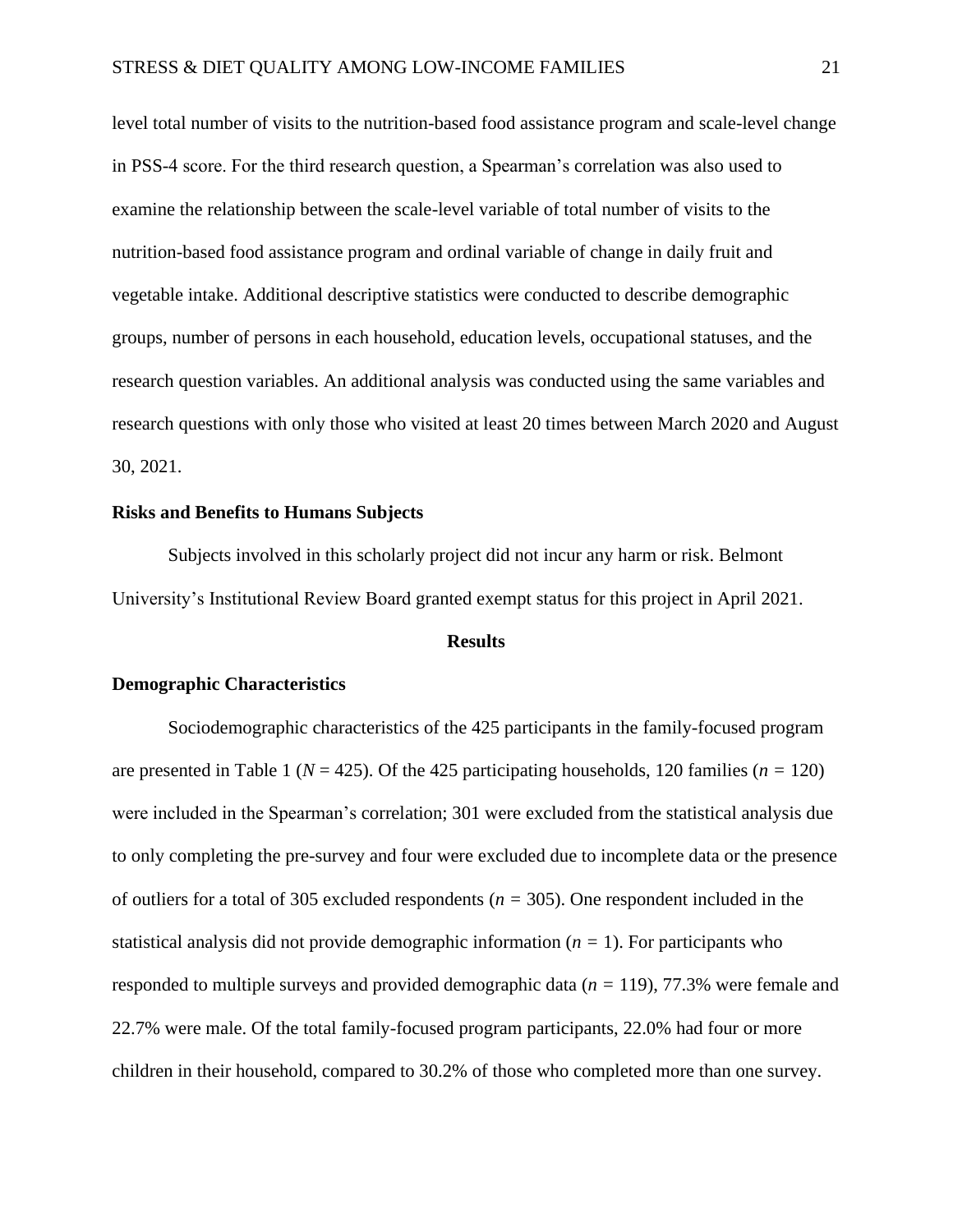Additionally, 9.2% of households included in the statistical analysis had four or more adults in the household ( $n = 11$ ) compared to 5.6% of those excluded ( $n = 17$ ). About three-fourths of the included participants were unemployed  $(74.8\%; n = 89)$ , similar to 74.5% of the total familyfocused program survey participants. The highest level of education for about one-third of participants included in the statistical analysis was less than a high school diploma (30.2%; *n =* 36) and similarly 27.2 % (*n =* 83) of families excluded. Black/African American was the most represented race/ethnicity in those who responded to multiple surveys  $(63.9\%, n = 76)$ . Individuals who reported Hispanic ethnicity in the inclusion group, who completed multiple surveys, represented 16.8% ( $n = 20$ ) versus the exclusion group of 28.2% ( $n = 86$ ).

#### **Descriptive Statistics**

Descriptive statistics for the research variables of fruit intake, vegetable intake, PSS-4 score, and total number of visits are found in Table 2. Change between the first and second survey completed was calculated for fruit intake, vegetable intake, and PSS-4 score to explore engagement with the nutrition-based food assistant program. The mean fruit intake was 3.99 for the first survey and 4.15 for the second survey, with a mean change of 0.16 ( $n = 119$ ). The mean vegetable intake response was 4.24 for the first survey and 4.32 for the second survey, with a mean change of 0.08 (*n =* 119). The mean PSS-4 score was 7.51 for the first survey and 7.44 for the second survey, with a mean change of  $-0.07$  ( $n = 114$ ). The standard deviation for the change in PSS-4 score was 2.953. The mean total number of visits was 20.16, the median was 16.00, and the standard deviation was 14.683.

#### **Spearman's Correlation of Variable Relationships**

See Table 3 for results of Spearman's correlation analysis of each research question, examining the relationships between PPS-4, fruit intake, vegetable intake, and total number of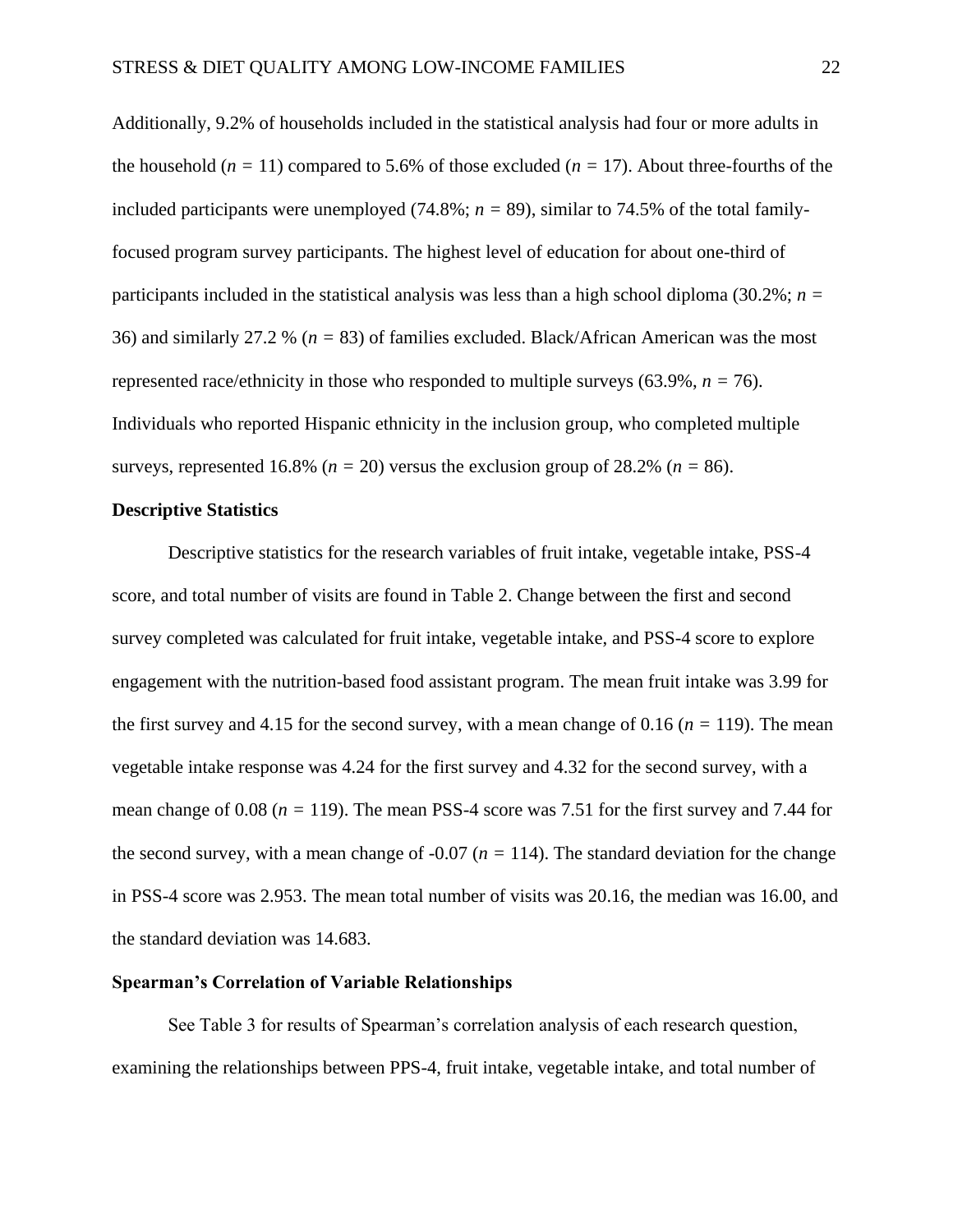visits to the nutrition-based food assistance program. One participant (*n =* 1) did not complete the questions regarding fruit and vegetable intake and five participants  $(n = 5)$  did not provide responses to each of the four questions of the PSS-4. Using Spearman's correlation, change in daily fruit intake and change in PSS-4 score had a weakly negative correlation ( $r_s = -182$ ) with non-statistically significant results (*p =* .053). Change in vegetable intake and change in PSS-4 score were also weakly negatively correlated  $(r_s = -0.026)$  with non-statistically significant results (*p =* .786). Change in daily fruit intake and total number of visits to the nutrition-based food assistance program had a negative correlation without statistical significance  $(r_s = -.040; p =$ .670). Change in vegetable intake and total number of visits had a weak positive correlation without statistical significance ( $r_s = .103$ ;  $p = .267$ ). Change in PSS-4 score and total number of visits had a weakly negative correlation  $(r_s = -.114; p = .226)$ .

#### **Secondary Analysis of Participants with Greater than 20 Visits**

A secondary analysis was conducted exploring variables of fruit intake, vegetable intake, PSS-4 score, and total number of visits, in individuals with at least 20 visits to the nutritionbased food assistance program. A total of 54 (*n =* 54) out of 119 survey participants visited the nutrition-based food assistance program 20 or more times during the 18-month study period. See Table 4 for descriptive statistics of the secondary analysis group. For this group, the mean number of visits was 33.96, the median was 35.00, and the standard deviation was 9.660. The mean first survey PSS-4 score for all individuals completing multiple surveys was 7.51 compared to those who visited at least 20 times with a mean first survey PSS-4 score of 8.83. Additionally, the mean change in PSS-4 score between the first two surveys was -0.07 in the full group included in statistical analyses and -0.5 in those who visited at least 20 times.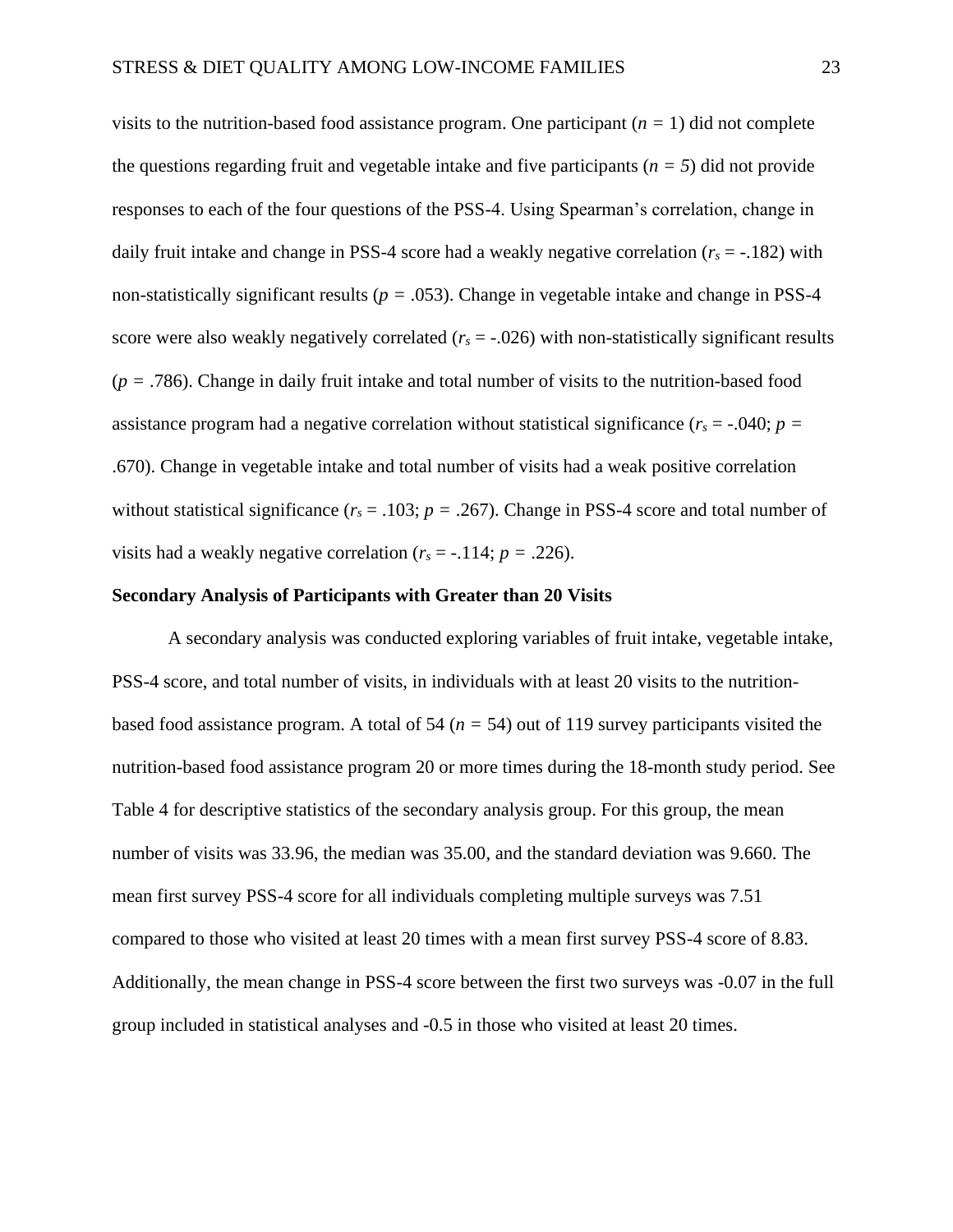See Table 5 for the Spearman's correlation results of the secondary analysis group. Among those that visited at least 20 times, a weak negative correlation was found between change in fruit intake and change in PSS-4 score ( $r_s = -0.272$ ;  $p = 0.051$ ). A minor positive correlation was seen between change in vegetable intake and change in perceived stress ( $r<sub>s</sub>$  = .057; *p* = .690). Between fruit intake, vegetable intake, and PSS-4 score with total number of visits were very weak positive correlations ( $r_s = .033$ ,  $r_s = .169$ , and  $r_s = .122$ , respectively) with no statistical significance.

#### **Discussion**

Findings from this scholarly project add to existing literature exploring relationships between stress, diet quality, nutrition-based food assistance programs, and food insecurity among low-income families in the United States (Grenen et al., 2018; Laraia et al., 2017; López-Cepero et al., 2020; Oddo & Mabli, 2015). The longitudinal nature of this scholarly project provides a comparison of baseline data with subsequent survey responses during a period of engagement with a nutrition-based food assistance program. The sample of over 400 families who participated in the family-focused program provides evidence of the interest in and need for a holistic nutrition-based food assistance program in middle Tennessee. This scholarly project additionally discovered valuable demographic information about low-income families in need of food support in Nashville.

#### **Stress and Diet Quality**

The results from this scholarly project confirmed the hypothesis that there was an inverse relationship between perceived stress and fruit and vegetable intake among low-income families engaged with the nutrition-based food assistance program, though results were not statistically significant. Whereas previous studies involving clients of food assistance programs found higher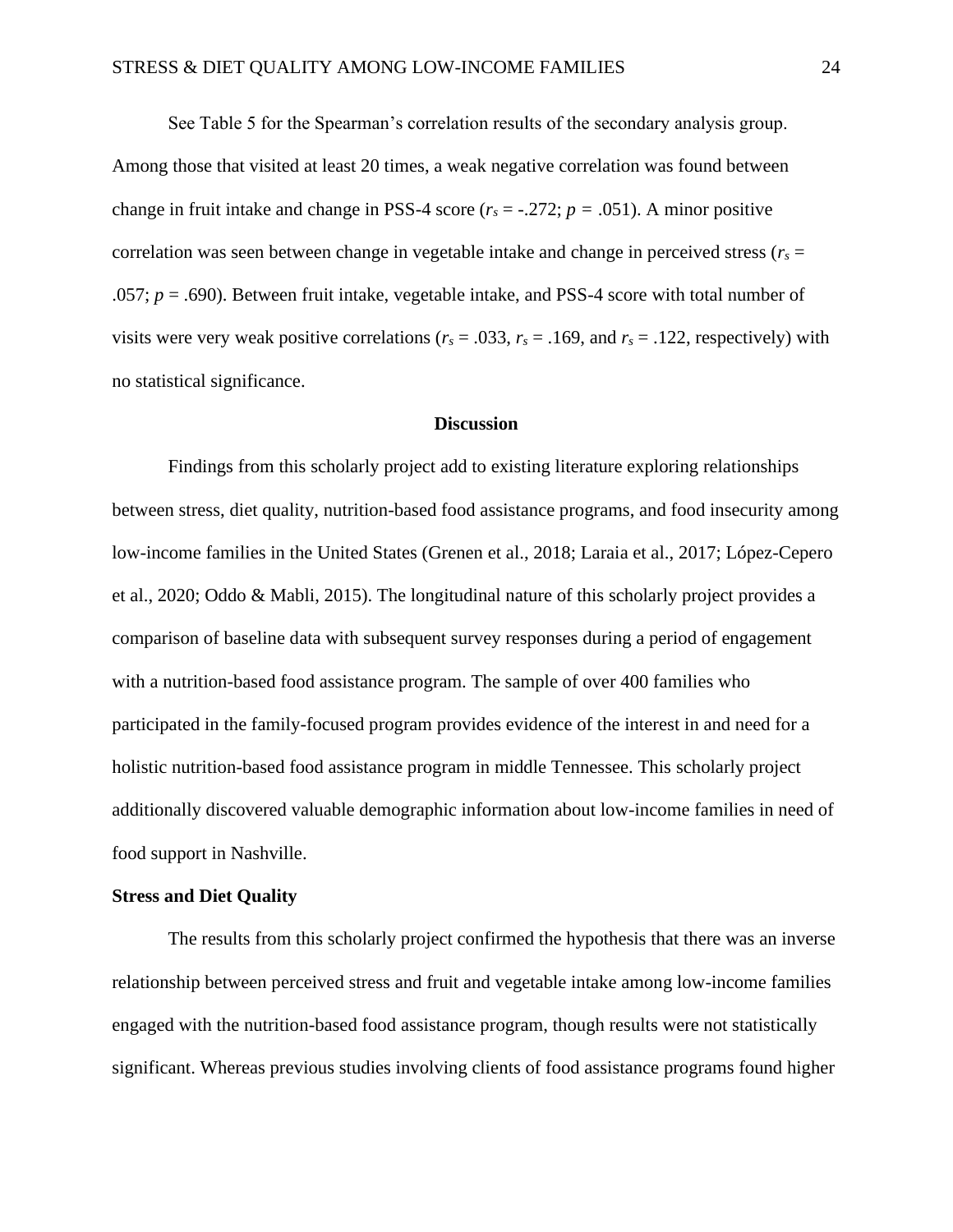levels of stress were associated with lower intake of fruits and vegetables, the opposite was found in this project (Grenen et al., 2018; Leung et al., 2013; Shen et al., 2020). Food assistance programs serving nutritious foods may have a greater capacity to impact the overall diet quality and stress levels of their low-income clients compared to traditional foodbanks. Emotional eating was found to be a common barrier to healthy eating among low-income SNAP participants (Richardson et al., 2015). Shen et al. (2020) similarly described barriers to adopting recommended health behaviors for people experiencing high levels of toxic stress.

The full group of survey respondents  $(n = 119)$  had a lower baseline PSS-4 score of 7.51 compared to a PSS-4 score of 8.83 in respondents who visited at least 20 times ( $n = 54$ ). It is possible that those with greater food insecurity had higher levels of stress, confirming findings by Grenen et al. (2018). About 65.1% of households participating in SNAP reported food insecurity when beginning the program, which may indicate that those who have less food insecurity may be less likely to consistently utilize a food assistance program (Keith-Jennings et al., 2019). Additionally, counter to what was hypothesized, there was a weakly positive correlation between PSS-4 score and vegetable intake among survey respondents who visited the nutrition-based food assistance program at least 20 times, though not statistically significant. Potentially, those who visited at least 20 times had greater overall needs and more confounding stressors in addition to food insecurity, such as unstable housing, discrimination, or lack of access to medical care, as found by McKnight-Eily et al. (2021). It is also possible that those with greater need had less means and time with which to prepare the food provided, such as slicing tools, storage space, cooking devices, and time to prepare the vegetables, as found by Shen et al. (2020).

#### **Total Visits and Diet Quality**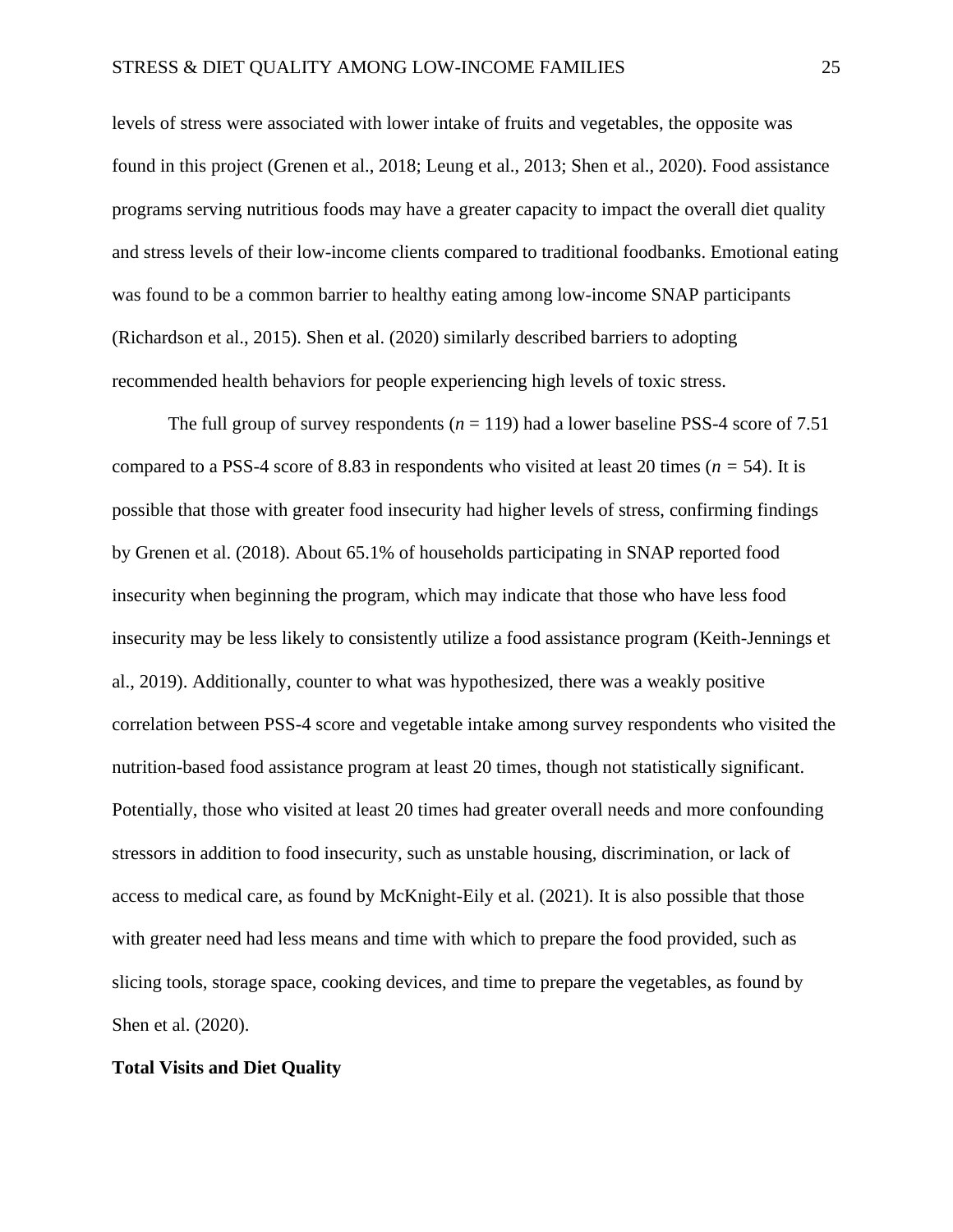As hypothesized, a positive relationship was also found between total number of visits to a nutrition-based food assistance program and vegetable intake among low-income families, though results were not statistically significant. Evidence has shown the impact of a diet rich in vegetables, legumes, and fruits on reduction of risk of cardiovascular, cerebrovascular, and neoplastic diseases, which gives practical significance to this finding (Sofi et al., 2014). The Mid-South region has higher rates of chronic diseases, such as type two diabetes, and obesity, which further give meaning to the importance of risk reduction through preventative measures, such as access to fruits and vegetables (Oates et al., 2017). Additionally, people in the Mid-South with income  $\leq 25,000$ , which would qualify for services from the nutrition-based food assistance program explored in this scholarly project, display higher rates of cancer, high blood pressure, and myocardial infarction (Oates et al., 2017). However, a weakly negative relationship was found between fruit intake and total number of visits, which may have occurred due to the contextual setting of the COVID-19 pandemic, during which emotional eating increased (Shen et al., 2020). Shen et al. (2020) found that ignoring internal hunger cues and foods high in fat and sugar were more likely to be consumed due to low cost and convenience.

In the group with only the survey participants who visited the nutrition-based food assistance program greater than 20 times  $(n = 54)$ , a weakly positive relationship was found between number of visits and fruit intake, though results were not statistically significant. Of note, the average baseline daily fruit intake was 3.99 in those who completed two or more surveys, as compared to 3.96 in only those who visited the nutrition-based food assistance program at least 20 times. As described by Cantor et al. (2020), diet quality improved with access to free healthy foods, and the additional element of nutrition education through recipe cards and cooking demonstrations may have led to improvement in diet quality. Different from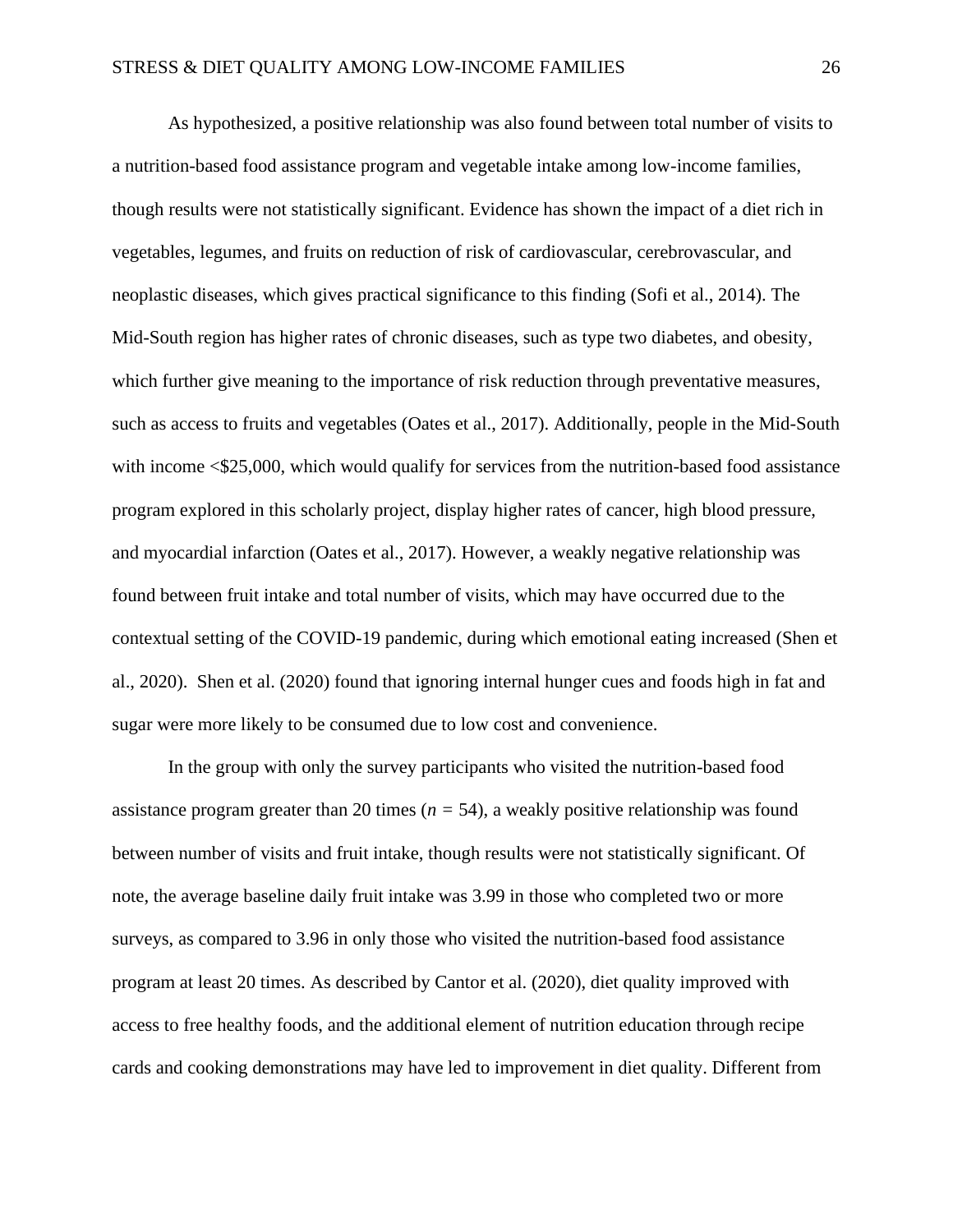findings reported by Elbel et al. (2015) who saw no diet change after implementation of a government-subsidized supermarket in a high-need area, diet overall improved for participants in this scholarly project. Furthermore, the referral system through which clients were notified of the services of the nutrition-based food assistance program may have increased the likelihood of uptake.

#### **Total Visits and Stress**

As predicted in the hypotheses, a negative relationship was found between perceived stress and total number of visits to a nutrition-based food assistance program among low-income families, though results were not statistically significant. These findings confirm findings of a study by Oddo and Mabli (2015), which described how increased engagement with a nutritionbased food assistance program was correlated with a decrease in perceived stress. However, unlike the hypothesis, for participants with 20 or more visits, a positive relationship was found between engagement with the nutrition-based food assistance program and PSS-4 Score, though results were not statistically significant. As mentioned previously, those with greater need for and reliance on external food sources may have had stressors beyond what could be impacted by a consistent nutritious food supply. Yaribeygi et al. (2017) explored stress in the human body and its negative impacts on cardiovascular health and immune function and Shen et al. (2020) found that stress was associated with emotional eating.

#### **Health Belief Model**

Principles from the Health Belief Model describing the influence of perceptions on uptake of recommended health behaviors provided a framework for interpreting results from this scholarly project. Perceived stress may have been a *perceived barrier* to consistently eating fresh fruits and vegetables, and as stress decreased, intake of fruit and vegetables increased. Those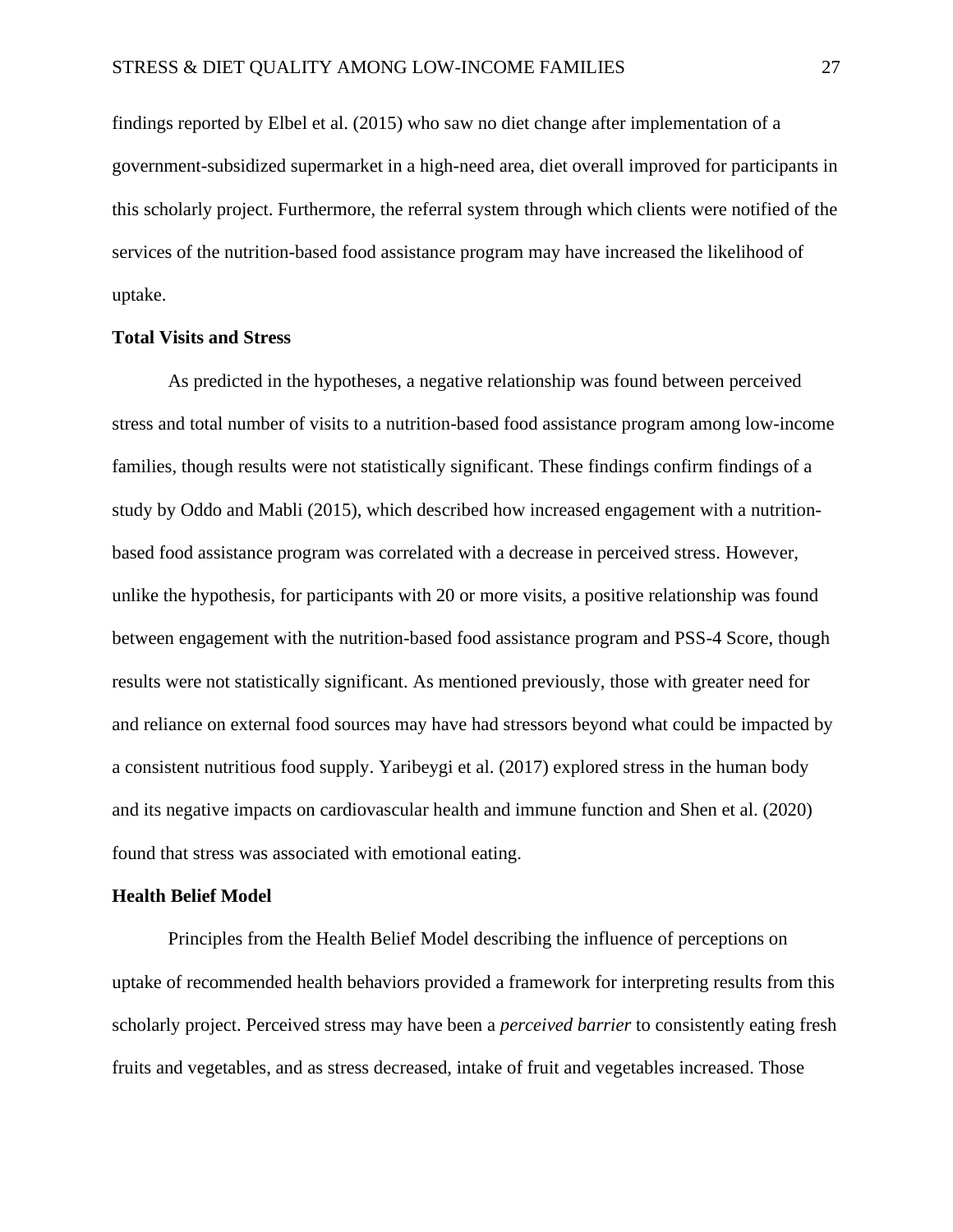who visited the nutrition-based food assistance program at least 20 times had higher levels of baseline stress compared to those who visited less than 20 times, which confirms findings by Grenen et al. (2018) that resource stress may be correlated with worse diet quality. Those with longer duration of need for services at the nutrition-based food assistance program also had higher stress and therefore may have been more likely to rely on external sources for nutrition. The overall increase in fruit and vegetable intake, or the health behavior of interest, was correlated with overall decreased stress and increased engagement with a nutrition-based food assistance program. *Self-efficacy*, or the confidence that one can consistently access, prepare, and eat the recommended servings of fruits and vegetables, was not easily measured in this project, but would provide a strong foundation for future research. The *cue to action* or stimulating factors to encourage a person to uptake a health behavior like the nutrition-based food assistance program, was found to increase healthy eating through the overall increase of fruit and vegetable intake (Janz & Becker, 1984). The nutrition-based food assistance program explored in this study promoted *self-efficacy* through cooking demonstrations and recipe cards to further increase the uptake of a high-quality diet among low-income clients.

#### **Limitations and Future Directions**

One major limitation to the findings from this study was that the post-survey was only offered to those who indicated ability to understand English. The demographic data of participants of the family-focused program who completed at least one survey revealed that 25.0% of participants identified as Hispanic, however only 16.8% of those who completed at least two surveys identified as Hispanic. López-Cepero et al. (2020) found an association between perceived stress and emotional eating among Latinos, and it would be helpful to determine the relationship between perceived stress and diet quality. Hispanic adults reported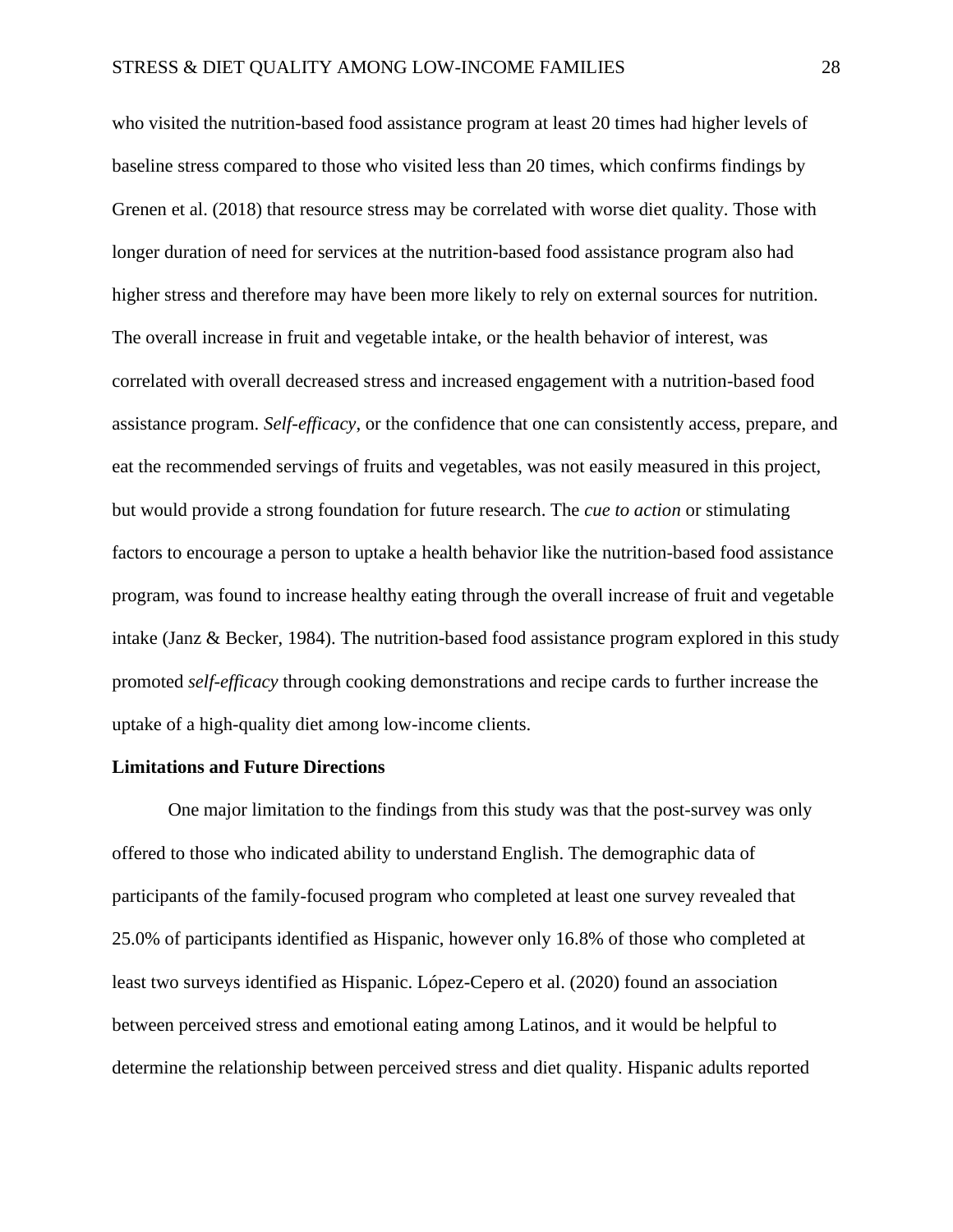higher rates of psychological stress related to food security than other racial groups in a study by McKnightley et al. (2021). Data should be examined in a sample that speaks Spanish, English, and other languages with the pre- and post-surveys offered in each associated language. Further research should additionally explore perceived stress and diet quality among clients of nutritionbased food assistance programs stratified by race and ethnicity.

The COVID-19 pandemic also created a historical bias, influencing stress levels and dietary intake, as evidence revealed an increase in stress levels globally and worsened diet quality (Shen et al., 2020). It is likely that stress levels for many different populations fluctuated during the 18-month data collection period due to loss of employment, strain on essential workers, remote learning, and fewer meals provided by schools. However, the sample from this scholarly project demonstrated an overall decrease in stress between the first and second visits to the nutrition-based food assistance program, as was hypothesized. Having consistent access to free nutritious food and decreased stress may improve the overall health of low-income families in the South, who typically have more chronic diseases associated with elevated stress (Oates et al., 2017). For a deeper understanding of the relationship between diet and stress, an additional study should be repeated during a non-pandemic year. Obtaining data of the presence of chronic diseases among low-income families engaged in a nutrition-based food assistance program would also add further meaning.

The nutrition-based food assistance program was designed to normalize the grocery experience and provide nutritious fresh fruits and vegetables to low-income persons. Due to health protocols to protect clients and staff during the COVID-19 pandemic, the grocery store experience was changed to a curbside pick-up model for families. The element of self-efficacy, which was found to be desired based on studies of other nutrition-based food assistance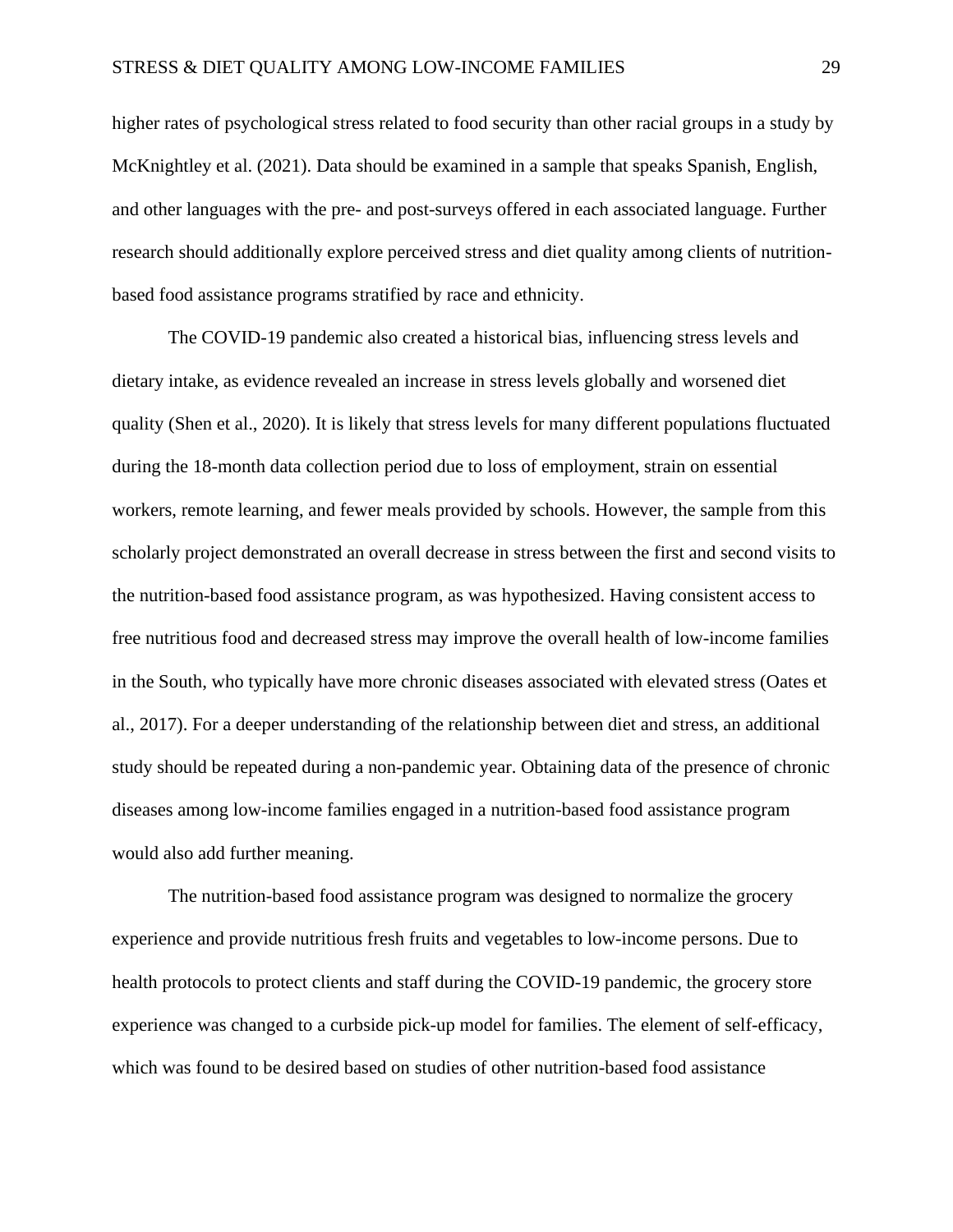programs, was limited due to COVID-19 health policies (Bazerghi et al., 2016; Bush-Kaufman et al., 2019; Cantor et al., 2020; Elbel et al., 2015). Self-efficacy is also an important factor in the Health Belief Model as a characteristic found in those who successfully participate in a health behavior.

Variability was found in the total number of visits to the nutrition-based food assistance program during the 18-month data collection period. Inconsistency was also seen in length of time between surveys completed, though they were each completed at least three months apart. Data collected from March through June 2020 was entered into and stored in an electronic database on June 17 and 18, 2020, creating additional difficulties in determining the exact date of the first survey. Consistent data collection every three months would lend to more consistent evaluations of variables of stress and diet quality. Further studies should aim to store and collect data more consistently, having participants complete the surveys as close to every three months as possible.

#### **Implications**

Results from this scholarly project have implications for policymakers, clinicians, dieticians, public health professionals, and food assistance program leaders. Clinical significance was found in the overall increase in fruit and vegetable intake and decrease of stress for lowincome families engaged with a nutrition-based food assistance program. The potential impact of promoting the intake of fresh fruits and vegetables could be transformational for low-income families in the South, who are at increased risk of severe chronic diseases. Making it a priority to support, fund, and refer low-income clients to nutrition-based food assistance programs could decrease overall healthcare spending and improve the health of children and their parents.

#### **Conclusion**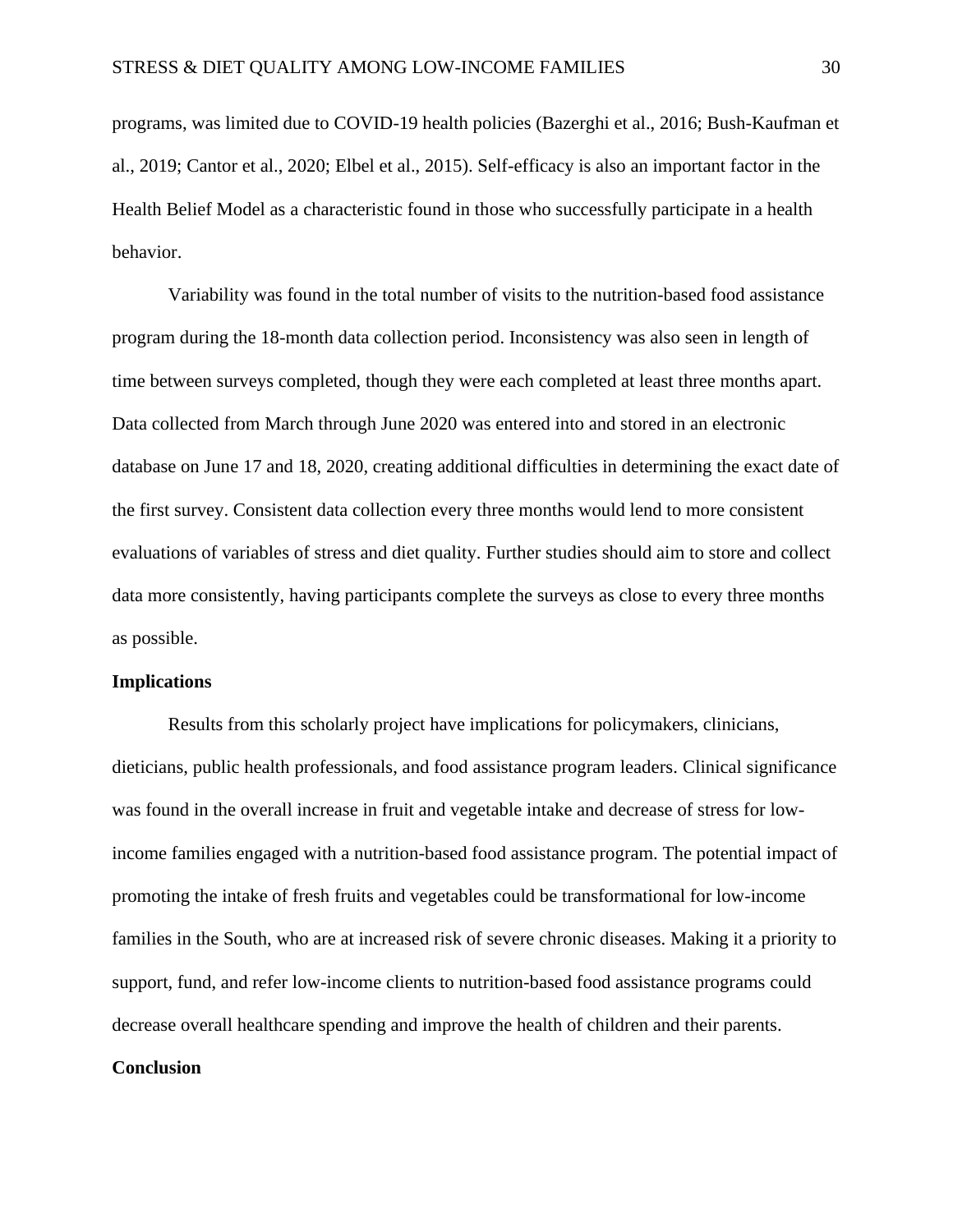Overall, this scholarly project contributes to existing research and suggests that there may be a correlation between diet quality, perceived stress, and engagement with a nutrition-based food assistance program. Despite the previously discussed limitations, this scholarly project provides a platform for future studies with nutrition-based food assistance programs to consider stress and diet quality, as the health impact can be significant. With existing literature supporting the intake of an adequate amount of daily fresh fruits and vegetables, it is essential to continue to support efforts to make a high-quality diet possible for all people, regardless of income, location, or education level. Further research is needed to better understand the complex relationship between stress and diet quality among low-income families engaged with a nutrition-based food assistance program.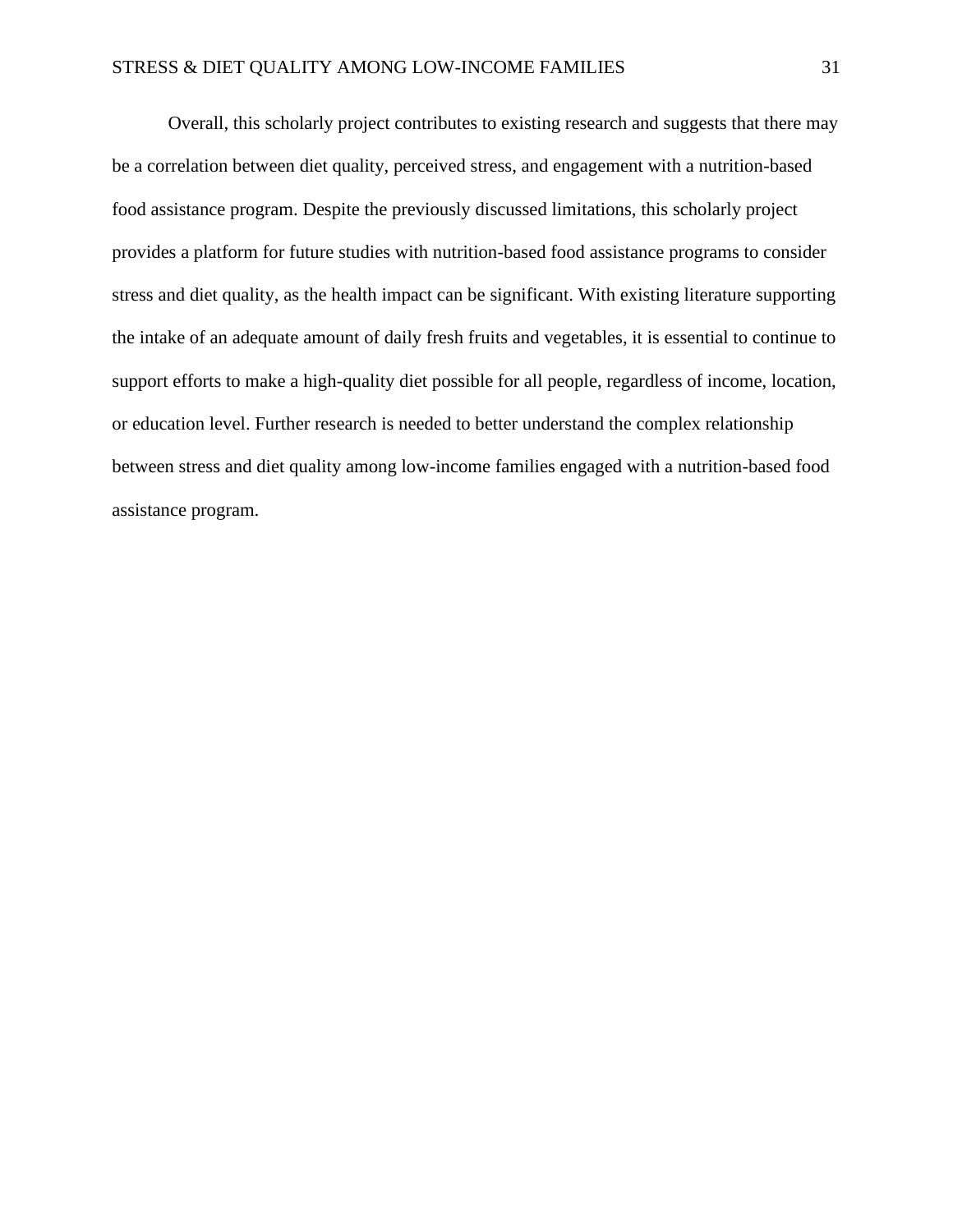#### **References**

Bazerghi, C., McKay, F., & Dunn, M. (2016). The role of food banks in addressing food insecurity: A systematic review. *Journal of Community Health*, *41*(4), 732-740. https://doi.org/10.1007/s10900-015-0147-5

Berkowitz, S. A., Basu, S., Gundersen, C., & Seligman, H. K. (2019). State-level and countylevel estimates of health care costs associated with food insecurity. *Preventing Chronic Disease: Public Health Research, Practice and Policy, 16.* https://doi.org/10.5888/pcd16.180549

- Bradford, T., Serrano, E. L., Cox, R. H., & Lambur, M. (2010). Development and testing of a nutrition, food safety, and physical activity checklist for EFNEP and FSNE adult programs. *Journal of Nutrition Education and Behavior*, *42*(2), 123–130. https://doi.org/10.1016/j.jneb.2008.11.005
- Brisson, D., McCune, S., Wilson, J. H., Speer, S. R., McCrae, J. S., & Calhoun, K. H. (2020). A systematic review of the association between poverty and biomarkers of toxic stress. *Journal of Evidence-Based Social Work, 17*(6), 696-713. https://doi.org/10.1080/26408066.2020.1769786
- Bush-Kaufman, A., Barale, K., Walsh, M., & Sero, R. (2019). In-depth qualitative interviews to explore healthy environment strategies in food pantries in the western United States. *Journal of the Academy of Nutrition and Dietetics*, *119*(10), 1632- 1643. <https://doi.org/10.1016/j.jand.2019.05.010>
- Cantor, J., Beckman, R., Collins, R. L., Dastidar, M. G., Richardson, A. S., & Dubowitz, T. (2020). SNAP participants improved food security and diet after a full-service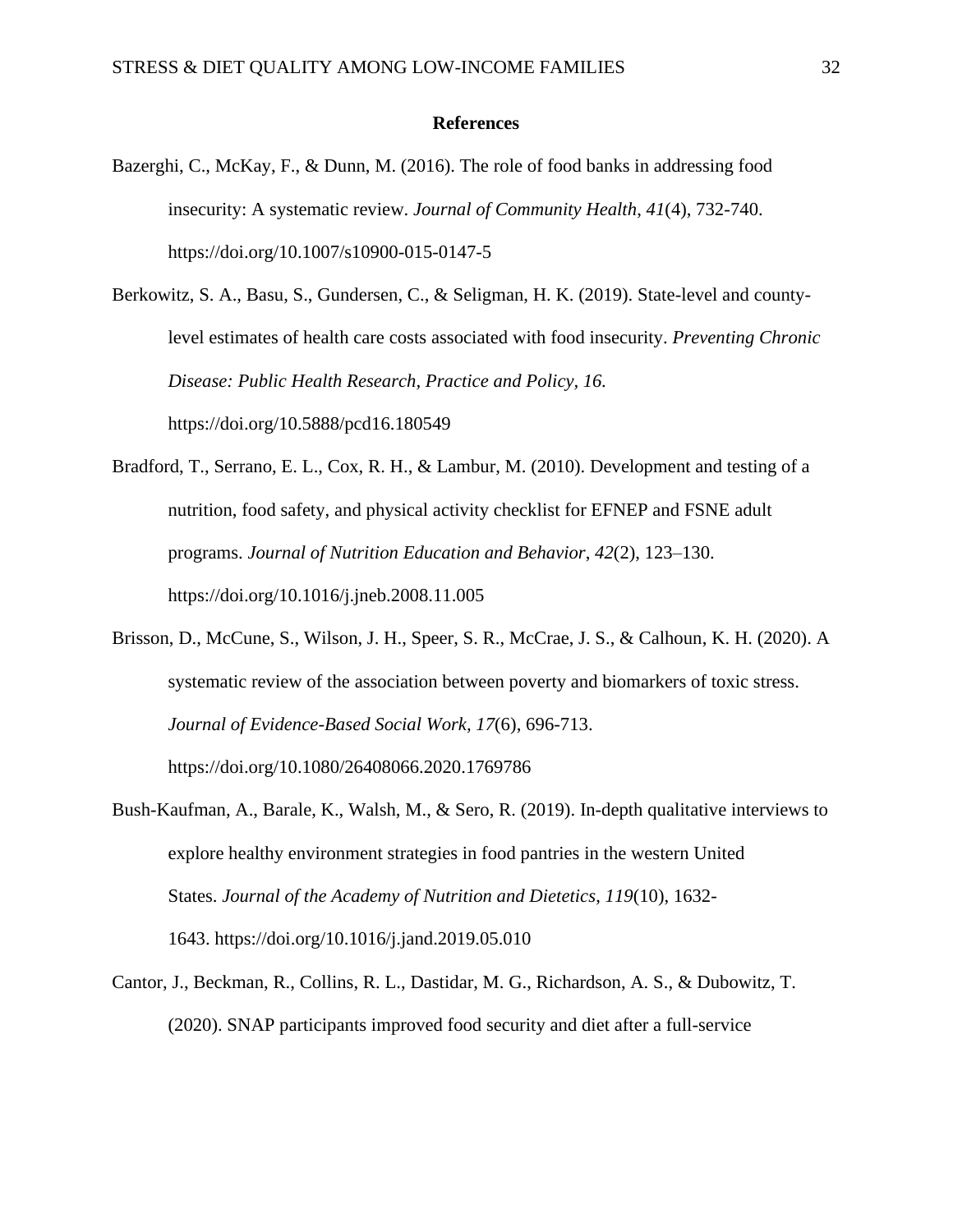supermarket opened in an urban food desert. *Health Affairs*, *39*(8), 1386-

1394. <https://doi.org/10.1377/hlthaff.2019.01309>

- Cohen, S., Kamarck, T., & Mermelstein, R. (1983). A global measure of perceived stress. *Journal of Health and Social Behavior, 24*(4), 385-396. [https://doi.org/10.2307/2136404](https://psycnet.apa.org/doi/10.2307/2136404)
- Dehghani-Tafti, A., Mazloomy Mahmoodabad, S. S., Morowatisharifabad, M. A., Afkhami Ardakani, M., Rezaeipandari, H., & Lotfi, M. H. (2015). Determinants of self-care in diabetic patients based on health belief model. *Global Journal of Health Science*, *7*(5), 33–42. https://doi.org/10.5539/gjhs.v7n5p33
- Elbel, B., Moran, A., Dixon, L. B., Kiszko, K., Cantor, J., Abrams, C., & Mijanovich, T. (2015). Assessment of a government-subsidized supermarket in a high-need area on household food availability and children's dietary intakes. *Public Health Nutrition*, *18*(15), 2881- 2890. <https://doi.org/10.1017/S1368980015000282>
- Feeding America. (2021). *Food insecurity in Davidson County before COVID-19.* https://map.feedingamerica.org/county/2019/overall/tennessee/county/davidson
- Grenen, E., Kent, E. E., Hennessy, E., Hamilton, J. G., & Ferrer, R. A. (2018). Association between nutrition resource stress and dietary consumption: Results from a US nationally representative survey. *Health Education & Behavior*, *45*(4), 524- 531. <https://doi.org/10.1177/1090198117741940>
- Gundersen, C., & Ziliak, J. P. (2015). Food insecurity and health outcomes. *Health Affairs*, *34*(11), 1830-1839. https://doi.org/10.1377/hlthaff.2015.0645

IBM Corp. (2021). *IBM SPSS Statistics for Macintosh, Version 28.0.* Armonk, NY: IBM Corp.

Janz, N. K., & Becker, M. H. (1984). The Health Belief Model: A decade later. *Health Education Quarterly, 11*(1), 1-47. https://doi.org/10.1177/109019818401100101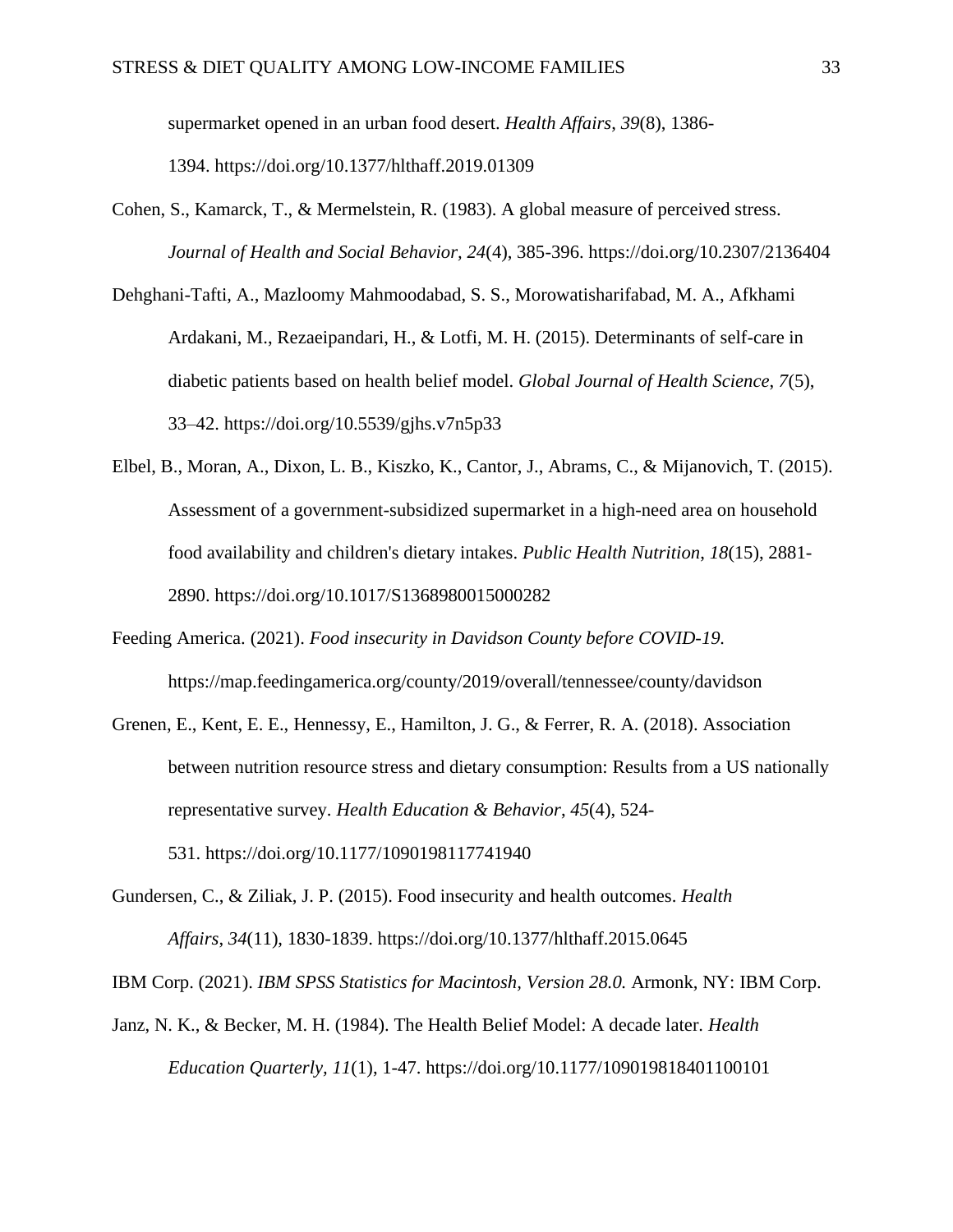Keith-Jennings, B., Llobrera, J., & Dean, S. (2019). Links of the Supplemental Nutrition Assistance Program with food insecurity, poverty, and health: Evidence and potential. *American Journal of Public Health, 109*(12), 1636-1640. https://doi.org/10.2015/AJPH.2019.305325

Knoblock-Hahn, A., Murphy, A., Brown, K., & Medrow, L. (2017). Integrative nutrition and health models targeting low-income populations: A pilot intervention in three food banks. *Journal of the Academy of Nutrition and Dietetics*, *117*(1), 128- 131. <https://doi.org/10.1016/j.jand.2016.04.011>

- Laraia, B. A., Leak, T. M., Tester, J. M., & Leung, C. W. (2017). Biobehavioral factors that shape nutrition in low-income populations: A narrative review. *American Journal of Preventive Medicine*, *52*(2S2), S118–S126. https://doi.org/10.1016/j.amepre.2016.08.003
- Laurenhan. (2013). *The Health Belief Model* [Photograph]. Wikimedia Commons. https://commons.wikimedia.org/wiki/File:The\_Health\_Belief\_Model.pdf
- Lee-Kwan, S. H., Moore, L. V., Blanck, H. M., Harris, D. M., & Galuska, D. (2015). Disparities in state-specific adult fruit and vegetable consumption – United States. *Morbidity and Mortality Weekly Report, 66*(45), 1241-1247. https://doi.org/10.15585/mmwr.mm6645a1
- Leung, C. W., Epel, E. S., Ritchie, L. D., Crawford, P. B., & Laraia, B. A. (2014). Food insecurity is inversely associated with diet quality of lower-income adults. *Journal of the Academy of Nutrition and Dietetics*, *114*(12),

1943. <https://doi.org/10.1016/j.jand.2014.06.353>

Leung, C. W., Epel, E. S., Willett, W. C., Rimm, E. B., & Laraia, B. A. (2015). Household food insecurity is positively associated with depression among low-income Supplemental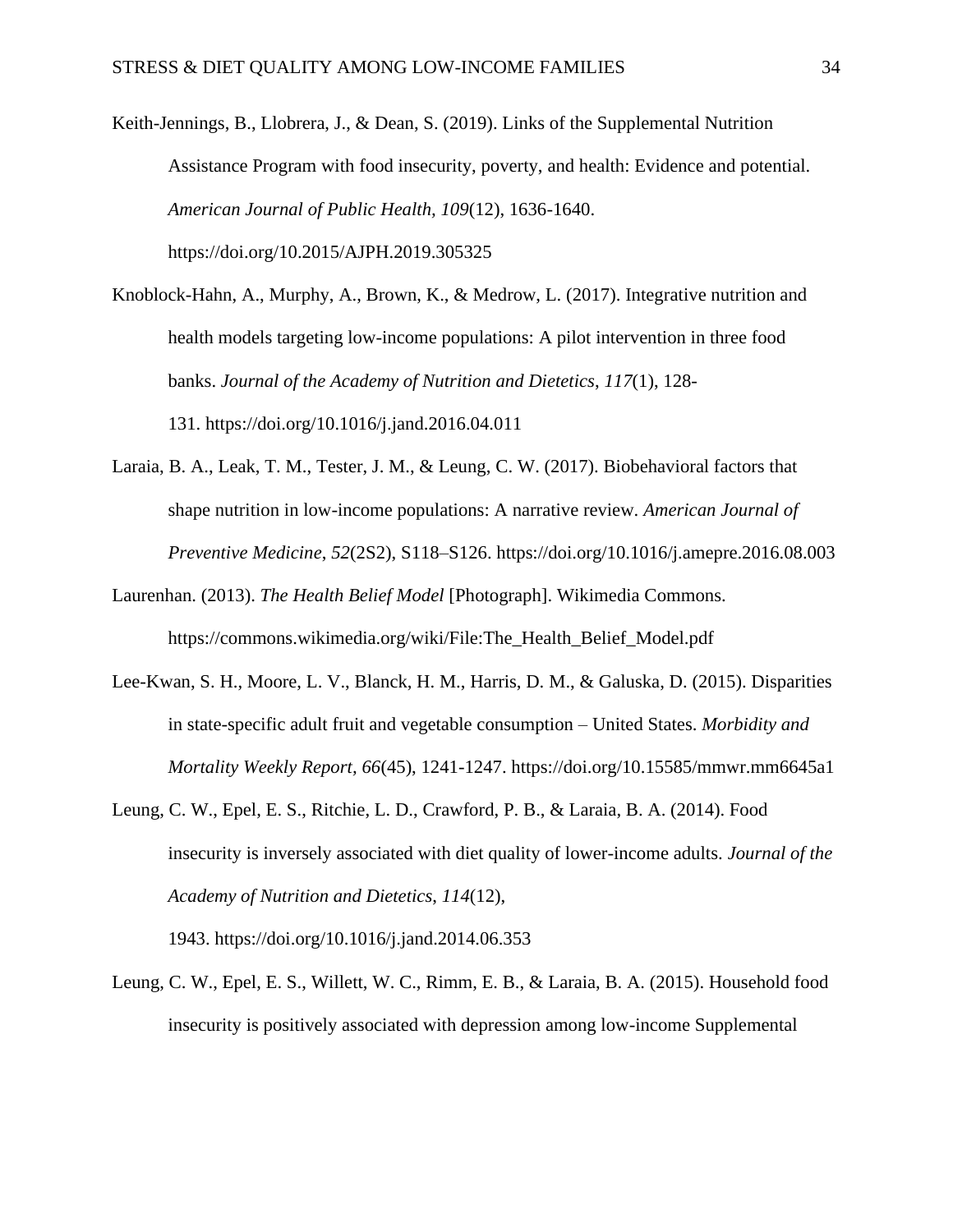Nutrition Assistance Program participants and income-eligible nonparticipants. *The Journal of Nutrition, 145*(3), 622-627. <https://doi.org/10.3945/jn.114.199414>

- Leung, C. W., Hoffnagle, E. E., Lindsay, A. C., Lofink, H. E., Hoffman, V. A., Turrell, S., Willett, W. C., & Blumenthal, S. J. (2013). A qualitative study of diverse experts' views about barriers and strategies to improve the diets and health of supplemental nutrition assistance program (SNAP) Beneficiaries. *Journal of the Academy of Nutrition and Dietetics*, *113*(1), 70-76. <https://doi.org/10.1016/j.jand.2012.09.018>
- Lombe, M., Nebbitt, V. E., Sinha, A., & Reynolds, A. (2016). Examining effects of food insecurity and food choices on health outcomes in households in poverty. *Social Work in Health Care, 55*(6), 440-460. https://doi.org/10.1080/00981389.2015.1133469
- López-Cepero, A., Frisard, C., Bey, G., Lemon, S. C., & Rosal, M. C. (2020). Association between food insecurity and emotional eating in Latinos and the mediating role of perceived stress. *Public Health Nutrition*, *23*(4), 642- 648. <https://doi.org/10.1017/S1368980019002878>
- McKnight-Eily, L. R., Okoro, C. A., Strine, T. W., Verlenden, J., Tasha, Hollis, N. D., Njai, R., Mitchell, E. W., Board, A., Puddy, R., & Thomas, C. (2021). Racial and ethnic disparities in the prevalence of stress and worry, mental health conditions, and increased substance use among adults during the COVID-19 pandemic – United States, April and May 2020. *Morbidity and Mortality Weekly Report, 70*(5), 162-166. https://doi.org/10.15585/mmwr.mm7005a3
- Mc Morrow, L., Ludbrook, A., Macdiarmid, J. I., & Olajide, D. (2017). Perceived barriers towards healthy eating and their association with fruit and vegetable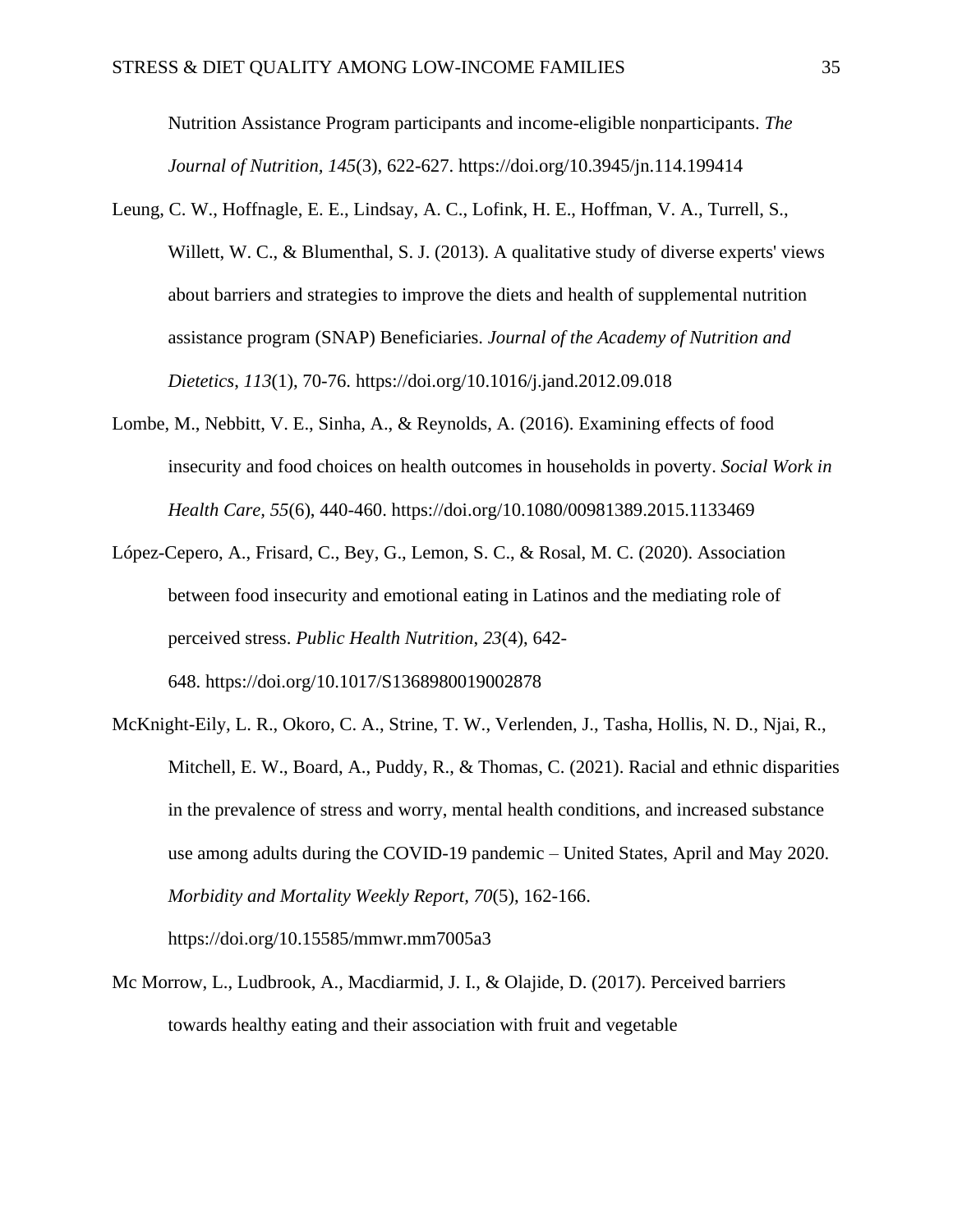consumption. *Journal of Public Health*, *39*(2), 330-

338. <https://doi.org/10.1093/pubmed/fdw038>

- Murray, E. K., Auld, G., Baker, S. S., Barale, K., Franck, K., Khan, T., Palmer-Keenan, D., & Walsh, J. (2017). Methodology for developing a new EFNEP food and physical activity behaviors questionnaire. *Journal of Nutrition Education and Behavior*, *49*(9), 777- 783. <https://doi.org/10.1016/j.jneb.2017.05.341>
- Oates, G. R., Jackson, B. E., Partridge, E. E., Singh, K. P., Fouad, M. N., & Bae, S. (2017). Sociodemographic patterns of chronic disease: How the mid-south region compares to the rest of the country. *American Journal of Preventive Medicine*, *52*(1S1), S31–S39. https://doi.org/10.1016/j.amepre.2016.09.004
- Oddo, V. M., & Mabli, J. (2015). Association of participation in the supplemental nutrition assistance program and psychological distress. *American Journal of Public Health*, *105*(6), e30-e35. <https://doi.org/10.2105/AJPH.2014.302480>
- Office of the Assistant Secretary for Planning and Evaluation. (2021). U. S. federal poverty guidelines used to determine financial eligibility for certain federal programs. https://aspe.hhs.gov/topics/poverty-economic-mobility/poverty-guidelines/prior-hhspoverty-guidelines-federal-register-references/2019-poverty-guidelines
- Patten, E. V., Spruance, L., Vaterlaus, J. M., Jones, M., & Beckstead, E. (2021). Disaster management and school nutrition: A qualitative study of emergency feeding during the COVID-19 pandemic. *Journal of the Academy of Nutrition and Dietetics, 121*(8), 1441- 1453. https://doi.org/10.1016/j.jand.2021.04.012

Qualtrics. (2021, March 24). *Experience management software.* https://www.qualtrics.com/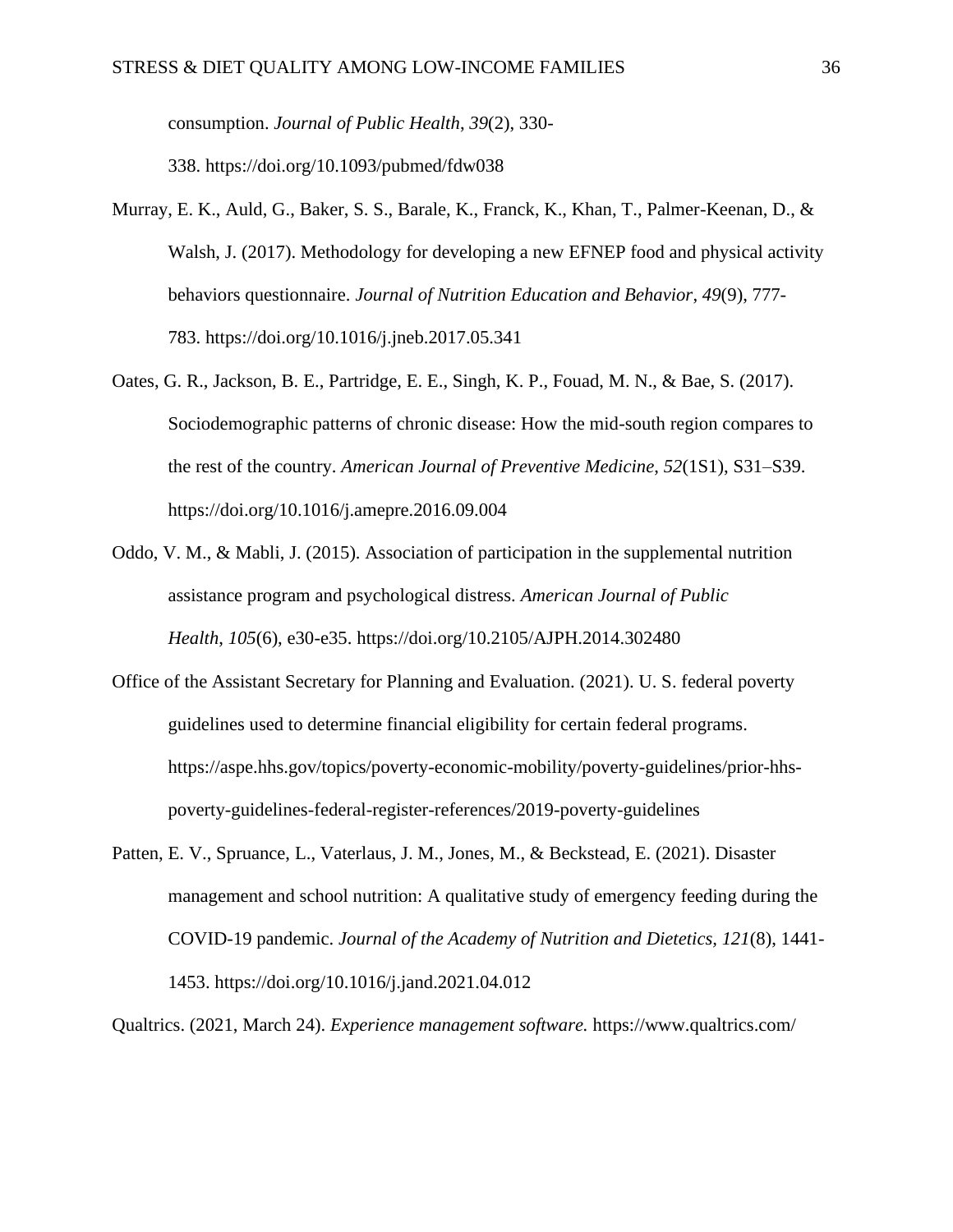- Richardson, A. S., Arsenault, J.E., Cates, S. C., & Muth, M. K. (2015). Perceived stress, unhealthy eating behaviors, and severe obesity in low-income women. *Nutrition Journal, 14*(122), 1-12. https://doi.org/10.1186/s12937-015-0110-4
- Rivera, R. L., Maulding, M. K., & Eicher-Miller, H. A. (2019). Effect of supplemental nutrition assistance program–education (SNAP-Ed) on food security and dietary outcomes. *Nutrition Reviews*, *77*(12), 903-921. <https://doi.org/10.1093/nutrit/nuz013>
- Rosenstock, I. M. (1974). Historical origins of the Health Belief Model. *Health Education Monographs 2*(4), 328-335. https://doi.or[g/10.1177/109019817400200403](https://journals.sagepub.com/doi/pdf/10.1177/109019817400200403?casa_token=yGzClyMSUPEAAAAA:aF2lkrRuX6aMMtxJXNHZYqA024vdhNk72X9nzXvZW0BA8PeFAI3ae2IUKvqIsxH3V83KmtyZseTJ)
- Sharma, S. V., Chow, J., Pomeroy, M., Raber, M., Salako, D., & Markham, C. (2017). Lessons learned from the implementation of brighter bites: A food co-op to increase access to fruits and vegetables and nutrition education among low-income children and their families. *Journal of School Health*, *87*(4), 286-295. <https://doi.org/10.1111/josh.12497>
- Shen, W., Long, L. M., Shih, C. H., & Ludy, M. J. (2020). A humanities-based explanation for the effects of emotional eating and perceived stress on food choice motives during the COVID-19 pandemic. *Nutrients*, *12*(9), 2712. https://doi.org/10.3390/nu12092712
- Sofi, F., Macchi, C., Abbate, R., Gensini, G., & Casini, A. (2014). Mediterranean diet and health status: An updated meta-analysis and a proposal for a literature-based adherence score. *Public Health Nutrition, 17*(12), 2769-2782. https://doi.org/10.1017/S1368980013003169
- TN Department of Human Services. (2019). *2Gen Annual Report.* https://www.tn.gov/content/dam/tn/humanservices/documents/2GEN\_ANNUAL\_REPORT\_WEB.pdf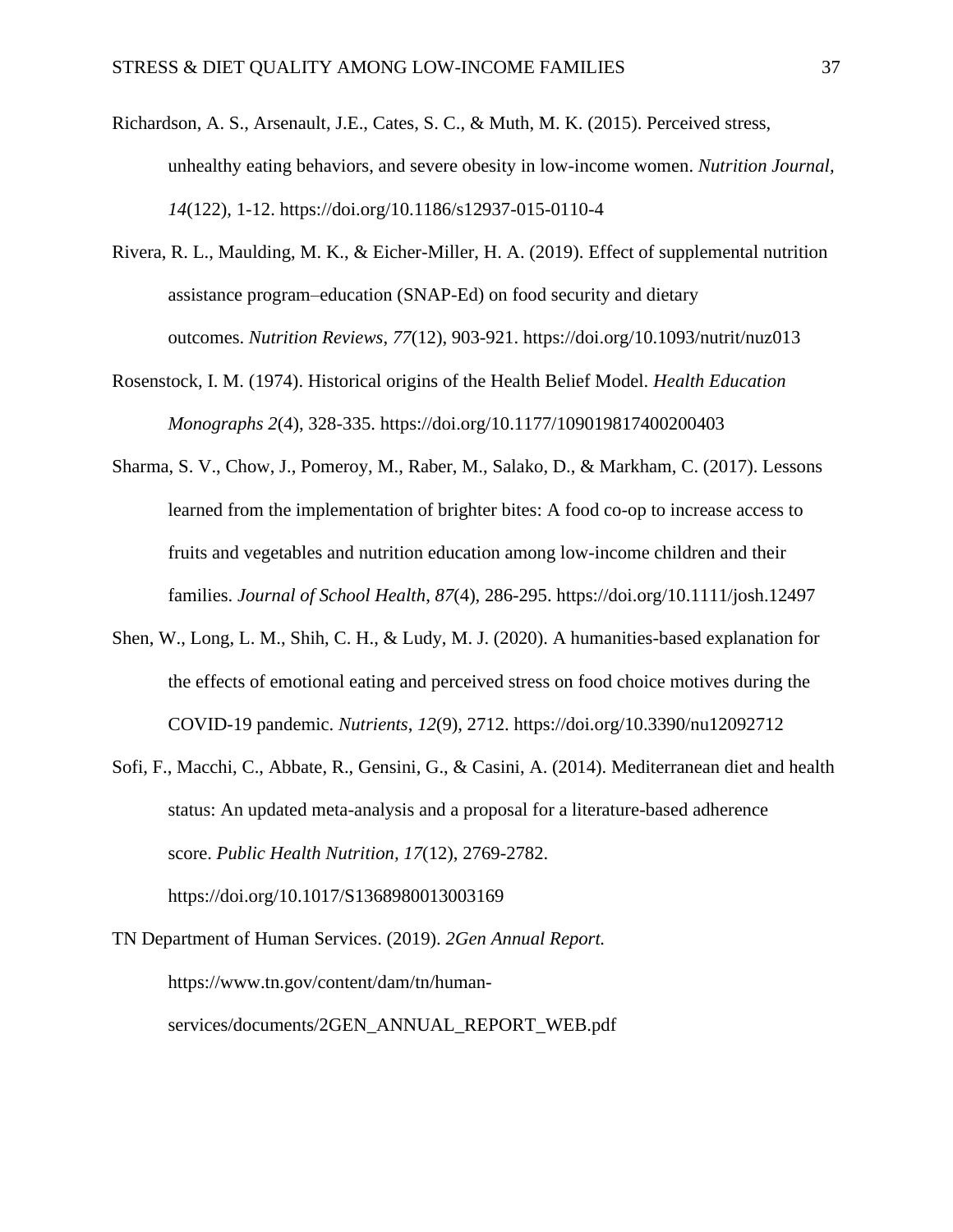TN Department of Human Services. (2020). *Financial aid available for certain families that lost employment due to COVID-19.*  https://www.tn.gov/humanservices/news/2020/3/25/financial-aid-available-for-certain-

families-that-lost-employment-due-to-covid-19.html

TN Department of Labor & Workforce Development. (2021). *Tennessee's unemployment rate drops again in September.* https://www.tn.gov/workforce/generalresources/news/2021/10/21/tennessee-s-unemployment-rate-drops-again-inseptember.html

- United States Census Bureau. (2021). *Quick facts Davidson County, Tennessee.*  https://www.census.gov/quickfacts/davidsoncountytennessee
- United States Department of Agriculture Economic Research Service. (2021, September 8). *Food Insecurity in the U. S.* https://www.ers.usda.gov/topics/food-nutritionassistance/food-security-in-the-us/key-statistics-graphics.aspx#foodsecure

United States Zip Codes. (2021*). Zip code 37203*.<https://www.unitedstateszipcodes.org/37203/>

- Ward, B. W., & Black, L. I. (2016). State and regional prevalence of diagnosed multiple chronic conditions among adults aged ≥ 18 years – United States. *Morbidity and Mortality Weekly Report*, 65, 735-738. https://doi.org/10.15585/mmwr.mm6529a3
- Warren, M., Beck, S., & Lieberman, D. (2021). In K. Anderson, E. Sanchez, & M. Story (Eds.) *The state of obesity: Better policies for a healthier America.* Trust for America's Health. https://www.tfah.org/wp-content/uploads/2021/09/2021ObesityReport\_Fnl.pdf
- Wetherill, M. S., White, K. C., & Seligman, H. K. (2019). Nutrition-focused food banking in the United States: A qualitative study of healthy food distribution initiatives. *Journal of the*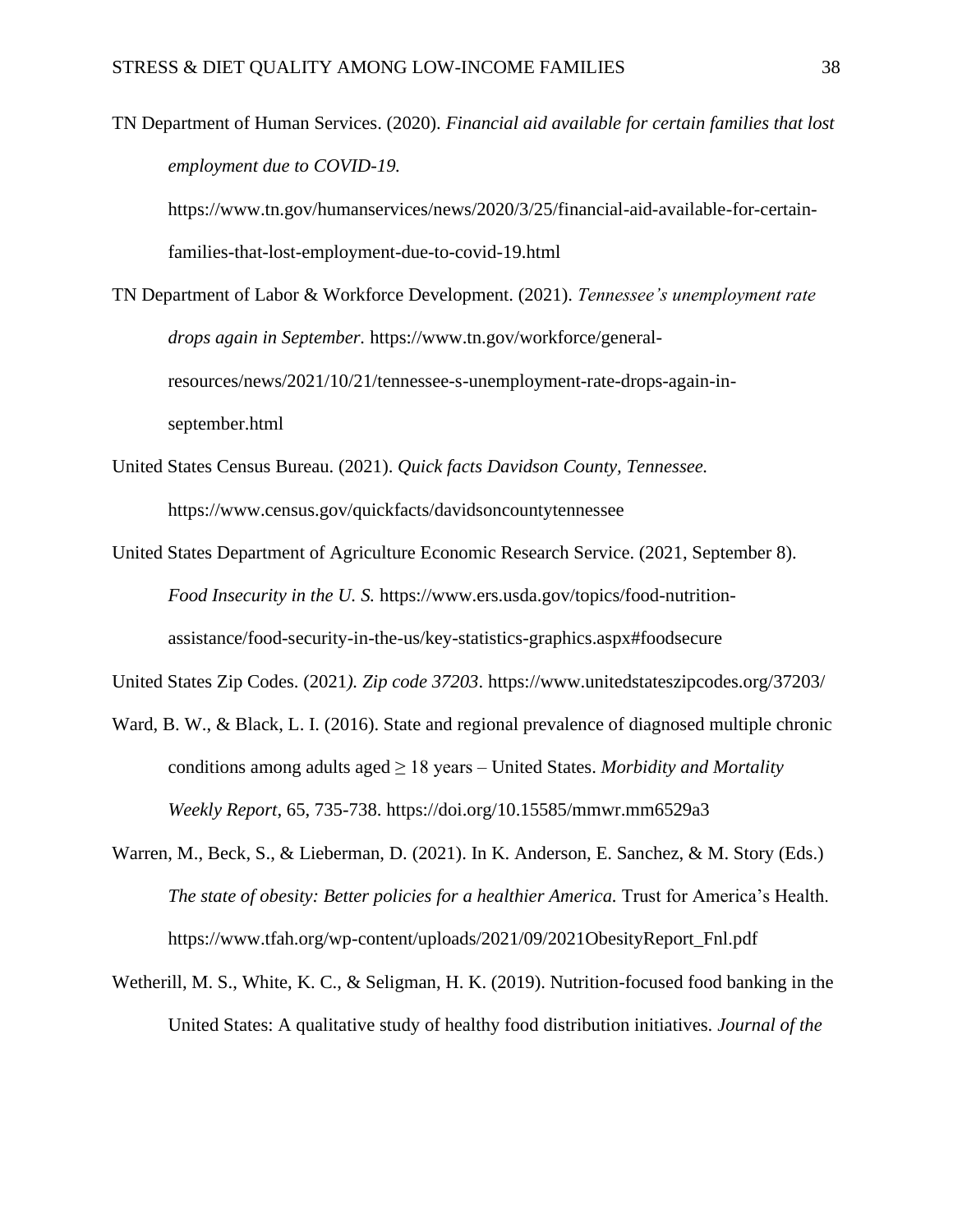*Academy of Nutrition and Dietetics*, *119*(10), 1653-

1665. <https://doi.org/10.1016/j.jand.2019.04.023>

- Wolfson, J. A., & Leung, C. W. (2020). Food insecurity and COVID-19: Disparities in early effects for US adults. *Nutrients, 12*(6), 1648.<https://doi.org/10.3390/nu12061648>
- Wong, L. P., Alias, H., Wong, P., Lee, H. Y., & AbuBakar, S. (2020). The use of the health belief model to assess predictors of intent to receive the COVID-19 vaccine and willingness to pay. *Human Vaccines & Immunotherapies, 11*(9), 2204-2214. https://doi.org/10.1080.21645515.2020.1790279
- Yaribeygi, H., Panahi, Y., Sahraei, H., Johnston, T. P., & Sahebkar, A. (2017). The impact of stress on body function: A review. *EXCLI journal*, *16*, 1057–1072. https://doi.org/10.17179/excli2017-480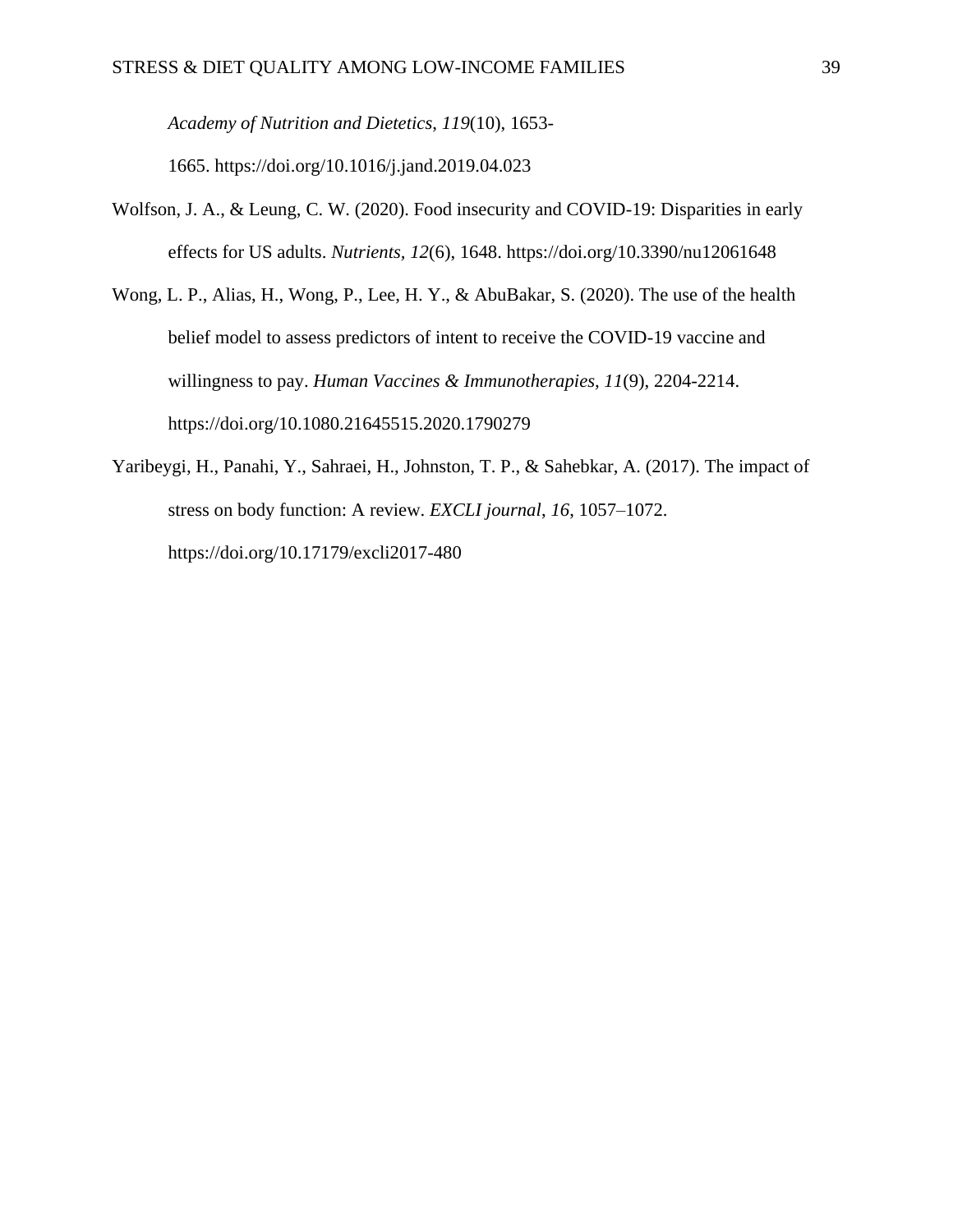## **Table 1**

Characteristic Sample **Participants** Excluded from Sample<sup>a</sup> Total Family-Focused Program Survey Participants<sup>b</sup> *n* % *n* % *n* % Gender Female 92 77.3 248 81.3 340 80.2 Male 27 22.7 57 18.7 84 19.8 Children in Household  $0-1$ <sup>c</sup> 30 25.2 71 23.3 101 23.8 2 32 26.9 106 34.8 138 32.5 3 21 17.6 71 23.3 92 21.7 4+ 36 30.2 57 18.7 93 22.0 Adults in Household 1 46 38.7 117 38.4 163 38.4 2-3 62 52.1 171 56.1 233 54.9 4+ 11 9.2 17 5.6 28 6.6 Employment Unemployed 89 74.8 227 74.4 316 74.5 Employed 30 25.2 78 25.6 108 25.5 Highest Education Level None 3 2.5 14 4.6 17 4.0 8-11<sup>th</sup> Grade 33 27.7 83 27.2 116 27.4 High School Diploma/GED 52 43.7 133 43.6 185 43.6 Some College 17 14.3 34 11.1 51 12.0 2-year College 23 1 5.9 21 6.9 28 6.6 4-year College 20 13 11.5 20 4.7 Graduate School 0 0 5 1.6 5 1.2

*Sociodemographic Characteristics of Survey Participants of the Family-Focused Program*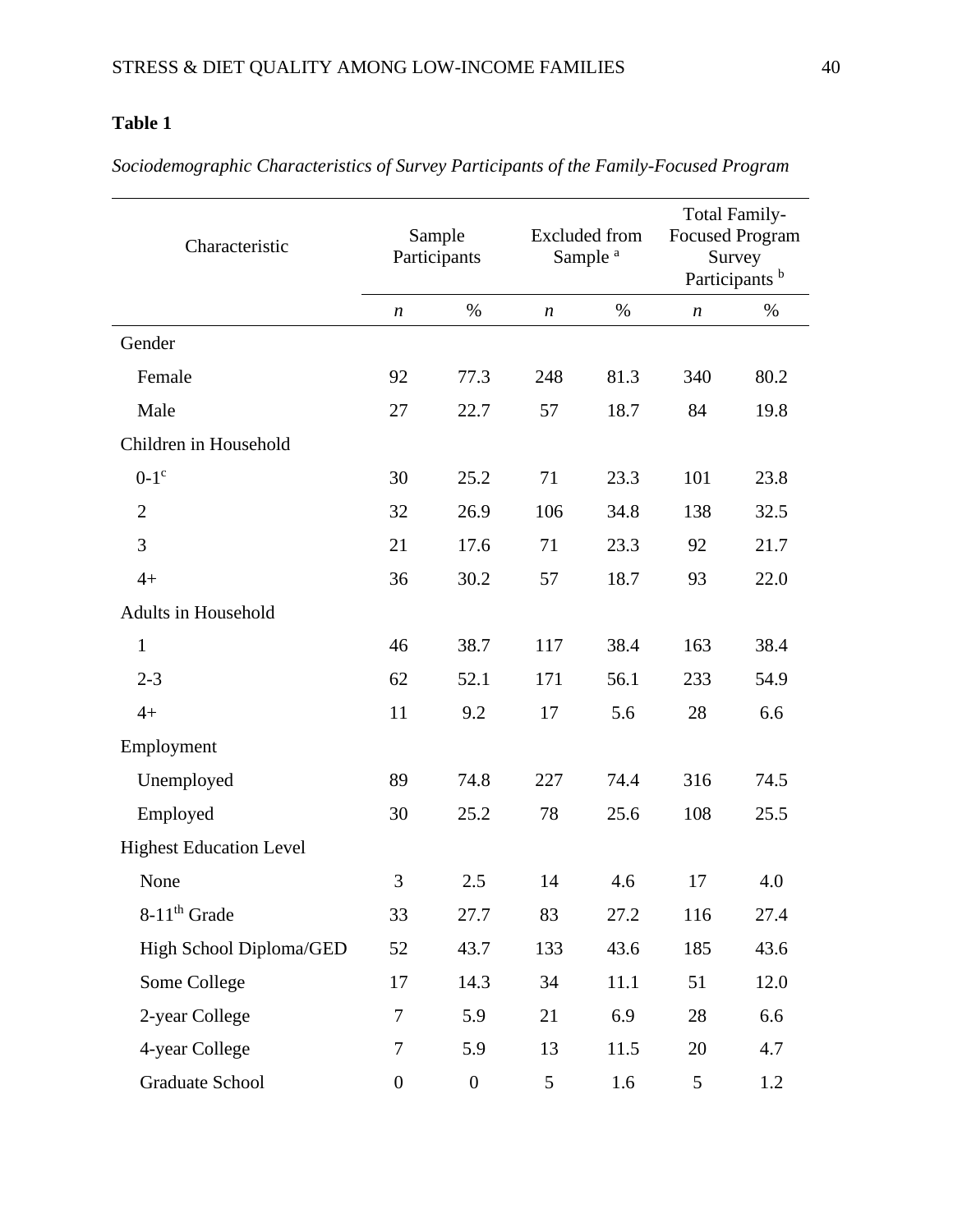| Unknown                  | $\overline{0}$ | $\overline{0}$ | 2   | 0.7  | 2   | 0.5  |  |
|--------------------------|----------------|----------------|-----|------|-----|------|--|
| Race/Ethnicity           |                |                |     |      |     |      |  |
| Black/African American d | 76             | 63.9           | 164 | 53.8 | 240 | 56.6 |  |
| Asian                    | $\overline{2}$ | 1.7            | 6   | 2.0  | 8   | 1.9  |  |
| Hispanic <sup>e</sup>    | 20             | 16.8           | 86  | 28.2 | 106 | 25.0 |  |
| <b>White Caucasian</b>   | 19             | 16.0           | 42  | 13.8 | 61  | 14.4 |  |
| Native American          | $\overline{0}$ | $\overline{0}$ | 3   | 1.0  | 3   | 0.7  |  |
| Other                    | $\overline{2}$ | 1.7            | 4   | 1.3  | 6   | 1.4  |  |

*Note.*  $N = 424$ , 1 participant did not provide demographic information.

<sup>a</sup>Reflects the individuals who were excluded due to not completing more than one survey, outlier data, and reported demographic information.  $n = 305$ 

<sup>b</sup> Total sample of survey respondents enrolled in the family-focused program,  $N = 424$ 

<sup>c</sup> From the total sample, 6 households had no children.

<sup>d</sup> Black/African American includes African American, Black Caribbean, and Black African.

<sup>e</sup> Pre-surveys were offered in Spanish and English. Post-surveys were only offered to Englishspeaking participants, as the survey had not yet been translated into Spanish.

#### **Table 2**

| Variables                               | n   | M    | Mdn  | <i>SD</i> |
|-----------------------------------------|-----|------|------|-----------|
| Fruit Intake 1 <sup>st</sup> Survey     | 119 | 3.99 | 4.00 | 1.387     |
| Fruit Intake 2 <sup>nd</sup> Survey     | 119 | 4.15 | 4.00 | 1.233     |
| Change in Fruit Intake                  | 119 | 0.16 | 0.00 | 1.353     |
| Vegetable Intake 1 <sup>st</sup> Survey | 119 | 4.24 | 4.00 | 1.249     |

*Descriptive Statistics of Fruit Intake, Vegetable Intake, PSS-4 Score, and Total Visits*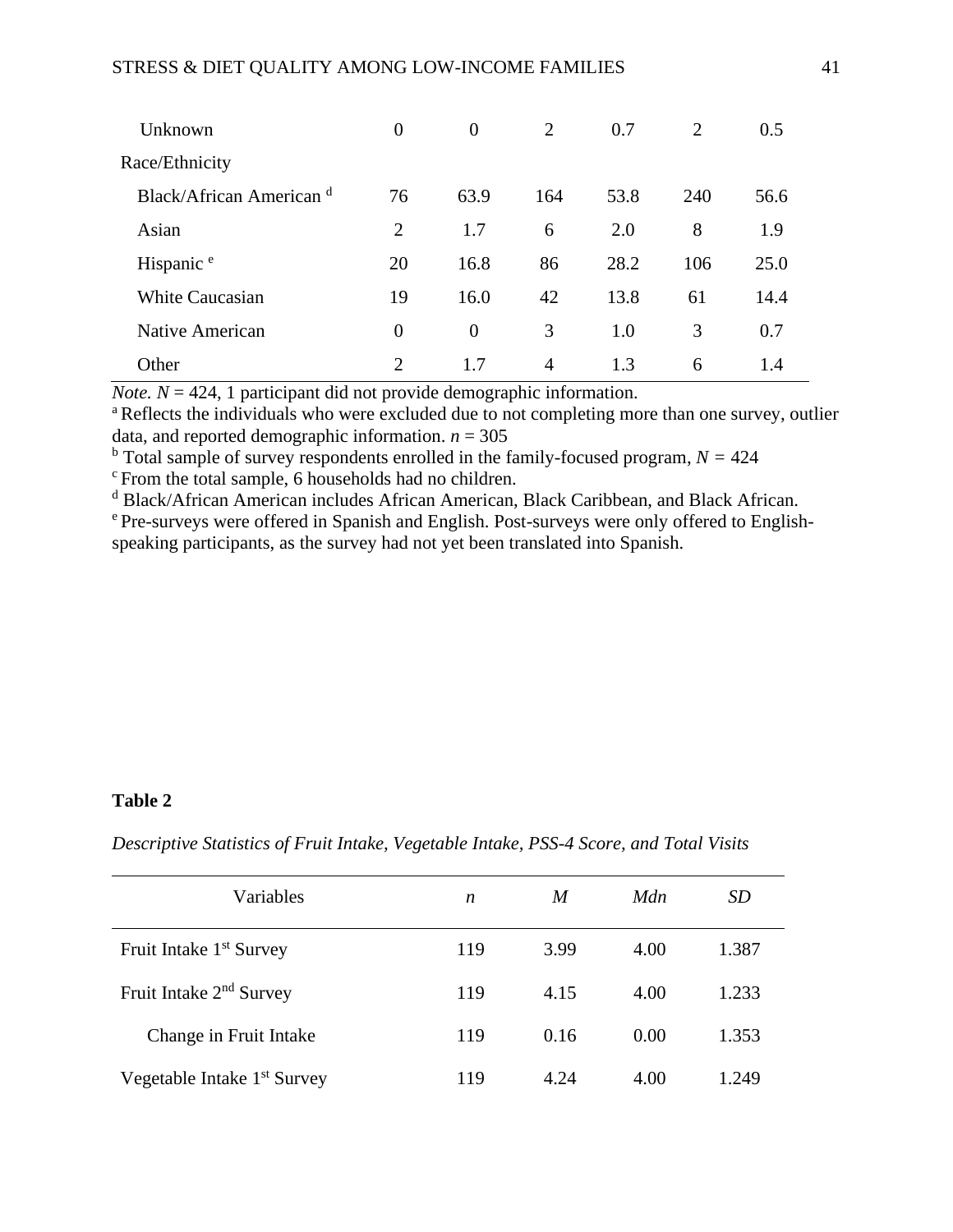| Vegetable Intake $2nd$ Survey         | 119 | 4.32    | 4.00  | 1.112  |
|---------------------------------------|-----|---------|-------|--------|
| Change in Vegetable Intake            | 119 | 0.08    | 0.00  | 1.250  |
| PSS-4 Score $1st$ Survey <sup>a</sup> | 114 | 7.51    | 8.00  | 2.873  |
| PSS-4 Score 2 <sup>nd</sup> Survey    | 114 | 7.44    | 8.00  | 2.784  |
| Change in PSS-4 Score                 | 114 | $-0.07$ | 0.00  | 2.953  |
| <b>Total Number of Visits</b>         | 119 | 20.16   | 16.00 | 14.683 |

<sup>a</sup>Note. Five participating families did not complete the PSS-4 scale and were excluded from these analyses.

## **Table 3**

## *Spearman's Correlation of Change in Variables Between 1st and 2nd Surveys*

|    | Variables                                    | n   | $r_{s}$ |         |
|----|----------------------------------------------|-----|---------|---------|
|    | 1. Change in Fruit Intake & Change in PSS-4  | 114 | $-182$  | $.053*$ |
| 2. | Change in Vegetable Intake & Change in PSS-4 | 114 | $-.026$ | .786    |
| 3. | Change in Fruit Intake & Total Visits        | 119 | $-.040$ | .670    |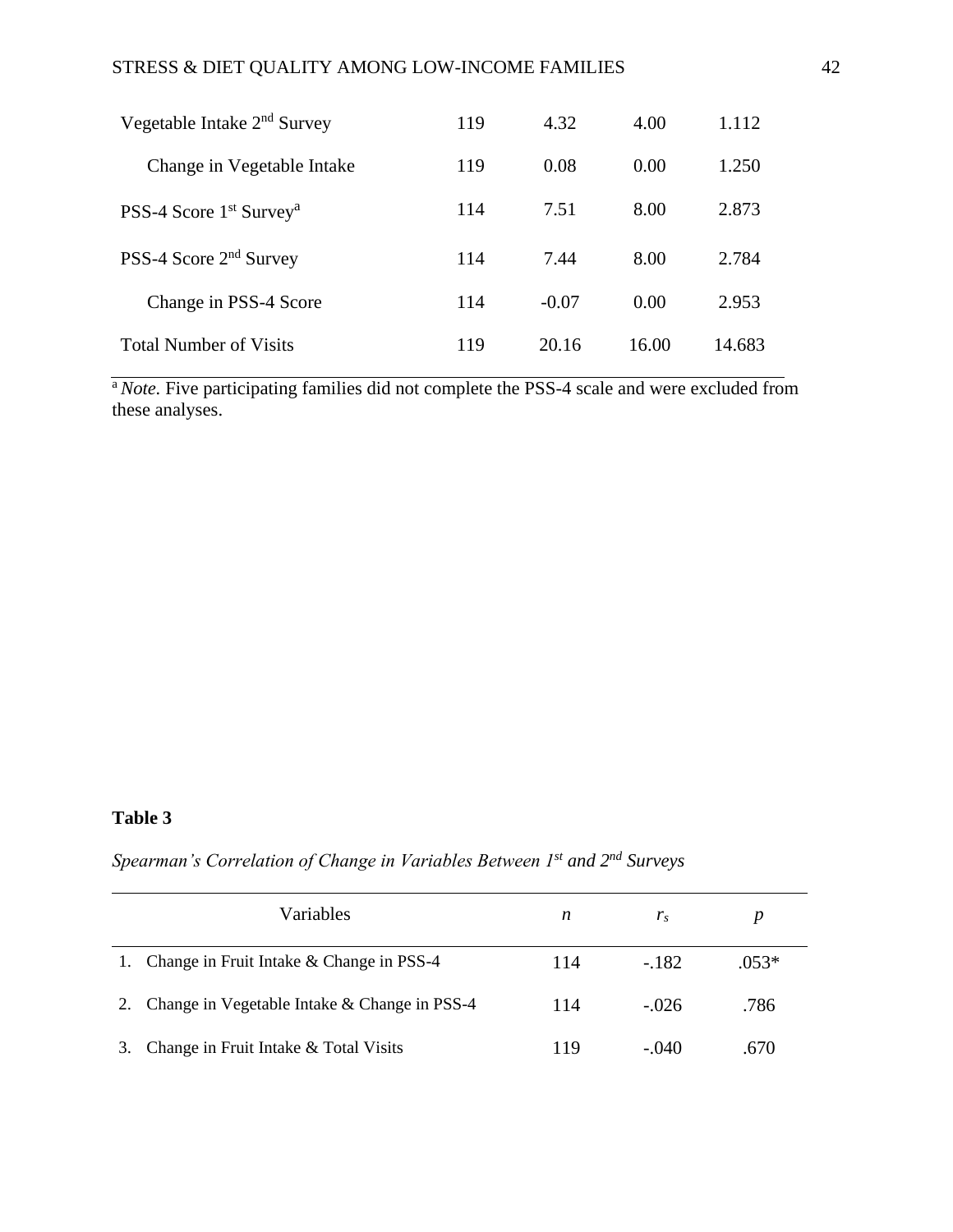| 4. Change in Vegetable Intake & Total Visits | 119 | .103   | .267 |
|----------------------------------------------|-----|--------|------|
| 5. Change in PSS-4 Score & Total Visits      | 114 | $-114$ | .226 |

 $p < 1$ .

## **Table 4**

*Descriptive Statistics of Surveys by Participants with at Least 20 Visits*

| Variables                           | n  | M    | Mdn  | SD    |
|-------------------------------------|----|------|------|-------|
| Fruit Intake 1 <sup>st</sup> Survey | 54 | 3.96 | 4.00 | 1.387 |
| Fruit Intake 2 <sup>nd</sup> Survey | 54 | 3.98 | 4.00 | 1.233 |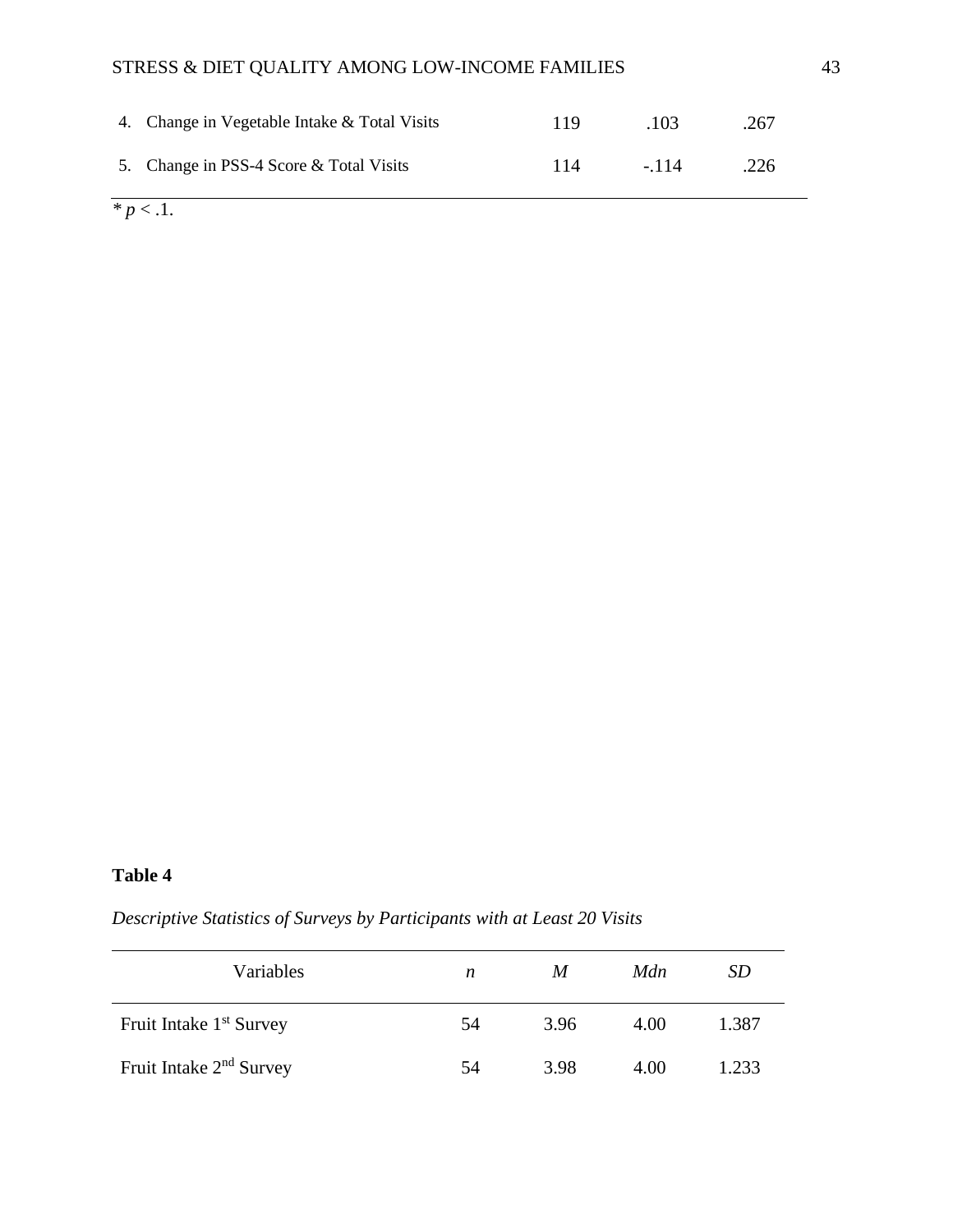## STRESS & DIET QUALITY AMONG LOW-INCOME FAMILIES 44

| Change in Fruit Intake                  | 54 | 0.02    | 0.00  | 1.325 |
|-----------------------------------------|----|---------|-------|-------|
| Vegetable Intake 1 <sup>st</sup> Survey | 54 | 4.24    | 4.00  | 1.249 |
| Vegetable Intake $2nd$ Survey           | 54 | 4.32    | 4.50  | 1.112 |
| Change in Vegetable Intake              | 54 | 0.13    | 0.00  | 1.065 |
| PSS-4 Score 1 <sup>st</sup> Survey      | 52 | 8.83    | 9.00  | 2.341 |
| PSS-4 Score 2 <sup>nd</sup> Survey      | 52 | 8.33    | 8.00  | 2.778 |
| Change in PSS-4 Score                   | 52 | $-0.50$ | 0.00  | 3.202 |
| <b>Total Number of Visits</b>           | 54 | 33.96   | 35.00 | 9.660 |
|                                         |    |         |       |       |

## **Table 5**

*Spearman's Correlation of Change in Variables for Participants with at Least 20 Visits*

| Variables                                  | n | $\overline{I}$ s |         |
|--------------------------------------------|---|------------------|---------|
| 1. Change in Fruit & Change in PSS-4 Score |   | $-.272$          | $.051*$ |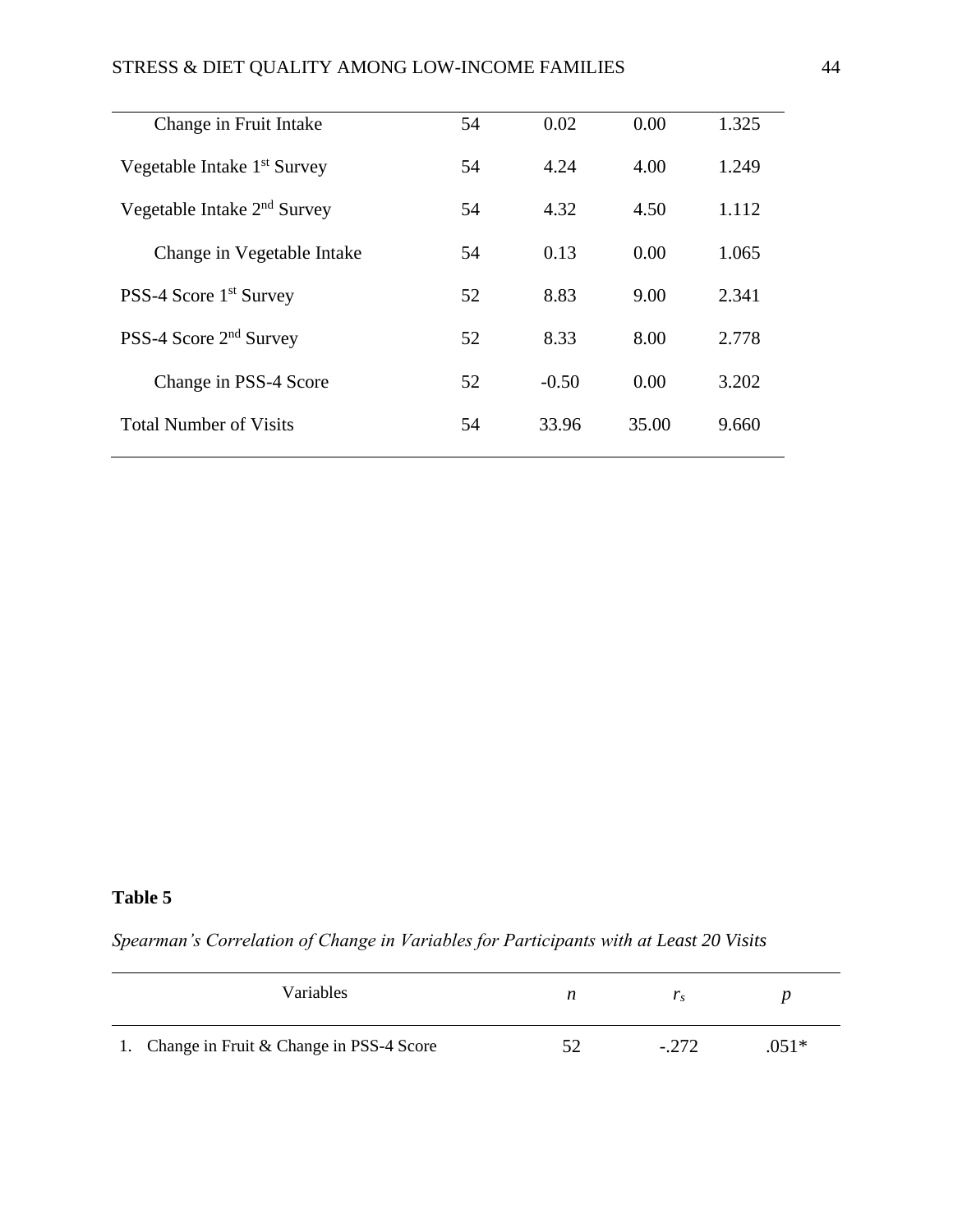## STRESS & DIET QUALITY AMONG LOW-INCOME FAMILIES 45

| 2. | Change in Vegetable & Change in PSS-4 Score | 52 | .057 | .690 |
|----|---------------------------------------------|----|------|------|
| 3. | Change in Fruit & Total Visits              | 54 | .033 | .813 |
| 4. | Change in Vegetable & Total Visits          | 54 | .169 | 222  |
| 5. | Change in PSS-4 Score & Total Visits        | 52 | .122 | .390 |

 $\overline{\cdot p}$   $\overline{p}$   $\overline{p}$   $\overline{p}$   $\overline{p}$ .

**Figure 1**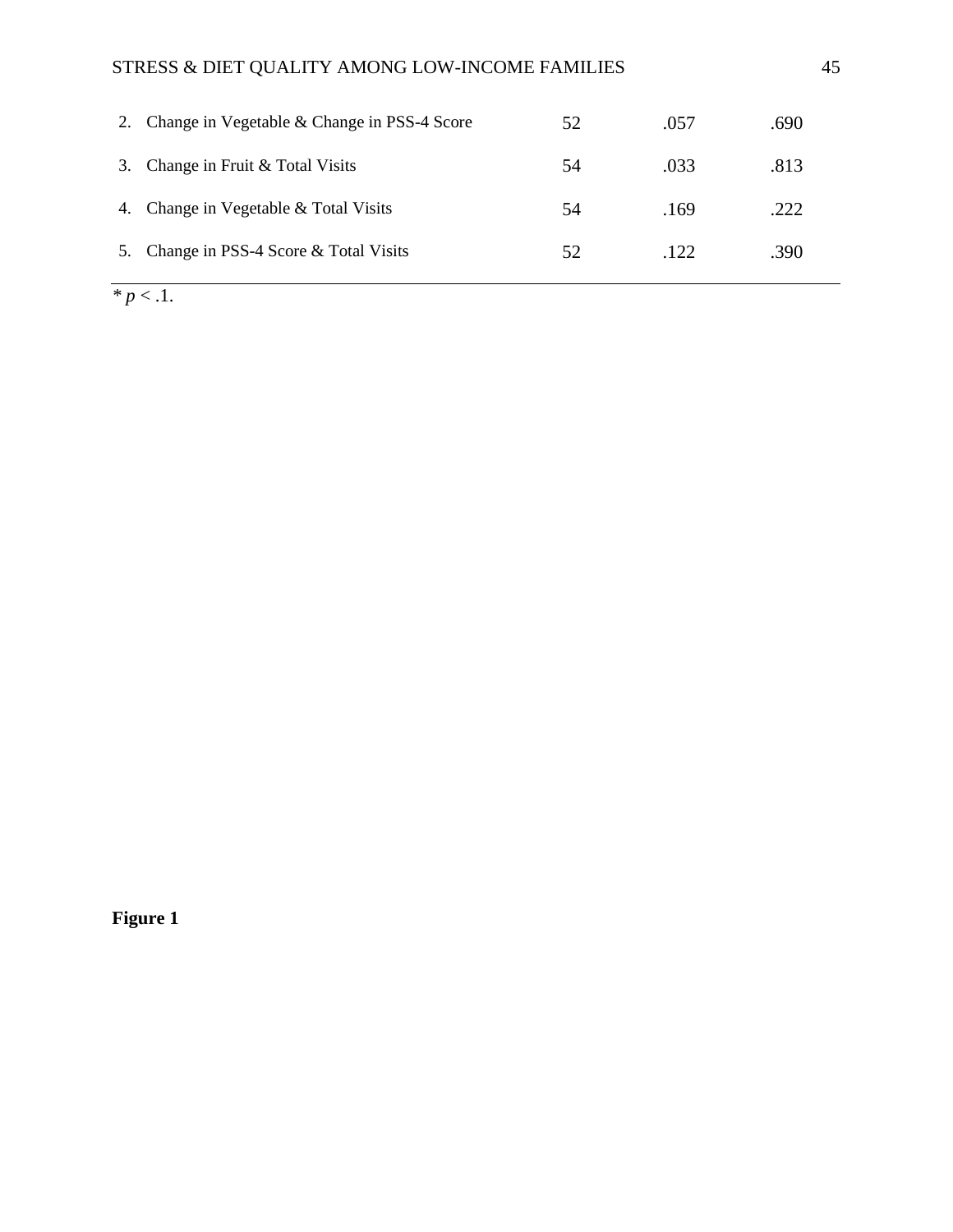*Visual Representation of the Health Belief Model*

# The Health Belief Model



*Note.* From *The Health Belief Model* [Photograph], by Laurenhan, 2013, Wikimedia Commons [\(https://commons.wikimedia.org/wiki/File:The\\_Health\\_Belief\\_Model.pdf\)](https://commons.wikimedia.org/wiki/File:The_Health_Belief_Model.pdf). CC-BY-SA-3.0.